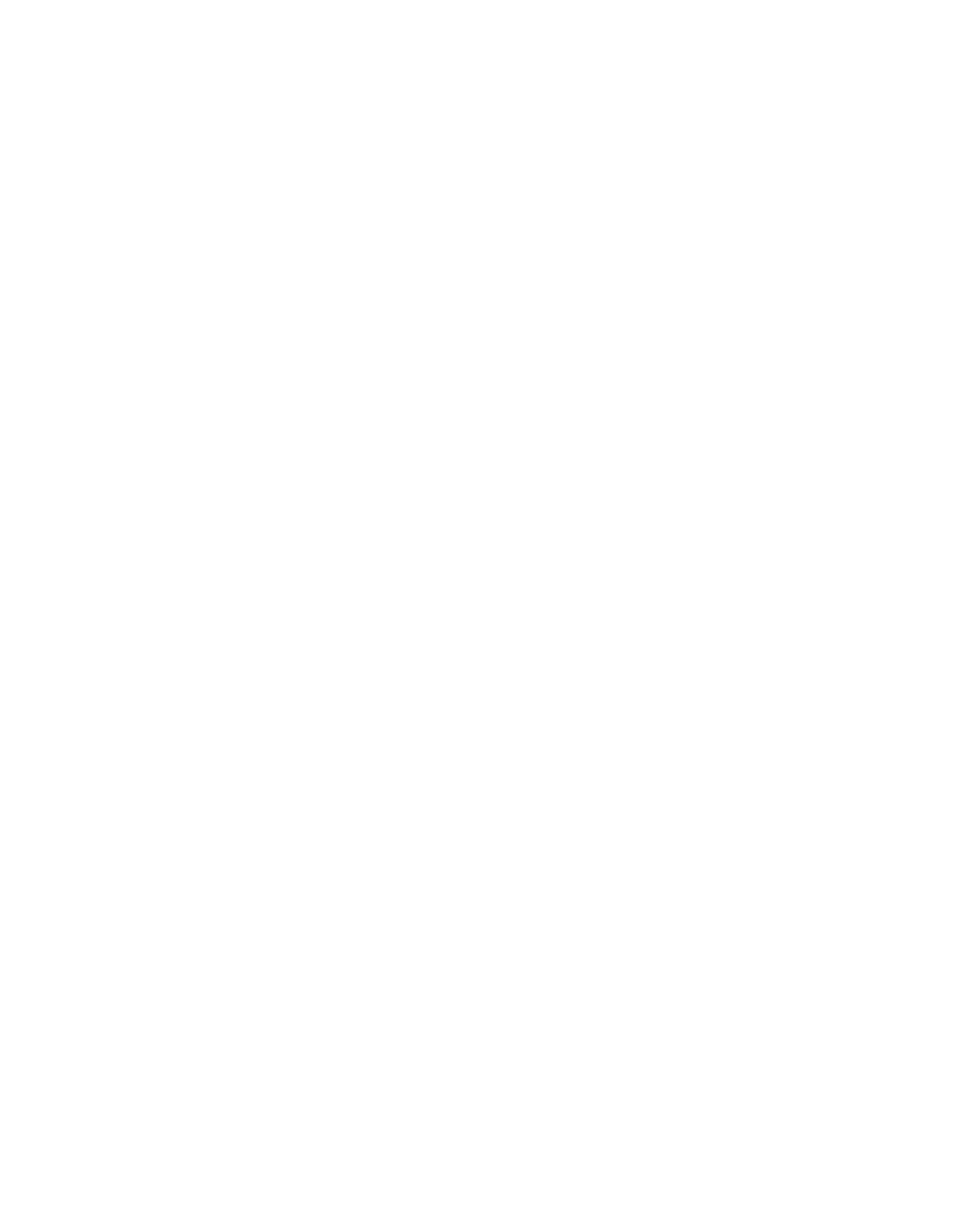## **Unaudited Interim Report and Financial Statements For the Financial Period Ended 31 October 2021**

| <b>TABLE OF CONTENTS</b>                                                    | <b>PAGE NO</b> |
|-----------------------------------------------------------------------------|----------------|
| (A) MANAGER'S REPORT                                                        | $\overline{2}$ |
| (B) TRUSTEE'S REPORT                                                        | 9              |
| (C) STATEMENT BY MANAGER                                                    | 10             |
| (D) FINANCIAL STATEMENTS                                                    |                |
| UNAUDITED STATEMENT OF FINANCIAL POSITION                                   | 11             |
| UNAUDITED STATEMENT OF COMPREHENSIVE INCOME                                 | 13             |
| UNAUDITED STATEMENT OF CHANGES IN NET ASSETS<br>ATTRIBUTABLE TO UNITHOLDERS | 14             |
| UNAUDITED STATEMENT OF CASH FLOWS                                           | 15             |
| NOTES TO THE UNAUDITED FINANCIAL STATEMENTS                                 | 16             |
| (E) CORPORATE INFORMATION                                                   | 39             |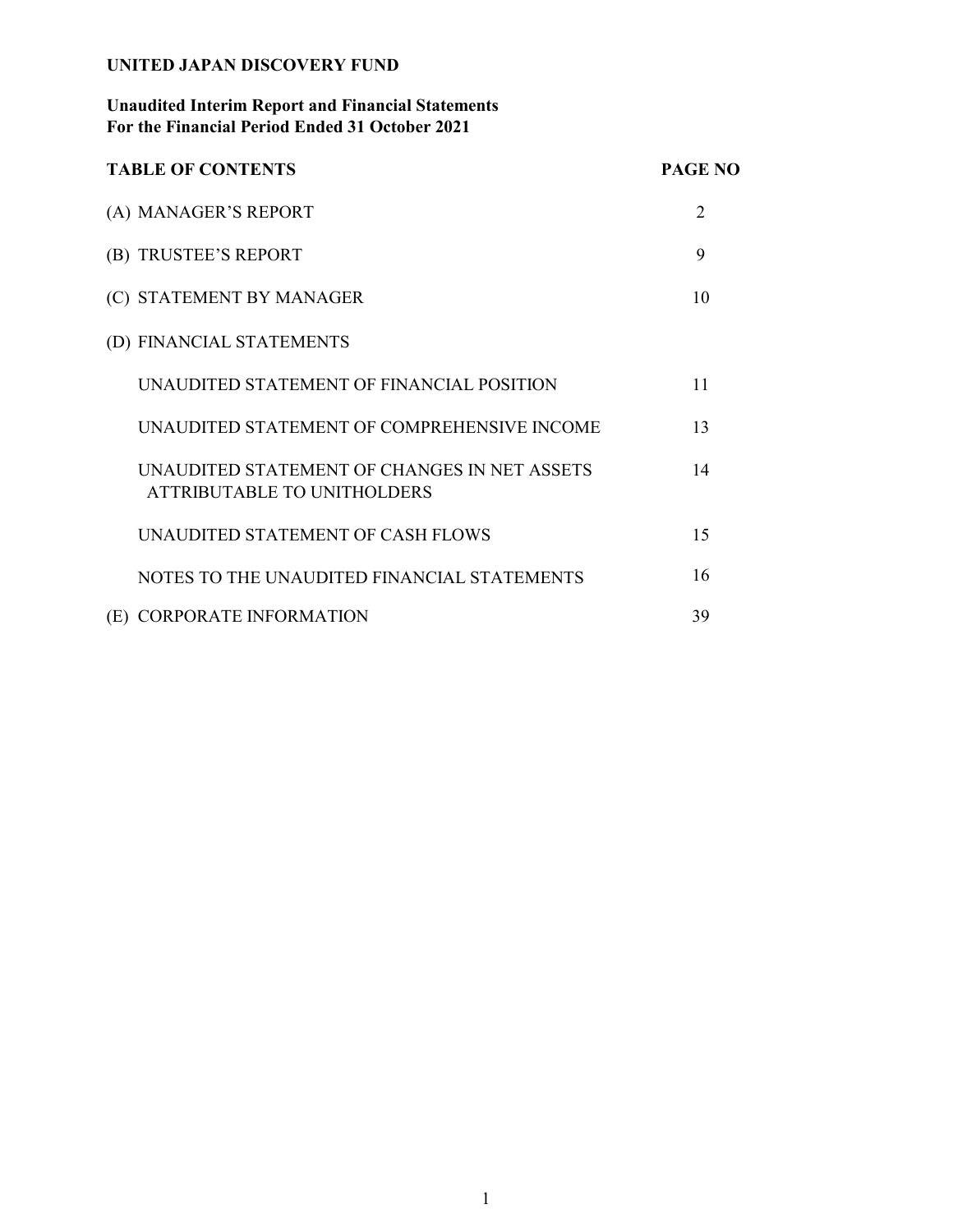## **(A) MANAGER'S REPORT**

Dear Unitholders,

We are pleased to present you the Manager's report and the unaudited accounts of United Japan Discovery Fund (the "Fund") for the financial period from 1 May 2021 to 31 October 2021.

| 1.1 | <b>Fund name</b>             | United Japan Discovery Fund                                                                                                                                                                                                                                                                                                                                                                                                                                                                                             |              |                                                                               |  |  |
|-----|------------------------------|-------------------------------------------------------------------------------------------------------------------------------------------------------------------------------------------------------------------------------------------------------------------------------------------------------------------------------------------------------------------------------------------------------------------------------------------------------------------------------------------------------------------------|--------------|-------------------------------------------------------------------------------|--|--|
| 1.2 | Name of                      | United Japan Small and Mid Cap Fund                                                                                                                                                                                                                                                                                                                                                                                                                                                                                     |              |                                                                               |  |  |
|     | <b>Target Fund</b>           |                                                                                                                                                                                                                                                                                                                                                                                                                                                                                                                         |              |                                                                               |  |  |
| 1.3 | <b>Fund category</b>         | Equity (feeder fund)                                                                                                                                                                                                                                                                                                                                                                                                                                                                                                    |              |                                                                               |  |  |
| 1.4 | <b>Fund type</b>             | Growth                                                                                                                                                                                                                                                                                                                                                                                                                                                                                                                  |              |                                                                               |  |  |
| 1.5 | <b>Investment</b>            |                                                                                                                                                                                                                                                                                                                                                                                                                                                                                                                         |              | The Fund seeks to provide Unit Holders with Long Term capital appreciation    |  |  |
|     | objective                    | by investing in the Target Fund which has an investment focus in Japan.                                                                                                                                                                                                                                                                                                                                                                                                                                                 |              |                                                                               |  |  |
| 1.6 | Performance                  | MSCI Japan SMID Cap Index.                                                                                                                                                                                                                                                                                                                                                                                                                                                                                              |              |                                                                               |  |  |
| 1.7 | benchmark<br><b>Duration</b> |                                                                                                                                                                                                                                                                                                                                                                                                                                                                                                                         |              |                                                                               |  |  |
|     |                              | The Fund was initially launched as a wholesale fund on 12 October 2015. The<br>Manager then convened a unit holders' meeting to seek Unit Holders' approval<br>to establish the Fund as a unit trust fund. The Fund is then established as a unit<br>trust on 6 December 2019 and shall exist for as long as it appears to the<br>Manager and Trustee that it is in the interests of the unit holders for it to<br>continue. In some circumstances, the unit holders can resolve at a meeting to<br>terminate the Fund. |              |                                                                               |  |  |
| 1.8 | <b>Distribution policy</b>   | Subject to the manager's discretion and availability of income, distribution is<br>incidental.                                                                                                                                                                                                                                                                                                                                                                                                                          |              |                                                                               |  |  |
| 1.9 | <b>Breakdown of unit</b>     | MYR hedged Class                                                                                                                                                                                                                                                                                                                                                                                                                                                                                                        |              |                                                                               |  |  |
|     | holdings by size             |                                                                                                                                                                                                                                                                                                                                                                                                                                                                                                                         |              | As at 31 October 2021                                                         |  |  |
|     |                              | <b>Size of holding</b>                                                                                                                                                                                                                                                                                                                                                                                                                                                                                                  | No. of       | No. of units held                                                             |  |  |
|     |                              |                                                                                                                                                                                                                                                                                                                                                                                                                                                                                                                         | unit holders |                                                                               |  |  |
|     |                              | 5,000 and below                                                                                                                                                                                                                                                                                                                                                                                                                                                                                                         | 0            | 0.00                                                                          |  |  |
|     |                              | $\overline{5,814.92}$<br>• $5,001$ to $10,000$<br>$\mathbf{1}$                                                                                                                                                                                                                                                                                                                                                                                                                                                          |              |                                                                               |  |  |
|     |                              | 10,001 to $50,000$<br>$\overline{2}$<br>55,987.40                                                                                                                                                                                                                                                                                                                                                                                                                                                                       |              |                                                                               |  |  |
|     |                              | • $50,001$ to $500,000$<br>6<br>1,291,088.11                                                                                                                                                                                                                                                                                                                                                                                                                                                                            |              |                                                                               |  |  |
|     |                              | 5<br>• 500,001 and above<br>47,305,521.83                                                                                                                                                                                                                                                                                                                                                                                                                                                                               |              |                                                                               |  |  |
|     |                              | <b>Total</b><br>14<br>48,658,412.26                                                                                                                                                                                                                                                                                                                                                                                                                                                                                     |              |                                                                               |  |  |
|     |                              | class on 12 October 2015.                                                                                                                                                                                                                                                                                                                                                                                                                                                                                               |              | Note: There was no units in circulation for MYR Class since the launch of the |  |  |

## **(1) Key Data of the Fund**

## **(2) Performance Data of the Fund**

| 2.1 | <b>Portfolio</b> | Details of portfolio composition of the Fund for the financial period as at 30 |                                                |        |  |  |  |  |
|-----|------------------|--------------------------------------------------------------------------------|------------------------------------------------|--------|--|--|--|--|
|     | composition      | October are as follows:                                                        |                                                |        |  |  |  |  |
|     |                  | Sectors, category of                                                           | As at 31 October 2021<br>As at 31 October 2020 |        |  |  |  |  |
|     |                  | linvestments & cash                                                            |                                                |        |  |  |  |  |
|     |                  | holdings<br>(%)<br>(%)                                                         |                                                |        |  |  |  |  |
|     |                  | Foreign collective                                                             | 92.95                                          | 94.55  |  |  |  |  |
|     |                  | investment scheme                                                              |                                                |        |  |  |  |  |
|     |                  | Cash                                                                           | 7.05                                           | 5.45   |  |  |  |  |
|     |                  | Total                                                                          | 100.00                                         | 100.00 |  |  |  |  |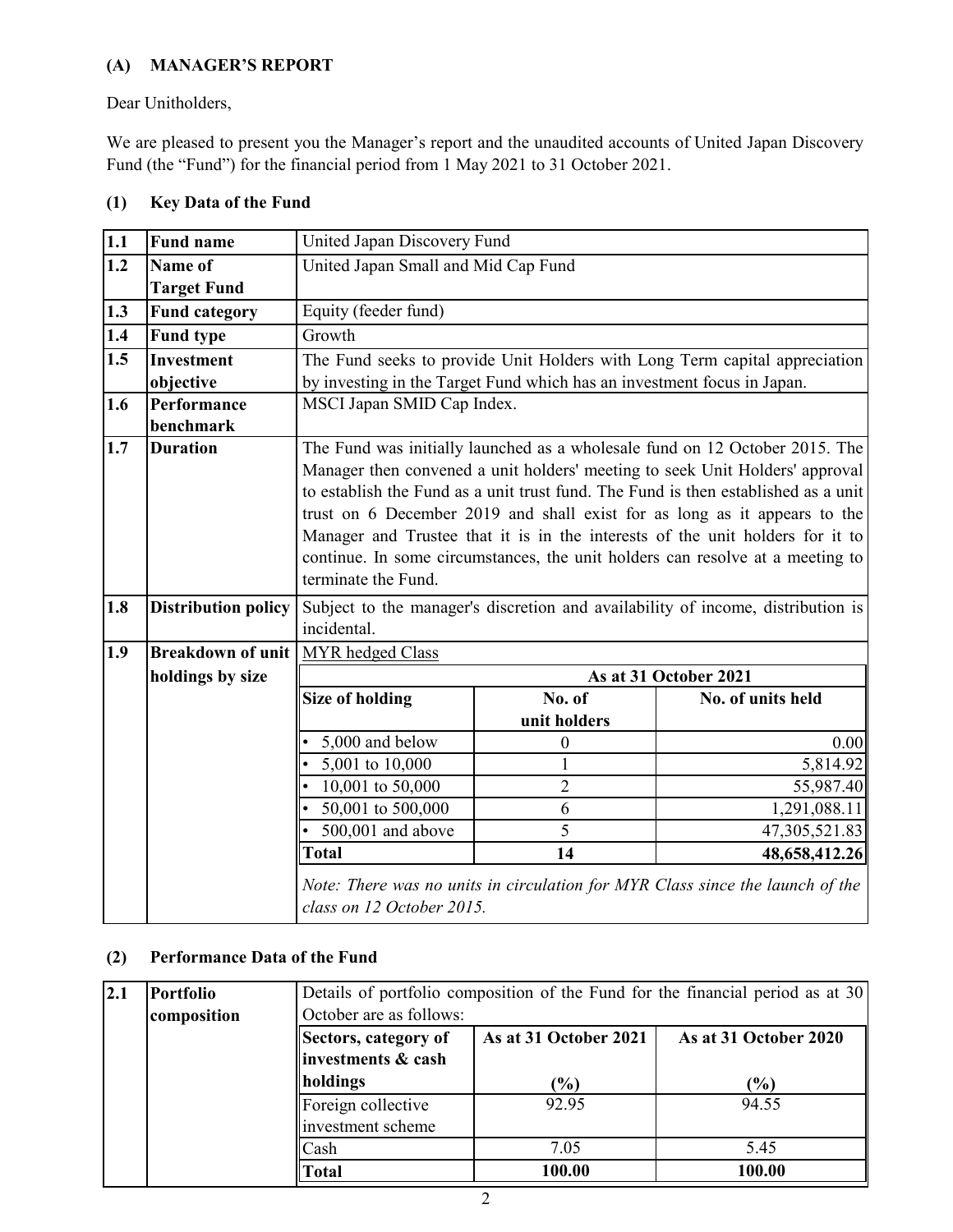| 2.2 | Performance | Performance details of the Fund for the financial years ended 31 October are as         |                   |              |
|-----|-------------|-----------------------------------------------------------------------------------------|-------------------|--------------|
|     | details     | follows:                                                                                |                   |              |
|     |             |                                                                                         |                   |              |
|     |             |                                                                                         | As at 31          | As at 31     |
|     |             |                                                                                         | October 2021      | October 2020 |
|     |             | Net Asset Value ("NAV") (RM)                                                            |                   |              |
|     |             | - MYR hedged Class                                                                      | 27,873,864        | 41,160,257   |
|     |             | NAV per unit in RM                                                                      |                   |              |
|     |             | - MYR hedged Class                                                                      | 0.5728            | 0.5116       |
|     |             | NAV per unit in respective                                                              |                   |              |
|     |             | currencies                                                                              |                   |              |
|     |             | - MYR hedged Class (RM)                                                                 | 0.5728            | 0.5116       |
|     |             | Units in circulation                                                                    |                   |              |
|     |             | - MYR hedged Class                                                                      | 48,658,412        | 80,449,744   |
|     |             | Highest NAV per unit in respective                                                      |                   |              |
|     |             | currencies                                                                              |                   |              |
|     |             | - MYR hedged Class (RM)                                                                 | 0.5956            | 0.5413       |
|     |             | Lowest NAV per unit in respective                                                       |                   |              |
|     |             | currencies                                                                              |                   |              |
|     |             | - MYR hedged Class (RM)                                                                 | 0.5113            | 0.4539       |
|     |             | Total return $(\%)$                                                                     |                   |              |
|     |             | - MYR hedged Class                                                                      | 9.06              | 12.71        |
|     |             | Capital growth $(\%)$                                                                   |                   |              |
|     |             | - MYR hedged Class                                                                      | 9.06              | 12.71        |
|     |             | Income distribution (%)                                                                 |                   |              |
|     |             | - MYR hedged Class                                                                      |                   |              |
|     |             | Gross distribution (sen per unit)                                                       |                   |              |
|     |             | in respective currencies                                                                |                   |              |
|     |             | - MYR hedged Class (RM)                                                                 |                   |              |
|     |             | Net distribution (sen per unit)                                                         |                   |              |
|     |             | in respective currencies                                                                |                   |              |
|     |             | - MYR hedged Class (RM)                                                                 |                   |              |
|     |             | Management expense ratio (%)                                                            | $0.17^{1}$        | 0.12         |
|     |             | Portfolio turnover ratio (times)                                                        | 0.19 <sup>2</sup> | 0.12         |
|     |             | Notes:                                                                                  |                   |              |
|     |             | There was no units in circulation for MYR Class since the launch of the class           |                   |              |
|     |             | on 12 October 2015.                                                                     |                   |              |
|     |             | $\frac{1}{1}$ MER is higher against previous financial period mainly due to decrease in |                   |              |
|     |             | average fund size.                                                                      |                   |              |
|     |             | $2$ PTR is higher against previous financial period mainly due to higher trading        |                   |              |
|     |             | activity.                                                                               |                   |              |
|     |             |                                                                                         |                   |              |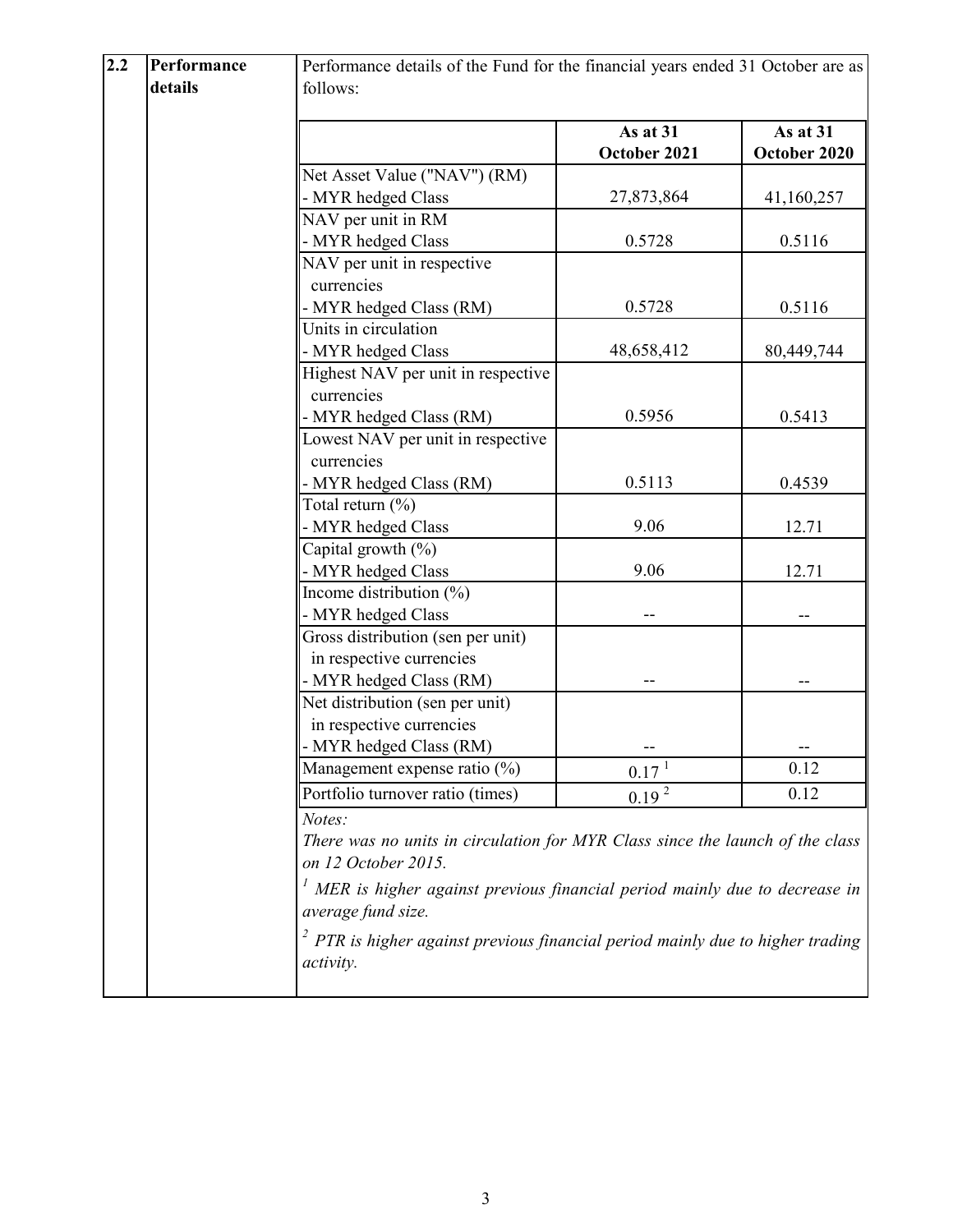| 2.2 | Performance<br>details | <b>Average total return</b>                                                                                                                           |                       |  |  |
|-----|------------------------|-------------------------------------------------------------------------------------------------------------------------------------------------------|-----------------------|--|--|
|     | (continued)            |                                                                                                                                                       | As at 31 October 2021 |  |  |
|     |                        |                                                                                                                                                       | (%)                   |  |  |
|     |                        |                                                                                                                                                       | (annualized)          |  |  |
|     |                        | Since commencement (2 November 2015)                                                                                                                  |                       |  |  |
|     |                        | - MYR hedged Class                                                                                                                                    | 11.05                 |  |  |
|     |                        | 1 year                                                                                                                                                |                       |  |  |
|     |                        | - MYR hedged Class                                                                                                                                    | 23.16                 |  |  |
|     |                        | 3 years                                                                                                                                               |                       |  |  |
|     |                        | - MYR hedged Class                                                                                                                                    | 6.82                  |  |  |
|     |                        | 5 years                                                                                                                                               | 12.87                 |  |  |
|     |                        | - MYR hedged Class                                                                                                                                    |                       |  |  |
|     |                        | <b>Annual total return</b>                                                                                                                            |                       |  |  |
|     |                        | Financial year ended 30 April                                                                                                                         | The Fund $(\% )$      |  |  |
|     |                        | 2021<br>- MYR hedged Class                                                                                                                            | 27.28                 |  |  |
|     |                        | 2020                                                                                                                                                  |                       |  |  |
|     |                        | - MYR hedged Class                                                                                                                                    | $-15.22$              |  |  |
|     |                        | 2019                                                                                                                                                  |                       |  |  |
|     |                        | - MYR hedged Class                                                                                                                                    | $-0.39$               |  |  |
|     |                        | 2018                                                                                                                                                  |                       |  |  |
|     |                        | - MYR hedged Class                                                                                                                                    | 38.41                 |  |  |
|     |                        | 2017                                                                                                                                                  |                       |  |  |
|     |                        | - MYR hedged Class                                                                                                                                    | 16.06                 |  |  |
|     |                        | Since commencement $(2 \text{ November } 2015) - 30$                                                                                                  |                       |  |  |
|     |                        | April 2016<br>- MYR hedged Class                                                                                                                      | $-0.40$               |  |  |
|     |                        | Note: There was no units in circulation for MYR Class since the launch of the                                                                         |                       |  |  |
|     |                        | class on 12 October 2015.                                                                                                                             |                       |  |  |
|     |                        |                                                                                                                                                       |                       |  |  |
|     |                        | Note: Past performance is not necessarily indicative of future performance<br>and that unit prices and investment returns may go down, as well as up. |                       |  |  |
|     |                        | All performance figures have been extracted from Bloomberg.                                                                                           |                       |  |  |
|     |                        |                                                                                                                                                       |                       |  |  |
| 2.3 | <b>Has the Fund</b>    | For the financial period under review, the Fund achieved its investment                                                                               |                       |  |  |
|     | achieved its           | objective to provide long term capital appreciation by investing in the Target                                                                        |                       |  |  |
|     | investment             | Fund which has an investment focus in Japan.                                                                                                          |                       |  |  |
|     | objectives?            |                                                                                                                                                       |                       |  |  |
| 2.4 | Performance<br>review  | MYR hedged Class                                                                                                                                      |                       |  |  |
|     |                        | For the financial period under review, the Fund registered a return of 9.06%,<br>outperforming the benchmark return of 2.53%.                         |                       |  |  |
|     |                        | For the period under review, the NAV per unit of the Fund increased by 9.06%<br>from RM0.5252 to RM0.5728.                                            |                       |  |  |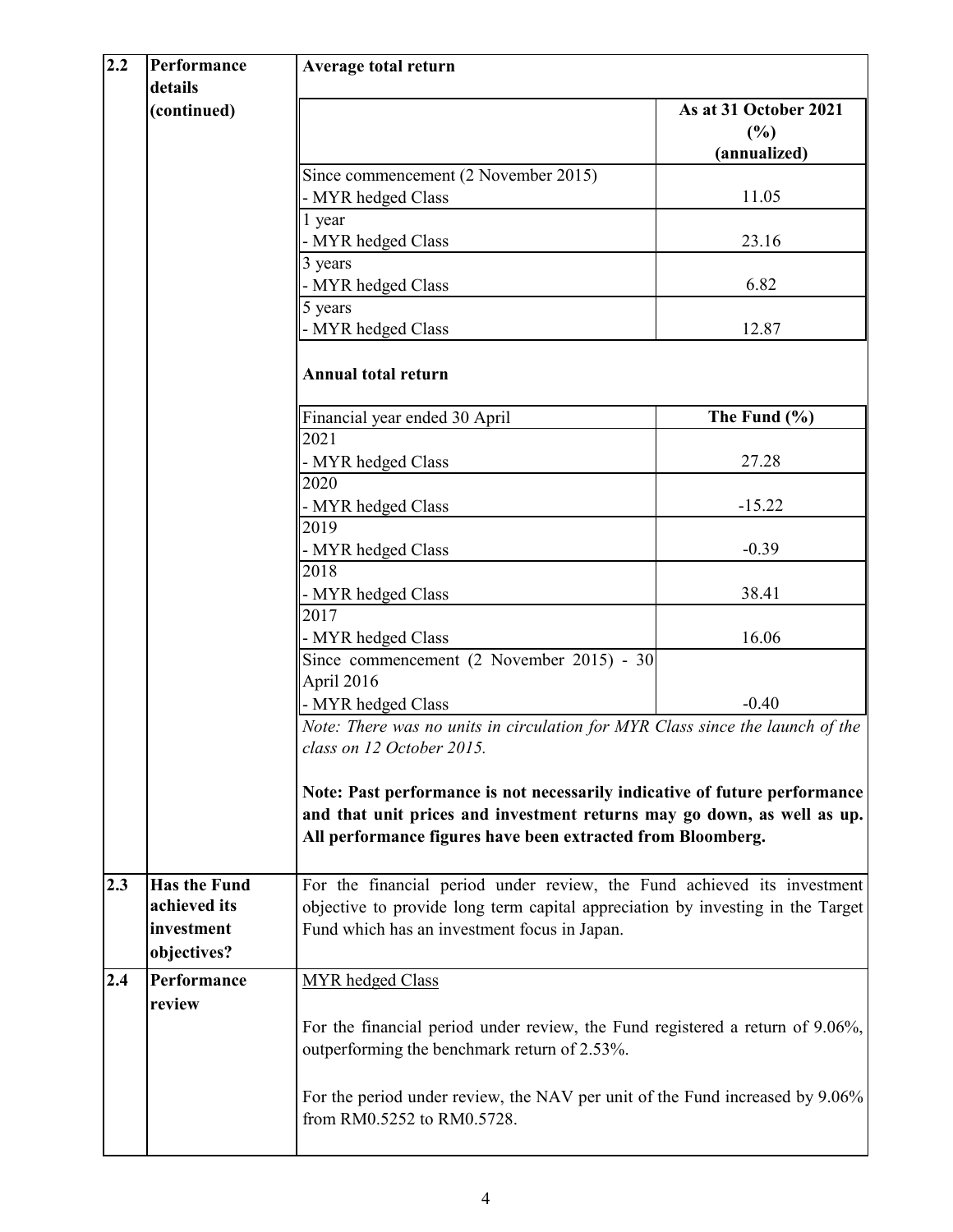| 2.4                                                                                                                                                                                                                                                                                                                                                                                                                                                                                                                                                                                                                                                                                                                                                                                                                                                                                                                            | Performance        |                                         | The line chart below shows comparison between the performance of the Fund |          |                                                             |        |                                                                             |
|--------------------------------------------------------------------------------------------------------------------------------------------------------------------------------------------------------------------------------------------------------------------------------------------------------------------------------------------------------------------------------------------------------------------------------------------------------------------------------------------------------------------------------------------------------------------------------------------------------------------------------------------------------------------------------------------------------------------------------------------------------------------------------------------------------------------------------------------------------------------------------------------------------------------------------|--------------------|-----------------------------------------|---------------------------------------------------------------------------|----------|-------------------------------------------------------------|--------|-----------------------------------------------------------------------------|
|                                                                                                                                                                                                                                                                                                                                                                                                                                                                                                                                                                                                                                                                                                                                                                                                                                                                                                                                | review             |                                         | and its benchmark from the commencement of the Fund to 31 October 2021.   |          |                                                             |        |                                                                             |
|                                                                                                                                                                                                                                                                                                                                                                                                                                                                                                                                                                                                                                                                                                                                                                                                                                                                                                                                | (continued)        | 120,00%                                 |                                                                           |          |                                                             |        |                                                                             |
|                                                                                                                                                                                                                                                                                                                                                                                                                                                                                                                                                                                                                                                                                                                                                                                                                                                                                                                                |                    | 100.00%                                 |                                                                           |          |                                                             |        |                                                                             |
|                                                                                                                                                                                                                                                                                                                                                                                                                                                                                                                                                                                                                                                                                                                                                                                                                                                                                                                                |                    | 80.00%                                  |                                                                           |          |                                                             |        |                                                                             |
|                                                                                                                                                                                                                                                                                                                                                                                                                                                                                                                                                                                                                                                                                                                                                                                                                                                                                                                                |                    | 60.00%                                  |                                                                           |          |                                                             |        |                                                                             |
|                                                                                                                                                                                                                                                                                                                                                                                                                                                                                                                                                                                                                                                                                                                                                                                                                                                                                                                                |                    | 40.00%                                  |                                                                           |          |                                                             |        |                                                                             |
|                                                                                                                                                                                                                                                                                                                                                                                                                                                                                                                                                                                                                                                                                                                                                                                                                                                                                                                                |                    |                                         |                                                                           |          |                                                             |        |                                                                             |
|                                                                                                                                                                                                                                                                                                                                                                                                                                                                                                                                                                                                                                                                                                                                                                                                                                                                                                                                | 20.00%             |                                         |                                                                           |          |                                                             |        |                                                                             |
|                                                                                                                                                                                                                                                                                                                                                                                                                                                                                                                                                                                                                                                                                                                                                                                                                                                                                                                                |                    |                                         | 0.00%                                                                     |          |                                                             |        |                                                                             |
|                                                                                                                                                                                                                                                                                                                                                                                                                                                                                                                                                                                                                                                                                                                                                                                                                                                                                                                                |                    | $-20.00%$                               |                                                                           |          |                                                             |        |                                                                             |
|                                                                                                                                                                                                                                                                                                                                                                                                                                                                                                                                                                                                                                                                                                                                                                                                                                                                                                                                |                    | 40,00%                                  |                                                                           |          |                                                             |        |                                                                             |
|                                                                                                                                                                                                                                                                                                                                                                                                                                                                                                                                                                                                                                                                                                                                                                                                                                                                                                                                |                    |                                         |                                                                           |          | United Japan Discovery Fund - MYR hedged Class              |        |                                                                             |
|                                                                                                                                                                                                                                                                                                                                                                                                                                                                                                                                                                                                                                                                                                                                                                                                                                                                                                                                |                    | Source: UOBAM(M) as at 31 October 2021. |                                                                           |          |                                                             |        |                                                                             |
|                                                                                                                                                                                                                                                                                                                                                                                                                                                                                                                                                                                                                                                                                                                                                                                                                                                                                                                                |                    |                                         |                                                                           |          |                                                             |        |                                                                             |
|                                                                                                                                                                                                                                                                                                                                                                                                                                                                                                                                                                                                                                                                                                                                                                                                                                                                                                                                |                    |                                         | 1-month                                                                   | 3-months | 6-months                                                    | $12-$  | <b>Since</b>                                                                |
|                                                                                                                                                                                                                                                                                                                                                                                                                                                                                                                                                                                                                                                                                                                                                                                                                                                                                                                                |                    |                                         |                                                                           |          |                                                             | months | commencement                                                                |
|                                                                                                                                                                                                                                                                                                                                                                                                                                                                                                                                                                                                                                                                                                                                                                                                                                                                                                                                |                    |                                         |                                                                           |          |                                                             |        | $(2$ Nov 2015)                                                              |
|                                                                                                                                                                                                                                                                                                                                                                                                                                                                                                                                                                                                                                                                                                                                                                                                                                                                                                                                |                    | <b>The Fund</b>                         | 0.39%                                                                     | 5.74%    | 9.06%                                                       | 23.16% | 87.57%                                                                      |
|                                                                                                                                                                                                                                                                                                                                                                                                                                                                                                                                                                                                                                                                                                                                                                                                                                                                                                                                |                    | Benchmark*                              | $-1.64%$                                                                  | 3.40%    | 2.53%                                                       | 23.04% | 25.11%                                                                      |
|                                                                                                                                                                                                                                                                                                                                                                                                                                                                                                                                                                                                                                                                                                                                                                                                                                                                                                                                |                    |                                         |                                                                           |          | * The benchmark of the Fund is MSCI Japan SMID Cap Index.   |        |                                                                             |
|                                                                                                                                                                                                                                                                                                                                                                                                                                                                                                                                                                                                                                                                                                                                                                                                                                                                                                                                |                    |                                         |                                                                           |          | All performance figures have been extracted from Bloomberg. |        | and that unit prices and investment returns may go down, as well as up.     |
| 2.5                                                                                                                                                                                                                                                                                                                                                                                                                                                                                                                                                                                                                                                                                                                                                                                                                                                                                                                            | <b>Target Fund</b> | Target Fund performance review          |                                                                           |          |                                                             |        |                                                                             |
|                                                                                                                                                                                                                                                                                                                                                                                                                                                                                                                                                                                                                                                                                                                                                                                                                                                                                                                                | performance        |                                         |                                                                           |          | financial period (from 1 May 2021 to 31 October 2021).      |        | The Target Fund has generated the investment return of over 8% for the      |
|                                                                                                                                                                                                                                                                                                                                                                                                                                                                                                                                                                                                                                                                                                                                                                                                                                                                                                                                |                    |                                         |                                                                           |          |                                                             |        | In terms of excess return against the benchmark, MSCI Japan SMID Index, the |
| Target Fund outperformed the benchmark by approximately 5%.<br>The market environment became favourable during the financial period<br>compared with that of the previous period when the easing money coming from<br>the largest-ever fiscal and financial measures pushed up highly liquid and<br>cyclical stocks.<br>In the financial period, investors started to be concerned over a possible<br>slowdown of global economy. The possibility of acceleration of inflation and<br>the change in monetary policies in the United States of America ("U.S.") and<br>other countries were also recognized by the market. In the market environment<br>with macro economic risks, the investors started to select individual stocks<br>considering each fundamentals and valuations. The strategy, which focuses on<br>corporate fundamentals based on their rigorous bottom-up research, performed<br>well during the period. |                    |                                         |                                                                           |          |                                                             |        |                                                                             |
|                                                                                                                                                                                                                                                                                                                                                                                                                                                                                                                                                                                                                                                                                                                                                                                                                                                                                                                                |                    |                                         |                                                                           |          |                                                             |        |                                                                             |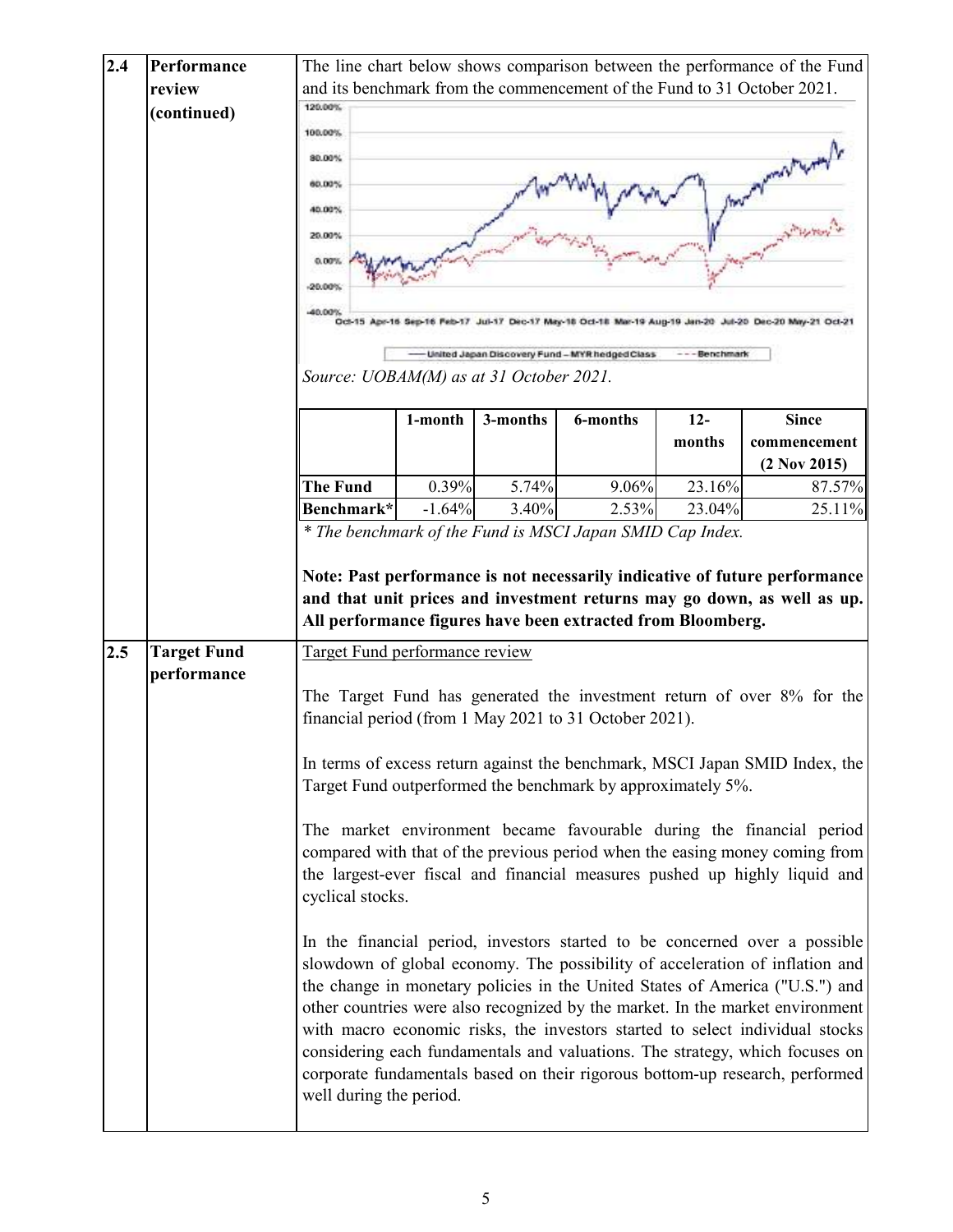| 2.5<br><b>Target Fund</b><br>Their overweighting stocks such as Benefit One (Services) and Shibaura<br>performance<br>Electronics (electric appliances) positively contributed to the fund performance.<br>(continued)<br>Source: UOB Asset Management Ltd<br>Target Fund performance data<br>3-months<br>6-months<br>$12 -$<br>1-month<br>$(10 \text{ Mar } 2014)$<br>months |                                                                                   |  |  |  |  |  |
|-------------------------------------------------------------------------------------------------------------------------------------------------------------------------------------------------------------------------------------------------------------------------------------------------------------------------------------------------------------------------------|-----------------------------------------------------------------------------------|--|--|--|--|--|
|                                                                                                                                                                                                                                                                                                                                                                               |                                                                                   |  |  |  |  |  |
|                                                                                                                                                                                                                                                                                                                                                                               |                                                                                   |  |  |  |  |  |
|                                                                                                                                                                                                                                                                                                                                                                               |                                                                                   |  |  |  |  |  |
|                                                                                                                                                                                                                                                                                                                                                                               |                                                                                   |  |  |  |  |  |
|                                                                                                                                                                                                                                                                                                                                                                               |                                                                                   |  |  |  |  |  |
|                                                                                                                                                                                                                                                                                                                                                                               | Since inception                                                                   |  |  |  |  |  |
|                                                                                                                                                                                                                                                                                                                                                                               |                                                                                   |  |  |  |  |  |
| (annualized)                                                                                                                                                                                                                                                                                                                                                                  |                                                                                   |  |  |  |  |  |
| <b>Target Fund</b><br>0.37%<br>5.55%<br>8.58%<br>22.93%<br>12.33%                                                                                                                                                                                                                                                                                                             |                                                                                   |  |  |  |  |  |
| (JPY)                                                                                                                                                                                                                                                                                                                                                                         |                                                                                   |  |  |  |  |  |
| <b>Benchmark</b><br>$-1.62%$<br>25.24%<br>8.50%<br>4.11%<br>3.45%                                                                                                                                                                                                                                                                                                             |                                                                                   |  |  |  |  |  |
| $(JPY)^*$                                                                                                                                                                                                                                                                                                                                                                     |                                                                                   |  |  |  |  |  |
| * The benchmark of the Target Fund is MSCI Japan SMID Cap Index.                                                                                                                                                                                                                                                                                                              |                                                                                   |  |  |  |  |  |
| Source: UOB Asset Management Ltd, Fund Factsheet as at 31 October 2021.                                                                                                                                                                                                                                                                                                       |                                                                                   |  |  |  |  |  |
|                                                                                                                                                                                                                                                                                                                                                                               |                                                                                   |  |  |  |  |  |
| 2.6<br><b>Strategies and</b><br>Strategies and policies of the Target Fund                                                                                                                                                                                                                                                                                                    |                                                                                   |  |  |  |  |  |
| policies employed                                                                                                                                                                                                                                                                                                                                                             |                                                                                   |  |  |  |  |  |
| During the financial period (from 1 May 2021 to 31 October 2021), the Sub-                                                                                                                                                                                                                                                                                                    |                                                                                   |  |  |  |  |  |
| Manager of the Target Fund (i.e. Sumitomo Mitsui DS Asset Management                                                                                                                                                                                                                                                                                                          |                                                                                   |  |  |  |  |  |
| Company, Limited) continued to stick to their basic investment policy as                                                                                                                                                                                                                                                                                                      |                                                                                   |  |  |  |  |  |
|                                                                                                                                                                                                                                                                                                                                                                               | follows.                                                                          |  |  |  |  |  |
|                                                                                                                                                                                                                                                                                                                                                                               |                                                                                   |  |  |  |  |  |
|                                                                                                                                                                                                                                                                                                                                                                               | The Sub-Manager sets an absolute price target for each stock which is             |  |  |  |  |  |
|                                                                                                                                                                                                                                                                                                                                                                               | calculated based on their company research and analysis. Their investment         |  |  |  |  |  |
|                                                                                                                                                                                                                                                                                                                                                                               | decisions are based on the target stock prices.                                   |  |  |  |  |  |
|                                                                                                                                                                                                                                                                                                                                                                               |                                                                                   |  |  |  |  |  |
|                                                                                                                                                                                                                                                                                                                                                                               | This analysis contains earnings estimation for next 3 years, financial status and |  |  |  |  |  |
| risk evaluation through the research on each company.                                                                                                                                                                                                                                                                                                                         |                                                                                   |  |  |  |  |  |
|                                                                                                                                                                                                                                                                                                                                                                               |                                                                                   |  |  |  |  |  |
| The Sub-Manager makes their investment decisions from the mid-to-long term<br>perspective, without being influenced from short term market trend.                                                                                                                                                                                                                             |                                                                                   |  |  |  |  |  |
|                                                                                                                                                                                                                                                                                                                                                                               |                                                                                   |  |  |  |  |  |
| Source: UOB Asset Management Ltd                                                                                                                                                                                                                                                                                                                                              |                                                                                   |  |  |  |  |  |
|                                                                                                                                                                                                                                                                                                                                                                               |                                                                                   |  |  |  |  |  |
| <b>Strategies and policies of the Fund</b>                                                                                                                                                                                                                                                                                                                                    |                                                                                   |  |  |  |  |  |
|                                                                                                                                                                                                                                                                                                                                                                               |                                                                                   |  |  |  |  |  |
| For the financial period under review, the Fund seeks to achieve its investment                                                                                                                                                                                                                                                                                               |                                                                                   |  |  |  |  |  |
|                                                                                                                                                                                                                                                                                                                                                                               | objective by investing a minimum of 90% of the Fund's NAV in the Target           |  |  |  |  |  |
| Fund with the remaining balance in liquid assets.                                                                                                                                                                                                                                                                                                                             |                                                                                   |  |  |  |  |  |
| Accordingly, this Fund will have a passive strategy as all the investment                                                                                                                                                                                                                                                                                                     |                                                                                   |  |  |  |  |  |
| decisions will be made at the Target Fund level.                                                                                                                                                                                                                                                                                                                              |                                                                                   |  |  |  |  |  |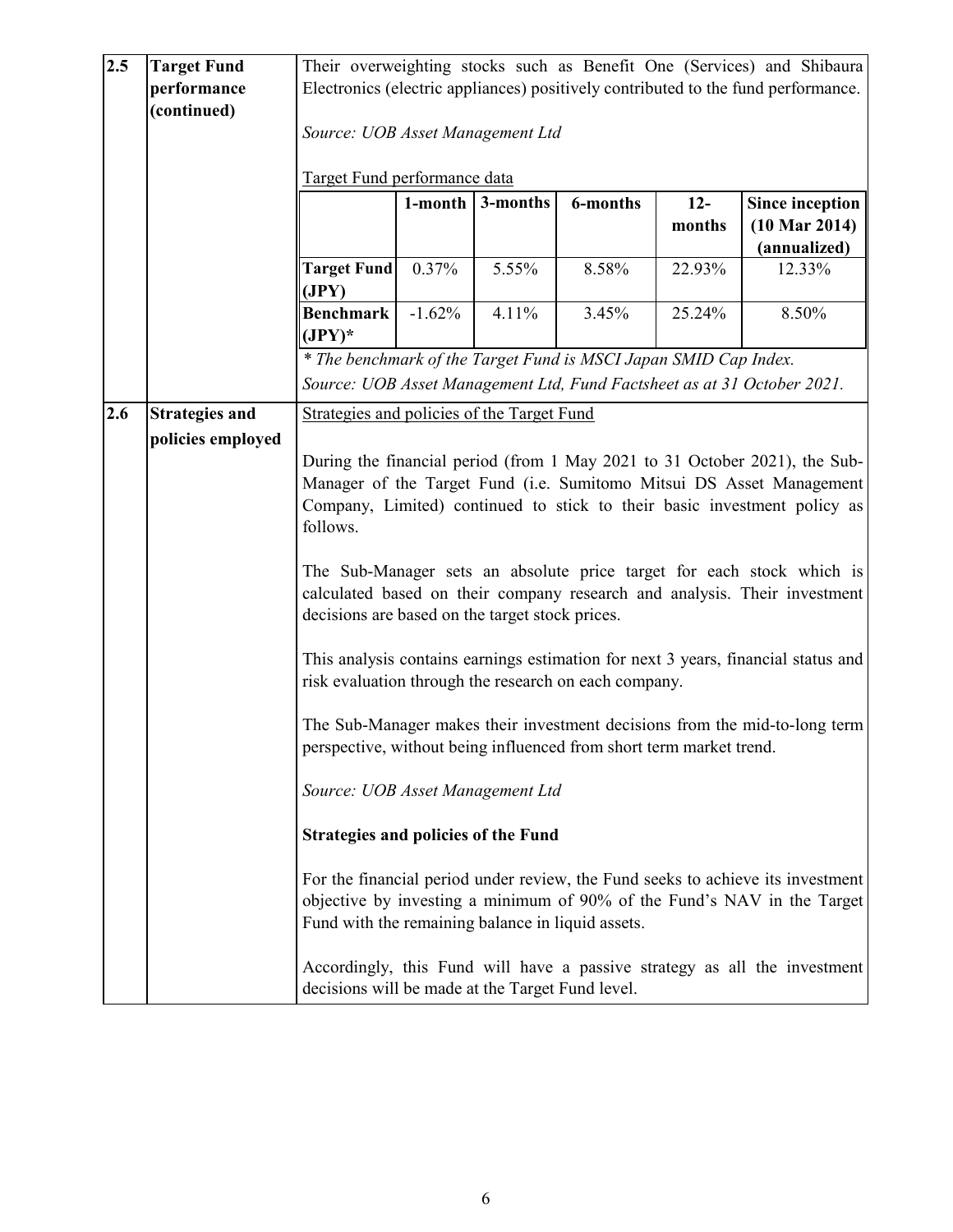| 2.7  | <b>Asset allocation</b>               | This table below shows the asset allocation of the Fund as at 31 October 2021:                                                                                                                                                                                                                                                                                                                                                                                                                                                                                                                                                                                                                                                                                                                                          |                              |  |  |
|------|---------------------------------------|-------------------------------------------------------------------------------------------------------------------------------------------------------------------------------------------------------------------------------------------------------------------------------------------------------------------------------------------------------------------------------------------------------------------------------------------------------------------------------------------------------------------------------------------------------------------------------------------------------------------------------------------------------------------------------------------------------------------------------------------------------------------------------------------------------------------------|------------------------------|--|--|
|      |                                       | <b>Assets</b>                                                                                                                                                                                                                                                                                                                                                                                                                                                                                                                                                                                                                                                                                                                                                                                                           | As at 31 October 2021<br>(%) |  |  |
|      |                                       | Foreign collective investment scheme                                                                                                                                                                                                                                                                                                                                                                                                                                                                                                                                                                                                                                                                                                                                                                                    | 92.95                        |  |  |
|      |                                       | Cash                                                                                                                                                                                                                                                                                                                                                                                                                                                                                                                                                                                                                                                                                                                                                                                                                    | 7.05                         |  |  |
|      |                                       | <b>Total</b>                                                                                                                                                                                                                                                                                                                                                                                                                                                                                                                                                                                                                                                                                                                                                                                                            | 100.00                       |  |  |
| 2.8  | <b>Income</b>                         | There is no income distribution and unit split declared during the financial year                                                                                                                                                                                                                                                                                                                                                                                                                                                                                                                                                                                                                                                                                                                                       |                              |  |  |
|      | distribution/<br><b>Unit splits</b>   | under review.                                                                                                                                                                                                                                                                                                                                                                                                                                                                                                                                                                                                                                                                                                                                                                                                           |                              |  |  |
| 2.9  | <b>State of affairs</b>               | There has been neither significant change to the state of affairs of the Fund nor                                                                                                                                                                                                                                                                                                                                                                                                                                                                                                                                                                                                                                                                                                                                       |                              |  |  |
|      |                                       | any circumstances that materially affect any interests of the unit holders during<br>the financial period under review.                                                                                                                                                                                                                                                                                                                                                                                                                                                                                                                                                                                                                                                                                                 |                              |  |  |
| 2.10 | <b>Rebates and soft</b><br>commission | It is our policy to pay all rebates to the Fund. Soft commissions received from<br>brokers/dealers are retained by the Manager only if the goods and services<br>provided are of demonstrable benefit to unit holders of the Fund.                                                                                                                                                                                                                                                                                                                                                                                                                                                                                                                                                                                      |                              |  |  |
|      |                                       | The Manager will retain the soft commissions that are deemed to be beneficial<br>to the unitholders of the Fund in the form of research and advisory services<br>from any broker or dealer by virtue of transactions conducted for the fund that<br>can assist in the decision making process in relation to the Fund such as<br>technical analysis software, data and quotation services and computer software<br>incidental to investment management of the Fund.                                                                                                                                                                                                                                                                                                                                                     |                              |  |  |
|      |                                       | During the financial period under review, the Manager had not received any<br>soft commissions.                                                                                                                                                                                                                                                                                                                                                                                                                                                                                                                                                                                                                                                                                                                         |                              |  |  |
| 2.11 | <b>Market review</b>                  | Japan Equity market rose for the review period (1 May 2021 to 31 October<br>2021). The TOPIX and MSCI Japan SMID Cap Index increased by 6.5% and<br>3.6% in JPY terms on a total return basis, respectively.                                                                                                                                                                                                                                                                                                                                                                                                                                                                                                                                                                                                            |                              |  |  |
|      |                                       | After the stock prices fluctuated in a range from May to August 2021 reflecting<br>market sentiment to Covid situation, the Japan Equity started to rose because<br>the resignation of Prime Minister Suga grew market expectation for economic<br>measures by next administration and also the Covid infection cases peaked out.<br>From late September to early October, however, it was driven down by the<br>negative factors including U.S. inflation concern, electric power shortage and<br>excessive debts issue in real estate industry in China, which offset most of the<br>gains in the rally in September. Toward the end of the month, the market was<br>firm due to high U.S. stock indices in favour of corporate earnings and the yen<br>depreciation that lowered to the level back in November 2017. |                              |  |  |
|      |                                       | Source: UOB Asset Management Ltd                                                                                                                                                                                                                                                                                                                                                                                                                                                                                                                                                                                                                                                                                                                                                                                        |                              |  |  |
| 2.12 | <b>Market outlook</b>                 | Global economy will continue to resume economic activities due to vaccination<br>effects. However, the detection of a new Covid-19 variant has raised concerns<br>over global re-expansion of infection, and would affect the speed of economic<br>growth.                                                                                                                                                                                                                                                                                                                                                                                                                                                                                                                                                              |                              |  |  |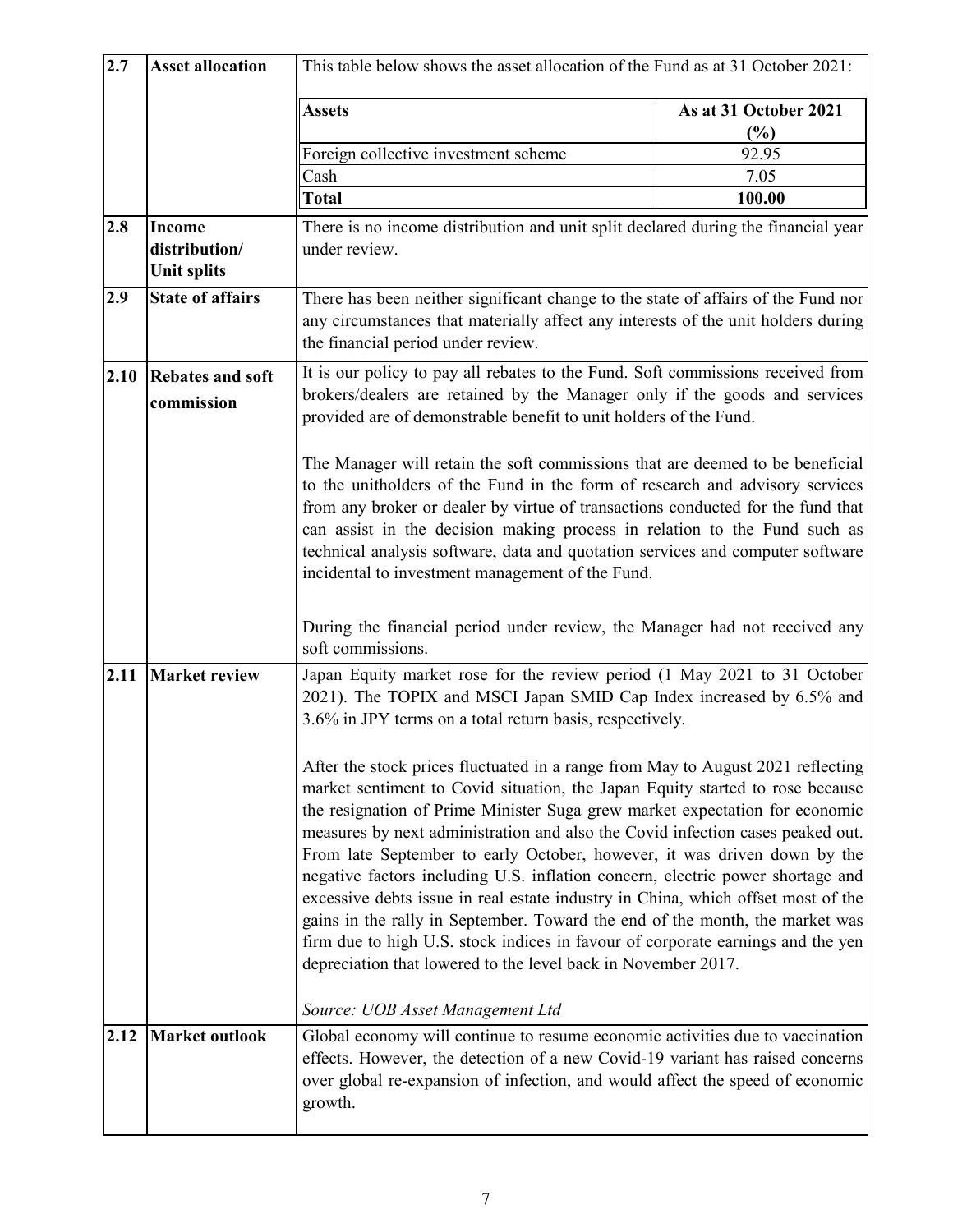| 2.12 Market outlook | The Japanese stock market is expected to continue rising moderately, supported   |  |  |  |
|---------------------|----------------------------------------------------------------------------------|--|--|--|
| (continued)         | by the global economy and sustainably growing corporate earnings under           |  |  |  |
|                     | economic-friendly policies of Kishida administration. The Sub-Manager also       |  |  |  |
|                     | expects to see net purchase from overseas investors, who hold small exposure     |  |  |  |
|                     | in Japanese equity, as the market starts to pay attention to the stock valuation |  |  |  |
|                     | which has been in a downward trend.                                              |  |  |  |
|                     |                                                                                  |  |  |  |
|                     | Source: UOB Asset Management Ltd                                                 |  |  |  |

Kuala Lumpur, Malaysia UOB Asset Management (Malaysia) Berhad

31 December 2021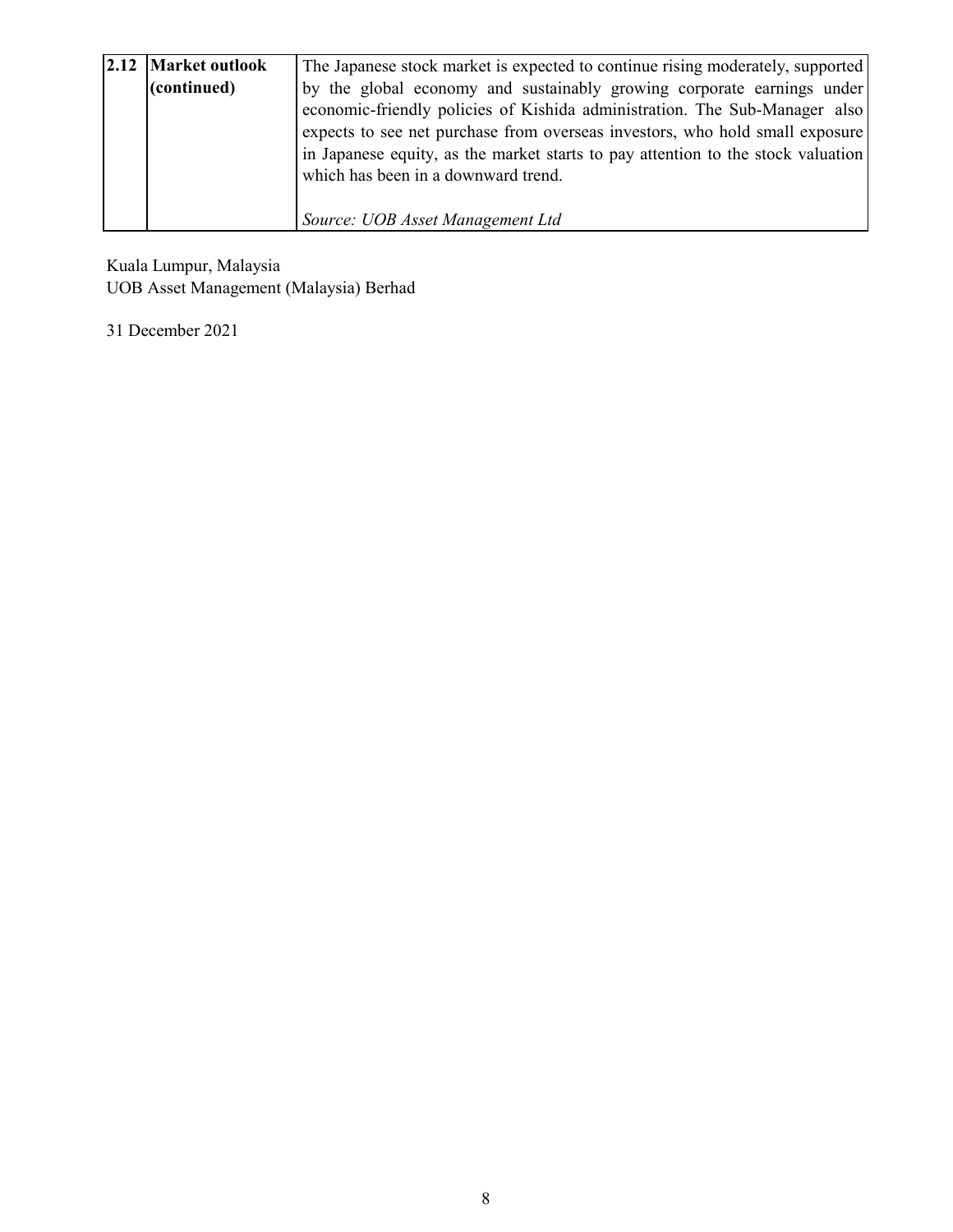## **(B) TRUSTEE'S REPORT**

### **TO THE UNITHOLDERS OF UNITED JAPAN DISCOVERY FUND**

We have acted as Trustee for United Japan Discovery Fund (the "Fund") for the financial period ended 31 October 2021. To the best of our knowledge, for the financial period under review, UOB Asset Management (Malaysia) Berhad (the "Manager") has operated and managed the Fund in accordance with the following:

- (a) limitations imposed on the investment powers of the Manager under the Deed(s), the Securities Commission's Guidelines on Unit Trust Funds, the Capital Markets and Services Act 2007 and other applicable laws;
- (b) valuation and pricing for the Fund is carried out in accordance with the Deed(s) of the Fund and any regulatory requirements; and
- (c) creation and cancellation of units for the Fund are carried out in accordance with the Deed(s) of the Fund and any regulatory requirements.

For Deutsche Trustees Malaysia Berhad

**Soon Lai Ching Gerard Ang** Senior Manager, Trustee Operations Chief Executive Officer

Kuala Lumpur, Malaysia 31 December 2021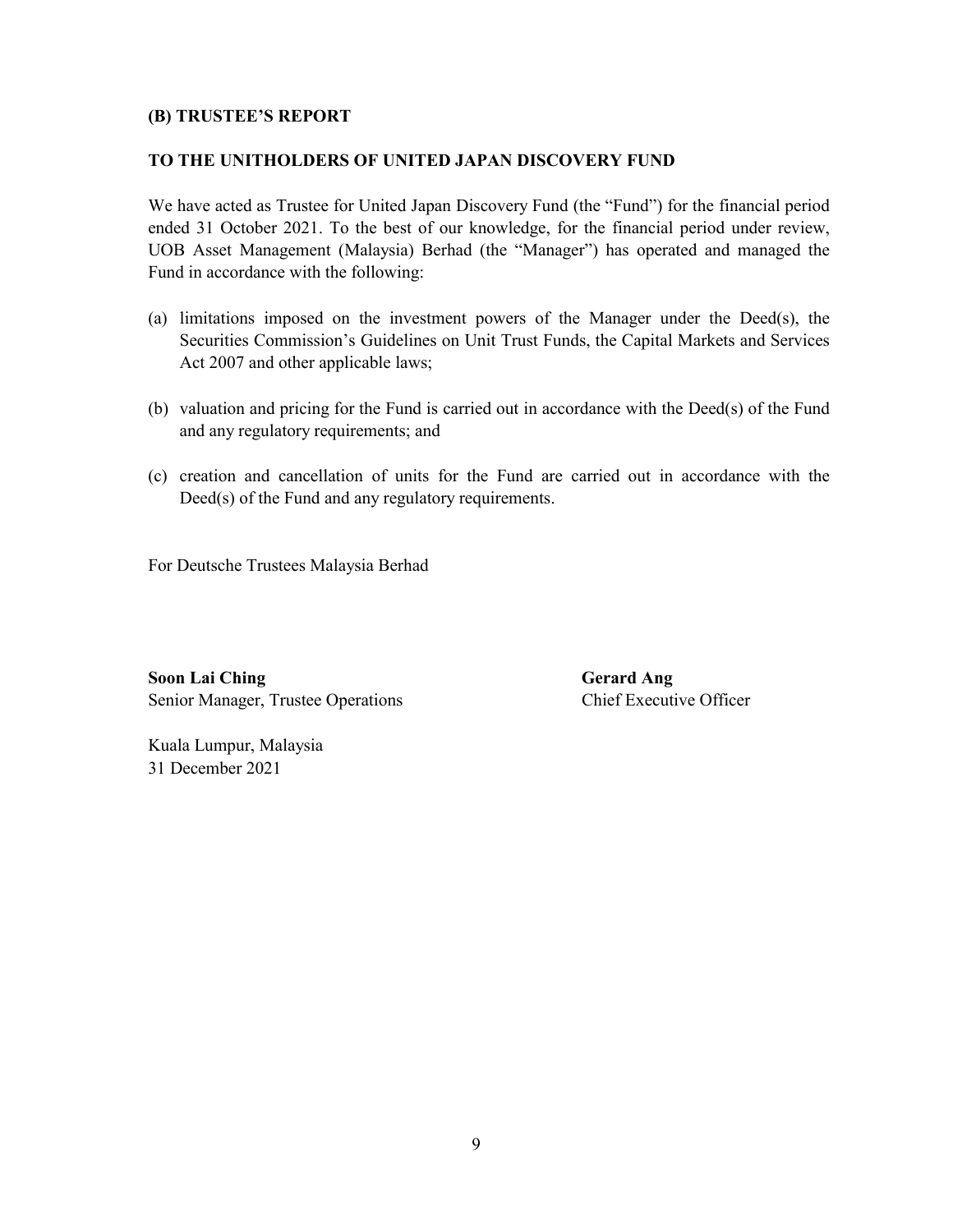## **(C) STATEMENT BY MANAGER**

We, **Lim Suet Ling** and **Seow Lun Hoo**, being two of the Directors of UOB Asset Management (Malaysia) Berhad, do hereby state that, in the opinion of the Manager, the accompanying financial statements set out on pages 11 to 38 are drawn up in accordance with Malaysian Financial Reporting Standards and International Financial Reporting Standards so as to give a true and fair view of the financial position of **United Japan Discovery Fund** as at 31 October 2021 and of its financial performance, changes in net assets attributable to unitholders and cash flows for the financial period then ended and comply with requirements of the Deed(s).

For and on behalf of the Manager, **UOB Asset Management (Malaysia) Berhad**

**LIM SUET LING SEOW LUN HOO** Executive Director/ Director Chief Executive Officer

Kuala Lumpur, Malaysia 31 December 2021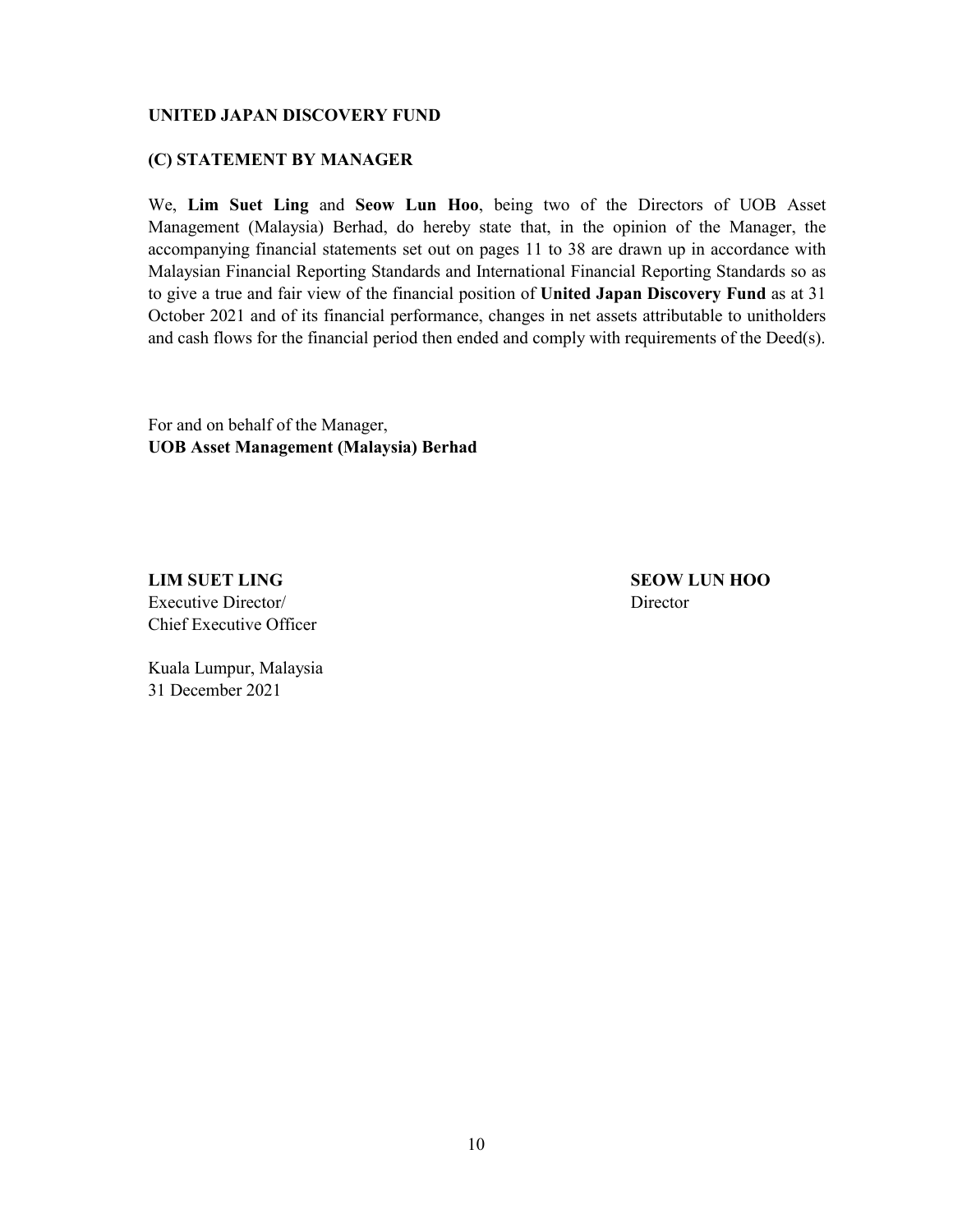# **(D) FINANCIAL STATEMENTS**

## **UNITED JAPAN DISCOVERY FUND**

## **UNAUDITED STATEMENT OF FINANCIAL POSITION AS AT 31 OCTOBER 2021**

|                                                                        | <b>Note</b>    | 31.10.2021<br><b>RM</b> | 30.04.2021<br><b>RM</b> |
|------------------------------------------------------------------------|----------------|-------------------------|-------------------------|
| <b>ASSETS</b>                                                          |                |                         |                         |
| Investments                                                            | 3              | 24,999,853              | 24,257,421              |
| Forward foreign currency contracts                                     | $\overline{4}$ | 1,010,446               | 379,497                 |
| Amount due from Manager                                                | 5              |                         | 380,003                 |
| Cash at bank                                                           |                | 2,024,318               | 2,308,964               |
| <b>TOTAL ASSETS</b>                                                    |                | 28,034,617              | 27,325,885              |
| <b>LIABILITIES</b>                                                     |                |                         |                         |
| Amount due to Manager                                                  | $\mathfrak s$  | 145,928                 |                         |
| Amount due to Trustee                                                  | 6              | 1,433                   | 1,413                   |
| Accruals                                                               |                | 13,392                  | 15,987                  |
| TOTAL LIABILITIES (EXCLUDING NET ASSETS                                |                |                         |                         |
| <b>ATTRIBUTABLE TO UNITHOLDERS)</b>                                    |                | 160,753                 | 17,400                  |
| NET ASSET VALUE ("NAV") ATTRIBUTABLE<br><b>TO UNITHOLDERS</b>          | $\tau$         | 27,873,864              | 27,308,485              |
| <b>NET ASSETS ATTRIBUTABLE TO</b><br>UNITHOLDERS OF THE FUND COMPRISE: |                |                         |                         |
| Unitholders' capital                                                   | 7              | 17,034,585              | 18,753,162              |
| Retained earnings                                                      | $\overline{7}$ | 10,839,279              | 8,555,323               |
| <b>NET ASSETS ATTRIBUTABLE TO UNITHOLDERS</b>                          |                | 27,873,864              | 27,308,485              |
| <b>TOTAL NAV AND LIABILITIES</b>                                       |                | 28,034,617              | 27,325,885              |
| <b>NET ASSET VALUE ATTRIBUTABLE</b><br><b>TO UNITHOLDERS</b>           |                |                         |                         |
| - MYR HEDGED CLASS                                                     |                | 27,873,864              | 27,308,485              |
| <b>UNITS IN CIRCULATION</b>                                            |                |                         |                         |
| - MYR HEDGED CLASS                                                     | 7(a)           | 48,658,412              | 51,995,465              |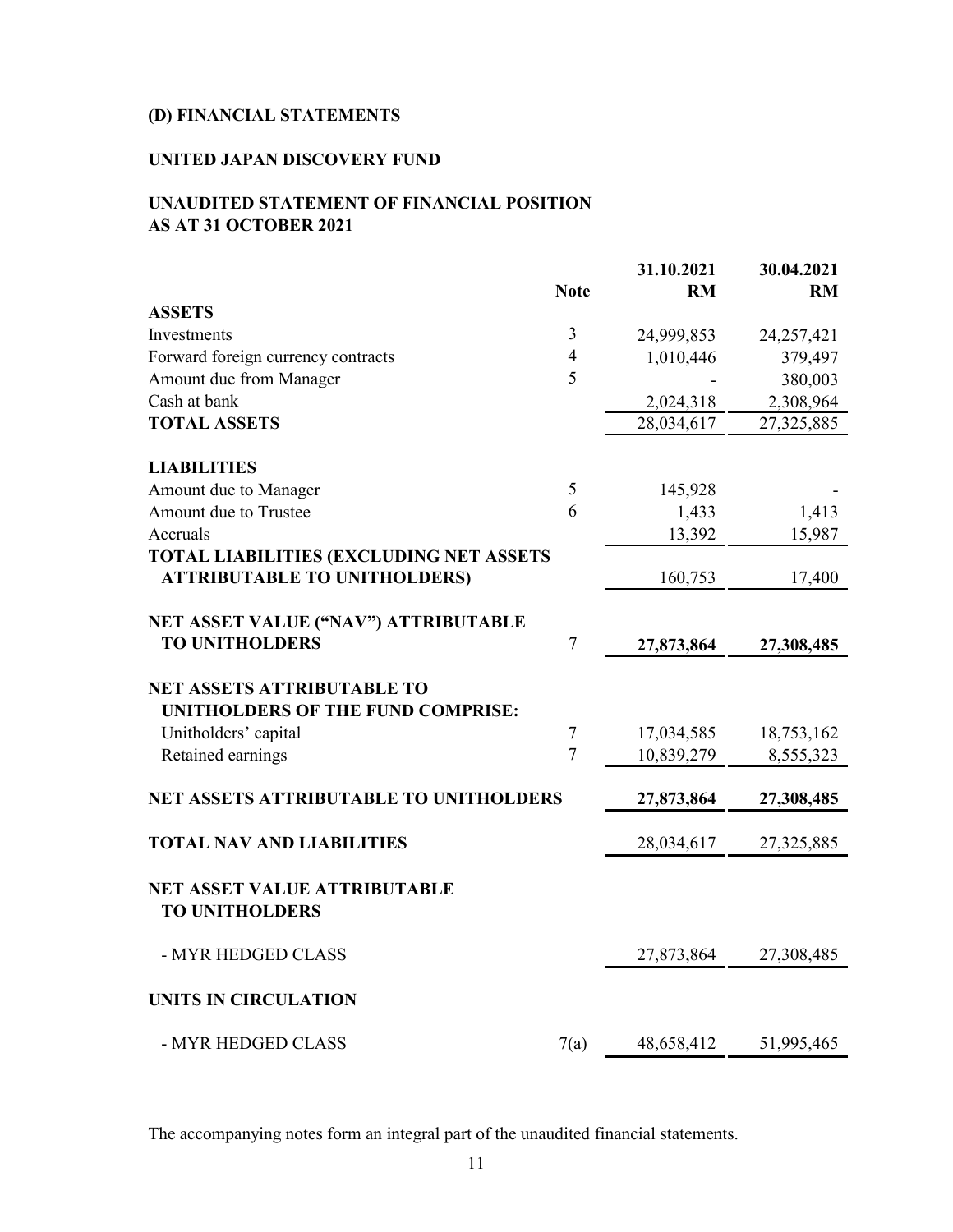## **STATEMENT OF FINANCIAL POSITION (CONTINUED) AS AT 31 OCTOBER 2021**

|                                                                    | 31.10.2021<br><b>RM</b> | 30.04.2021<br><b>RM</b> |
|--------------------------------------------------------------------|-------------------------|-------------------------|
| NET ASSET VALUE PER UNIT IN MYR                                    |                         |                         |
| - MYR HEDGED CLASS                                                 | 0.5728                  | 0.5252                  |
| <b>NET ASSET VALUE PER UNIT IN RESPECTIVE</b><br><b>CURRENCIES</b> |                         |                         |
| - MYR HEDGED CLASS (MYR)                                           | 0.5728                  | 0.5252                  |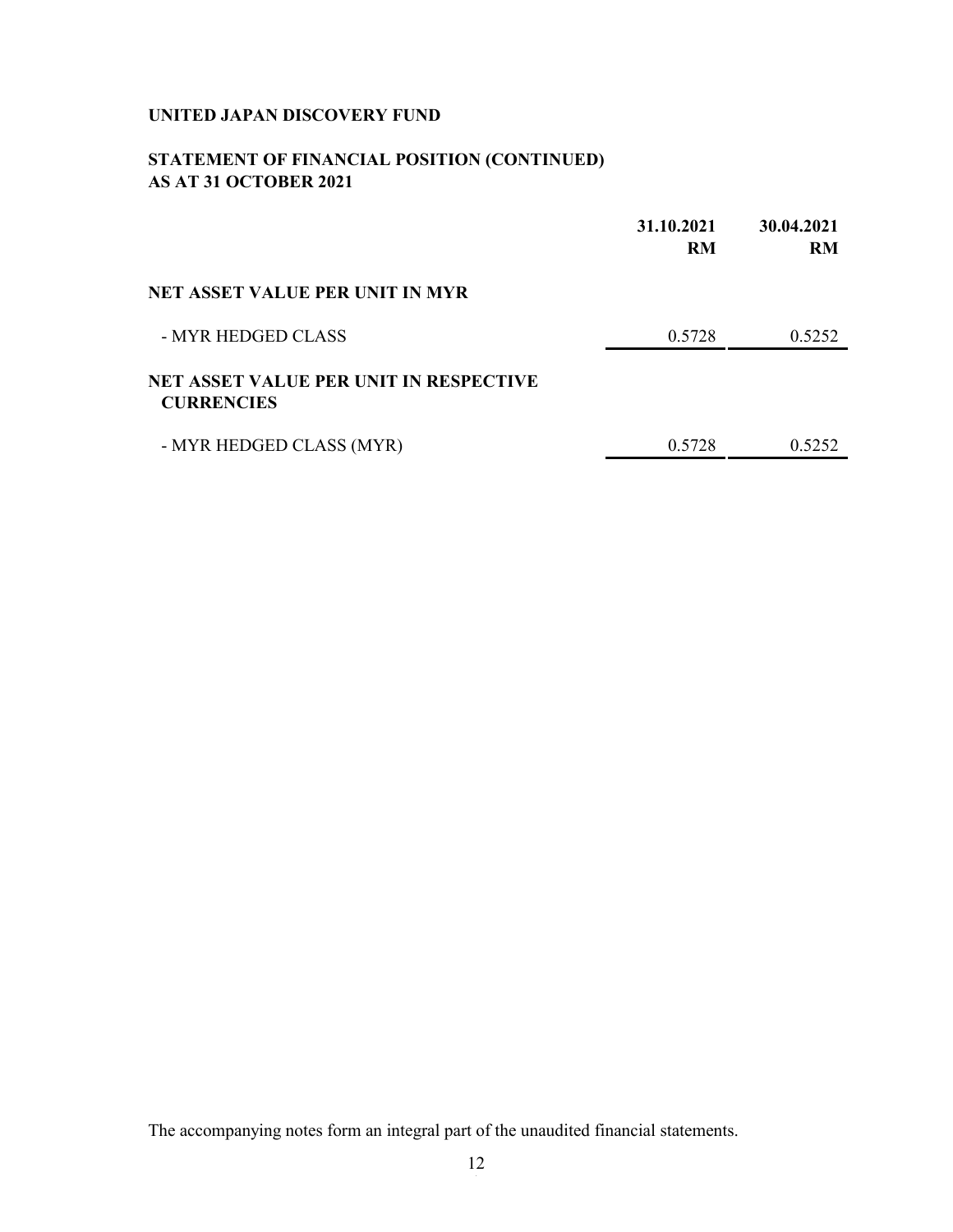## **UNAUDITED STATEMENT OF COMPREHENSIVE INCOME FOR THE SIXTH MONTH FINANCIAL PERIOD ENDED 31 OCTOBER 2021**

|                                                       |             | 01.05.2021    | 01.05.2020    |
|-------------------------------------------------------|-------------|---------------|---------------|
|                                                       |             | to 31.10.2021 | to 31.10.2020 |
|                                                       | <b>Note</b> | <b>RM</b>     | <b>RM</b>     |
| <b>INVESTMENT INCOME</b>                              |             |               |               |
| Interest income from deposits with licensed           |             |               |               |
| financial institution                                 |             | 2,477         | 7,832         |
| Net gain on investments at fair value through         |             |               |               |
| profit or loss ("FVTPL"):                             | 3           |               |               |
| - net realised gain on sale of investments at         |             |               |               |
| <b>FVTPL</b>                                          |             | 733,139       | 518,255       |
| - net unrealised gain on changes in fair value        | 7(c)        | 677,897       | 4,723,740     |
| Net realised gain on forward foreign currency         |             |               |               |
| contracts                                             |             | 319,603       | 2,027,777     |
| Net realised (loss)/gain on foreign currency exchange |             | (37,073)      | 140,065       |
| Net unrealised gain/(loss) on forward foreign         |             |               |               |
| currency contracts                                    | 7(c)        | 630,949       | (1,150,997)   |
| Net unrealised loss on foreign currency exchange      |             |               | (54, 932)     |
|                                                       |             | 2,326,992     | 6,211,740     |
|                                                       |             |               |               |
| <b>EXPENSES</b>                                       |             |               |               |
| Manager's fee                                         | $8\,$       | 19,579        | 37,035        |
| Trustee's fee                                         | 9           | 7,811         | 15,050        |
| Auditors' remuneration                                |             | 4,688         | 4,688         |
| Tax agent's fee                                       |             | 2,017         | 1,966         |
| Other expenses                                        |             | 8,941         | 1,626         |
|                                                       |             | 43,036        | 60,365        |
|                                                       |             |               |               |
| <b>NET INCOME BEFORE TAXATION</b>                     |             | 2,283,956     | 6,151,375     |
|                                                       |             |               |               |
| Tax expense                                           | 10          |               |               |
| NET INCOME AFTER TAXATION,                            |             |               |               |
| REPRESENTING TOTAL COMPREHENSIVE                      |             |               |               |
| <b>INCOME FOR THE FINANCIAL PERIOD</b>                |             | 2,283,956     | 6,151,375     |
|                                                       |             |               |               |
| Net income after taxation is made up of the           |             |               |               |
| following:                                            |             |               |               |
| Realised amount                                       | 7(b)        | 975,110       | 2,633,564     |
| Unrealised amount                                     | 7(c)        | 1,308,846     | 3,517,811     |
|                                                       |             | 2,283,956     | 6,151,375     |
|                                                       |             |               |               |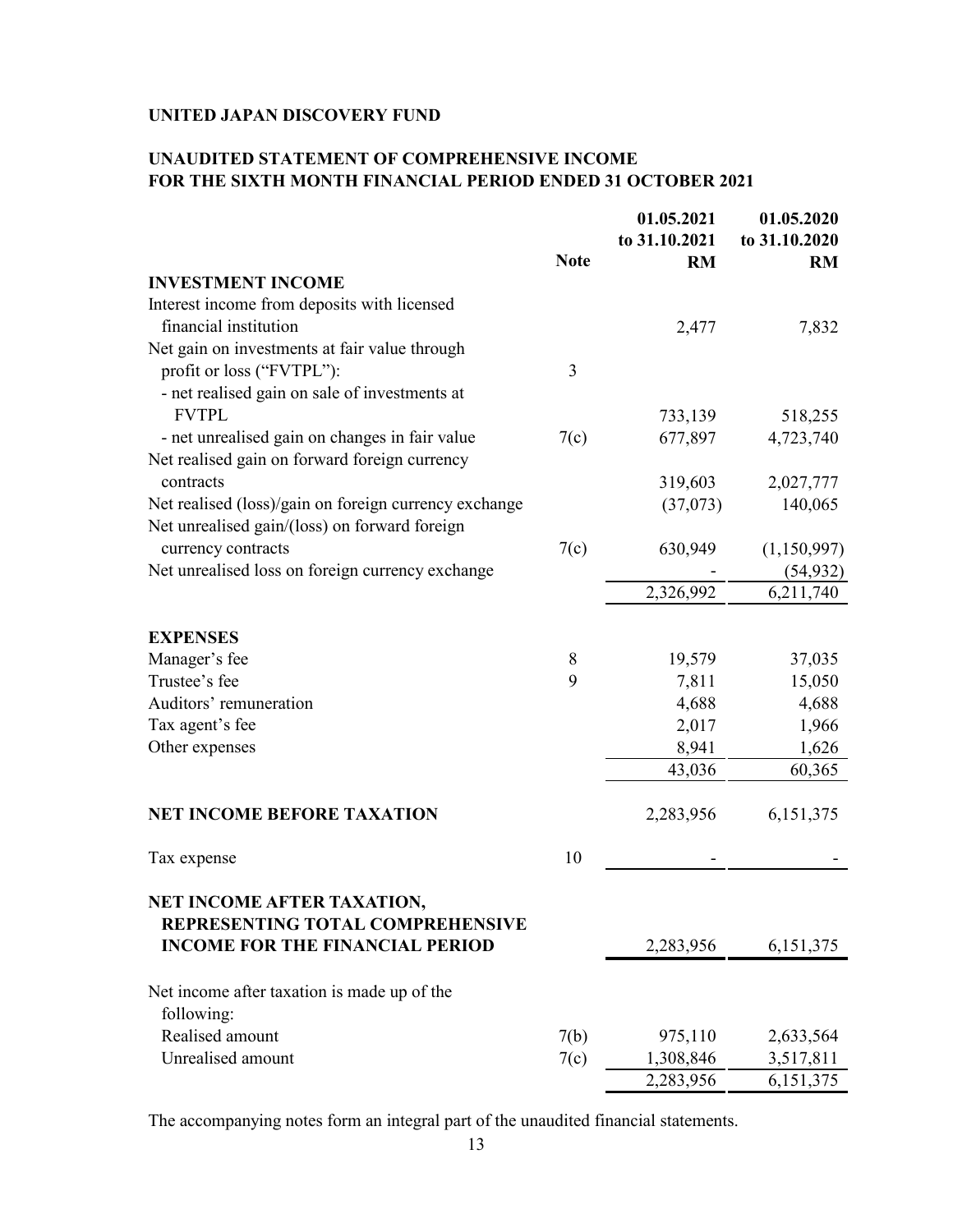## **UNAUDITED STATEMENT OF CHANGES IN NET ASSETS ATTRIBUTABLE TO UNITHOLDERS FOR THE SIXTH MONTH FINANCIAL PERIOD ENDED 31 OCTOBER 2021**

|                                                                             | <b>Note</b> | Unitholders'<br>capital<br><b>RM</b> | <b>Retained</b><br>earnings<br><b>RM</b> | <b>Total net</b><br>asset value<br><b>RM</b> |
|-----------------------------------------------------------------------------|-------------|--------------------------------------|------------------------------------------|----------------------------------------------|
| Balance as at 1 May 2020                                                    |             | 51,539,601                           | (2,782,497)                              | 48,757,104                                   |
| Movement in net asset value:                                                |             |                                      |                                          |                                              |
| Total comprehensive income for<br>the financial period<br>Creation of units |             |                                      | 6,151,375                                | 6,151,375                                    |
| - MYR HEDGED CLASS                                                          |             | 9,088,245                            |                                          | 9,088,245                                    |
| Cancellation of units<br>- MYR HEDGED CLASS                                 |             | (22, 836, 467)                       |                                          | (22,836,467)                                 |
| Balance as at 31 October 2020                                               |             | 37,791,379                           | 3,368,878                                | 41,160,257                                   |
| Balance as at 1 May 2021                                                    |             | 18,753,162                           | 8,555,323                                | 27,308,485                                   |
| Movement in net asset value:<br>Total comprehensive income for              |             |                                      |                                          |                                              |
| the financial period                                                        |             |                                      | 2,283,956                                | 2,283,956                                    |
| Creation of units                                                           |             |                                      |                                          |                                              |
| - MYR HEDGED CLASS<br>Cancellation of units                                 | 7(a)        | 14,672,992                           |                                          | 14,672,992                                   |
| - MYR HEDGED CLASS                                                          | 7(a)        | (16, 391, 569)                       |                                          | (16,391,569)                                 |
| Balance as at 31 October 2021                                               |             | 17,034,585                           | 10,839,279                               | 27,873,864                                   |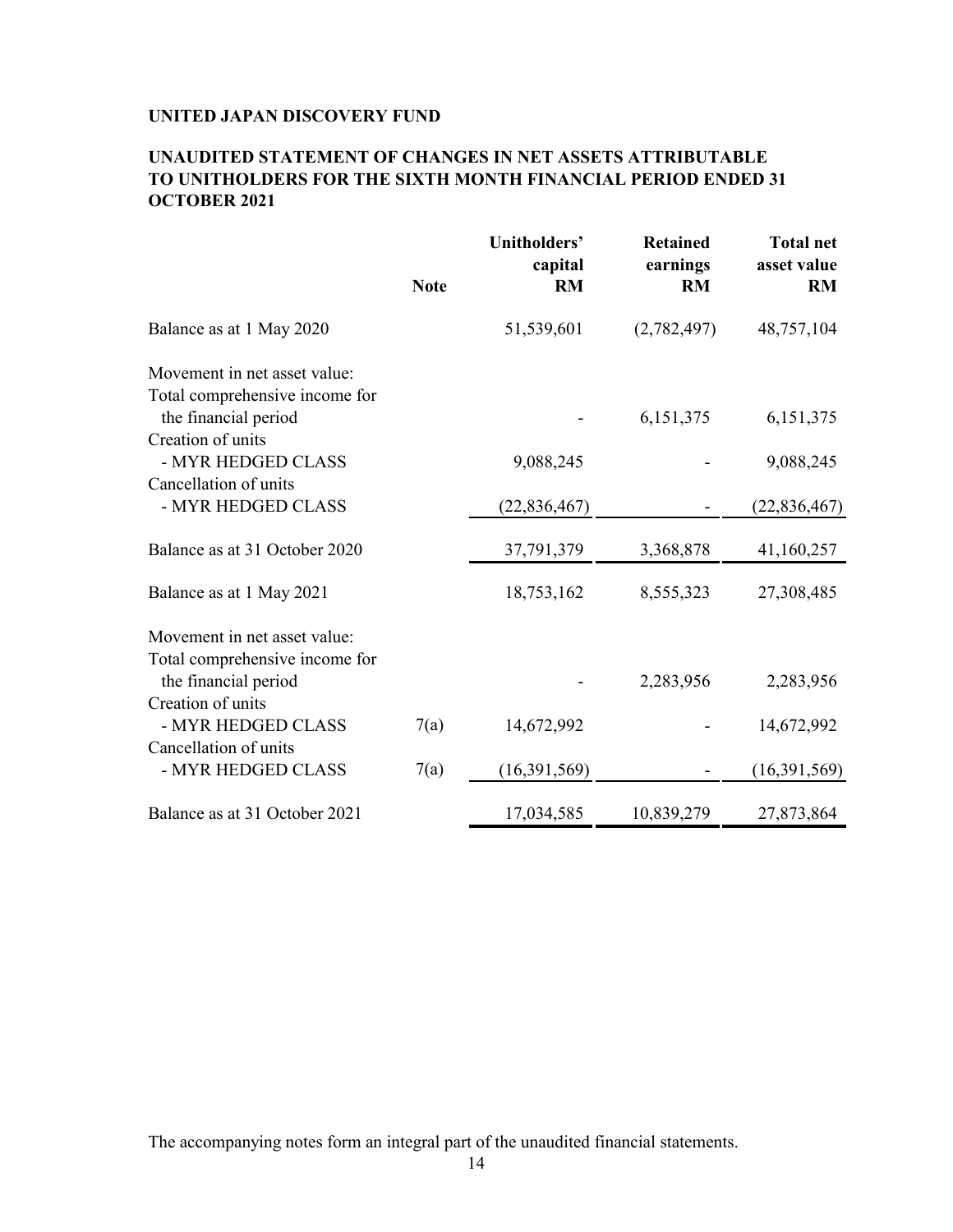## **UNAUDITED STATEMENT OF CASH FLOWS FOR THE SIXTH MONTH FINANCIAL PERIOD ENDED 31 OCTOBER 2021**

|                                                                        | 01.05.2021<br>to 31.10.2021<br><b>RM</b> | 01.05.2020<br>to 31.10.2020<br>RM |
|------------------------------------------------------------------------|------------------------------------------|-----------------------------------|
| <b>CASH FLOWS FROM OPERATING AND</b>                                   |                                          |                                   |
| <b>INVESTING ACTIVITIES</b>                                            |                                          |                                   |
| Proceeds from sale of investments                                      | 5,144,540                                | 11,819,360                        |
| Purchase of investments                                                | (4,475,936)                              |                                   |
| Interest received from deposits with licensed financial<br>institution | 2,476                                    | 7,832                             |
| Manager's fee paid                                                     | (16, 555)                                | (36,036)                          |
| Trustee's fee paid                                                     | (7,791)                                  | (14, 926)                         |
| Auditors' remuneration paid                                            | (9,300)                                  |                                   |
| Payment of other fees and expenses                                     | (8,941)                                  | (616)                             |
| Net realised (loss)/gain on foreign currency exchange                  | (37,073)                                 | 140,065                           |
| Net realised gain on forward foreign currency contracts                | 319,603                                  | 2,027,777                         |
| Net cash generated from operating and investing activities             | 911,023                                  | 13,943,456                        |
| <b>CASH FLOWS FROM FINANCING ACTIVITIES</b>                            |                                          |                                   |
| Proceeds from creation of units                                        | 14,936,279                               | 9,050,038                         |
| Payment for cancellation of units                                      | (16, 131, 948)                           | (21, 024, 593)                    |
| Net cash used in financing activities                                  | (1, 195, 669)                            | (11, 974, 555)                    |
| NET (DECREASE)/INCREASE IN CASH AND CASH<br><b>EQUIVALENTS</b>         | (284, 646)                               | 1,968,901                         |
| CASH AND CASH EQUIVALENTS AT THE BEGINNING<br>OF THE FINANCIAL PERIOD  | 2,308,964                                | 403,973                           |
| CASH AND CASH EQUIVALENTS AT THE END OF<br>THE FINANCIAL PERIOD        | 2,024,318                                | 2,372,874                         |
| Cash and cash equivalents comprises the following:<br>Cash at bank     | 2,024,318                                | 2,372,874                         |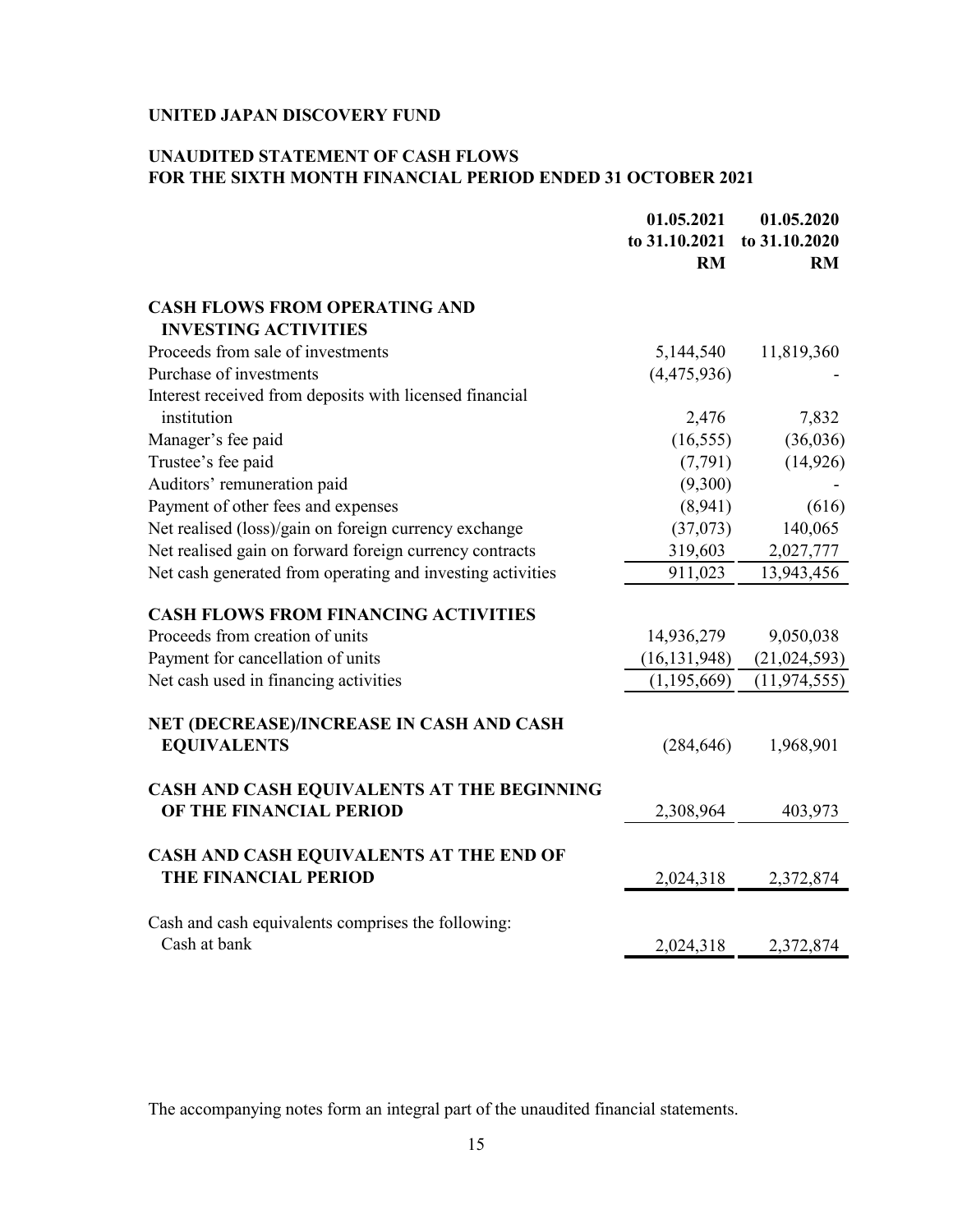## **NOTES TO THE UNAUDITED FINANCIAL STATEMENTS**

## **1. INFORMATION ON THE FUND, THE MANAGER AND THEIR PRINCIPAL ACTIVITIES**

The United Japan Discovery Fund (hereinafter referred to as "the Fund") was constituted pursuant to the execution of the Deed dated 9 September 2015 and First Supplemental Deed dated 6 August 2019 (collectively referred to as "the Deeds") between UOB Asset Management (Malaysia) Berhad ("the Manager") and Deutsche Trustees Malaysia Berhad ("the Trustee").

The Fund seeks to provide investors with long term capital appreciation by investing in the United Japan Small and Mid Cap Fund (the "Target Fund") which has an investment focus in Japan. The Fund was launched on 12 October 2015 and commenced for operations on 2 November 2015. As provided in the Master Deed, the accrual period or financial year shall end on 30 April.

The Manager is a subsidiary of UOB Asset Management Limited, headquartered in Singapore.

The financial statements were authorised for issue by the Manager on 31 December 2021.

## **2. SUMMARY OF SIGNIFICANT ACCOUNTING POLICIES**

## **2.1 Basis of preparation of the financial statements**

The financial statements of the Fund have been prepared in accordance with Malaysian Financial Reporting Standards ("MFRS") as issued by the Malaysian Accounting Standards Board ("MASB") and International Financial Reporting Standards ("IFRS") as issued by the International Accounting Standards Board ("IASB").

The financial statements have been prepared on a historical cost basis except as disclosed in the accounting policies below and are presented in Ringgit Malaysia ("RM").

There are no other standards, amendments to standards or interpretations that are effective for annual periods beginning on or after 1 May 2021 that have a material effect on the financial statements of the Fund.

None of the standards, amendments to standards or interpretations that are effective for the financial year beginning on or after 1 May 2022 are applicable to the financial statements of the Fund.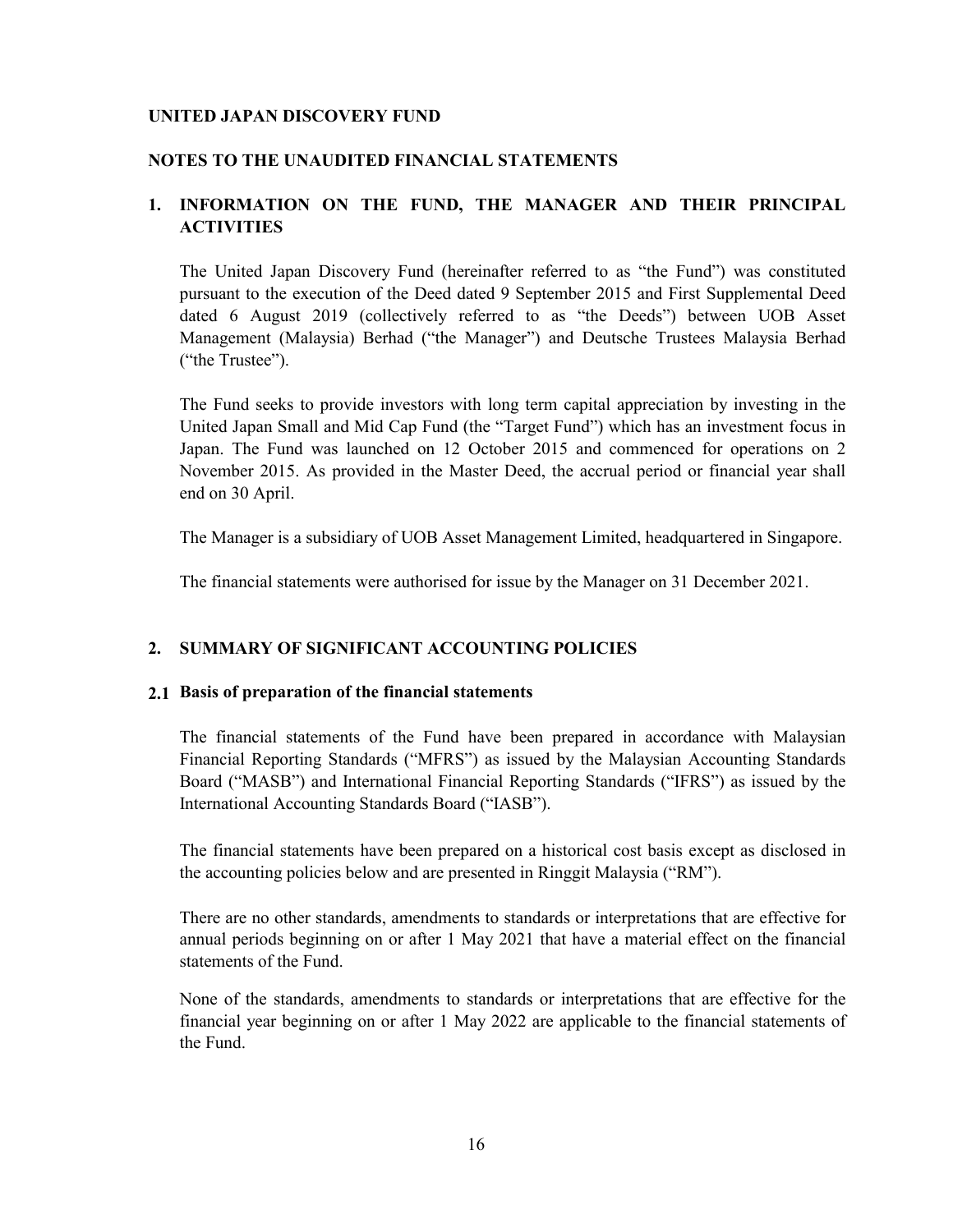#### **2. SUMMARY OF SIGNIFICANT ACCOUNTING POLICIES (CONTINUED)**

### **2.2 Changes in accounting policies**

#### *Standards issued and effective*

The accounting policies adopted that could have material impact to the financial statements are consistent with those of the previous financial period.

### **2.3 Summary of significant accounting policies**

## **(a) Financial instruments**

Financial assets and financial liabilities are recognised when the Fund becomes a party to the contractual provision of the instruments.

Financial assets and financial liabilities are initially measured at fair value. Transaction costs that are directly attributable to the acquisition or issue of financial assets and financial liabilities (other than financial assets and financial liabilities at fair value through profit or loss) are added to or deducted from the fair value of the financial assets or financial liabilities, as appropriate, on initial recognition.

Transaction costs directly attributable to the acquisition of financial assets and financial liabilities at fair value through profit or loss are recognised immediately in profit or loss.

All regular way purchases or sales of financial assets are recognised and derecognised on a trade date basis. Regular way purchases or sales are purchases or sales of financial assets that require delivery of assets within the time frame established by regulation or convention in the market place.

## *Classification*

The Fund classifies its financial assets and financial liabilities at initial recognition into the categories of financial assets and financial liabilities discussed below.

In applying that classification, a financial asset or financial liability is considered to be held for trading if:

- (a) It is acquired or incurred principally for the purpose of selling or repurchasing it in the near term; or
- (b) On initial recognition, it is part of a portfolio of identified financial instruments that are managed together; or,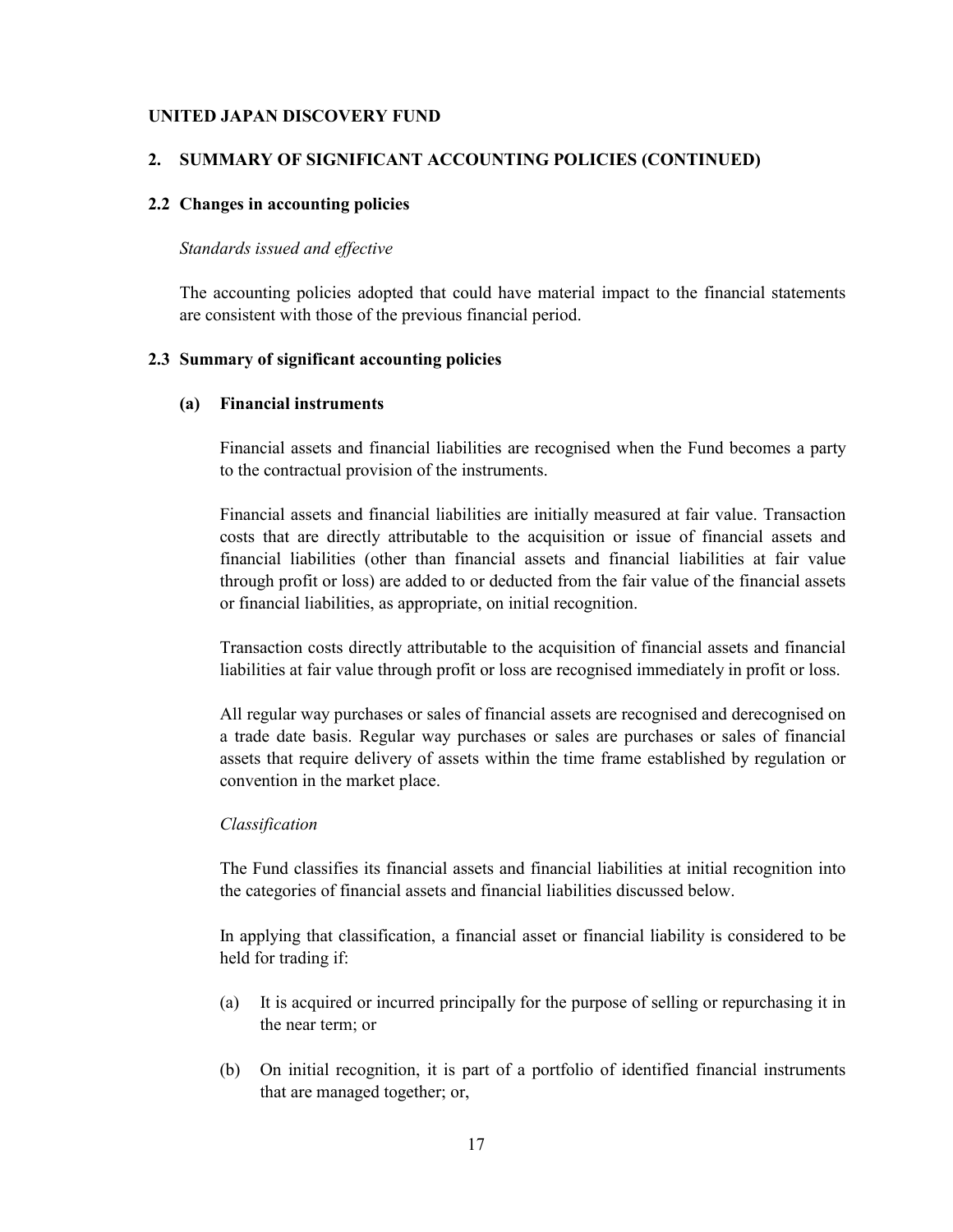#### **2. SUMMARY OF SIGNIFICANT ACCOUNTING POLICIES (CONTINUED)**

### **2.3 Summary of significant accounting policies (continued)**

#### **(a) Financial instruments (continued)**

#### *Classification (continued)*

In applying that classification, a financial asset or financial liability is considered to be held for trading if: (continued)

(c) It is a derivative (except for a derivative that is a financial guarantee contract or a designated and effective hedging instrument).

## *Financial assets*

The Fund classifies its financial assets as subsequently measured at amortised cost or measured at fair value through profit or loss ("FVTPL") on the basis of both the entity's business model for managing the financial assets and the contractual cash flow characteristics of the financial asset.

(i) Financial assets measured at amortised cost

A debt instrument is measured at amortised cost if it is held within a business model whose objective is to hold financial assets in order to collect contractual cash flows and its contractual terms give rise on specified dates to cash flows that are solely payments of principal and interest ("SPPI") on the principal amount outstanding. The Fund includes in this category bank balances.

(ii) Financial assets measured at FVTPL

A financial asset is measured at FVTPL if:

- (a) Its contractual terms do not give rise to cash flows on specified dates that are SPPI on the principal amount outstanding; or
- (b) It is held within a business model whose objective is to sell; or,
- (c) At initial recognition, it is irrevocably designated as measured at FVTPL when doing so eliminates or significantly reduces a measurement or recognition inconsistency that would otherwise arise from measuring assets or liabilities or recognising the gains and losses on them on different bases.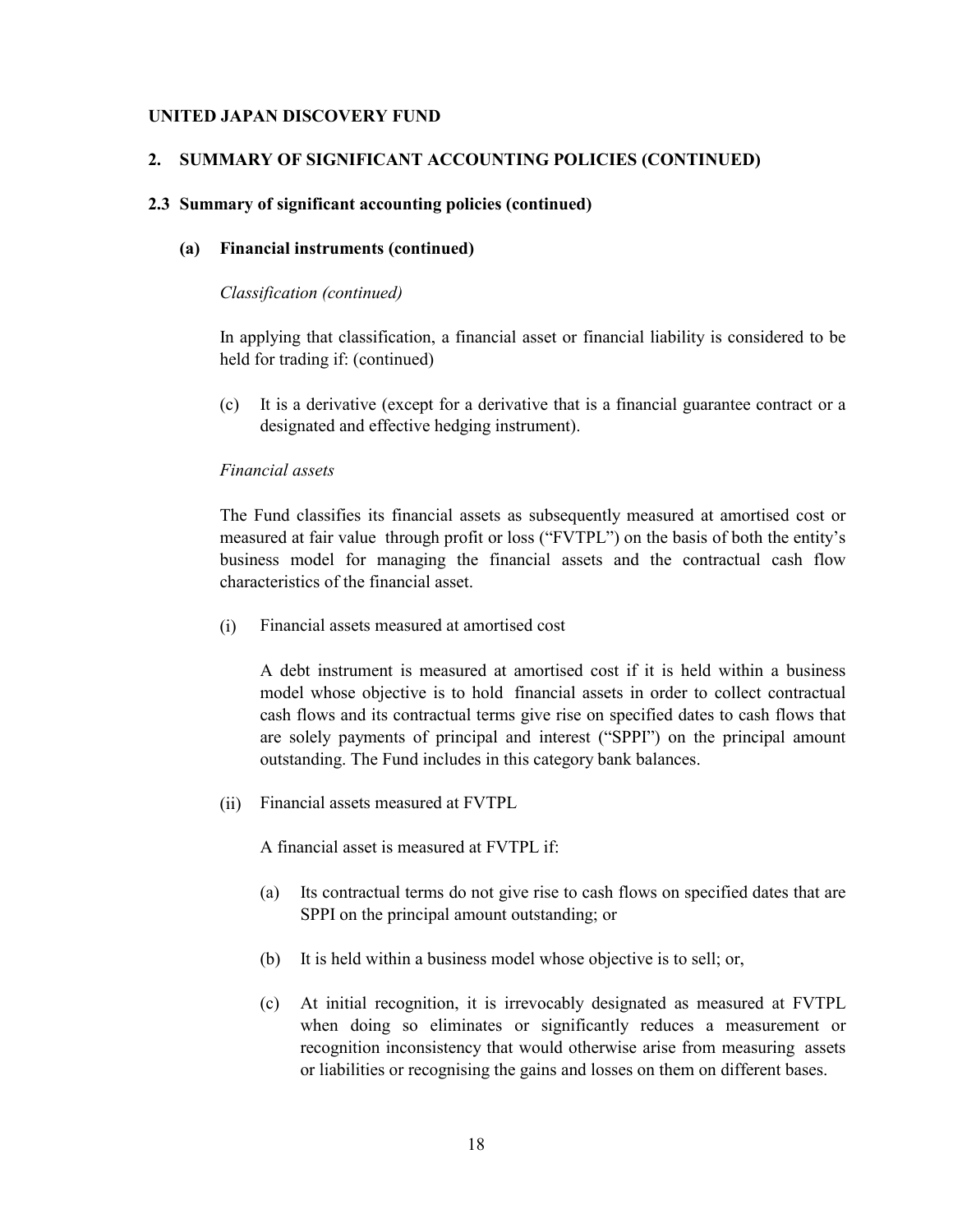#### **2. SUMMARY OF SIGNIFICANT ACCOUNTING POLICIES (CONTINUED)**

### **2.3 Summary of significant accounting policies (continued)**

#### **(a) Financial instruments (continued)**

#### *Financial assets (continued)*

The Fund includes in this category instruments on collective investment scheme and derivatives. These include investments that are held under a business model to manage them on a fair value basis for investment income and fair value gains.

#### *Financial liabilities*

(i) Financial liabilities measured at FVTPL

A financial liability is measured at FVTPL if it meets the definition of held for trading. The Fund currently does not hold such financial liabilities.

(ii) Financial liabilities measured at amortised cost

This category includes all financial liabilities, other than those measured at FVTPL. The Fund includes in this category amount due to Manager and amount due to Trustee.

#### *Impairment of financial assets*

The Fund holds only trade receivables with no financing component and which have maturities of less than 12 months at amortised cost and, as such, has chosen to apply an approach similar to the simplified approach for expected credit losses ("ECL") under MFRS 9 to all its trade receivables. Therefore the Fund does not track changes in credit risk, but instead recognises a loss allowance based on lifetime ECL at each reporting date. The Fund's approach to ECL reflects a probability-weighted outcome, the time value of money and reasonable and supportable information that is available without undue cost or effort at the reporting date about past events, current conditions and forecasts of future economic conditions.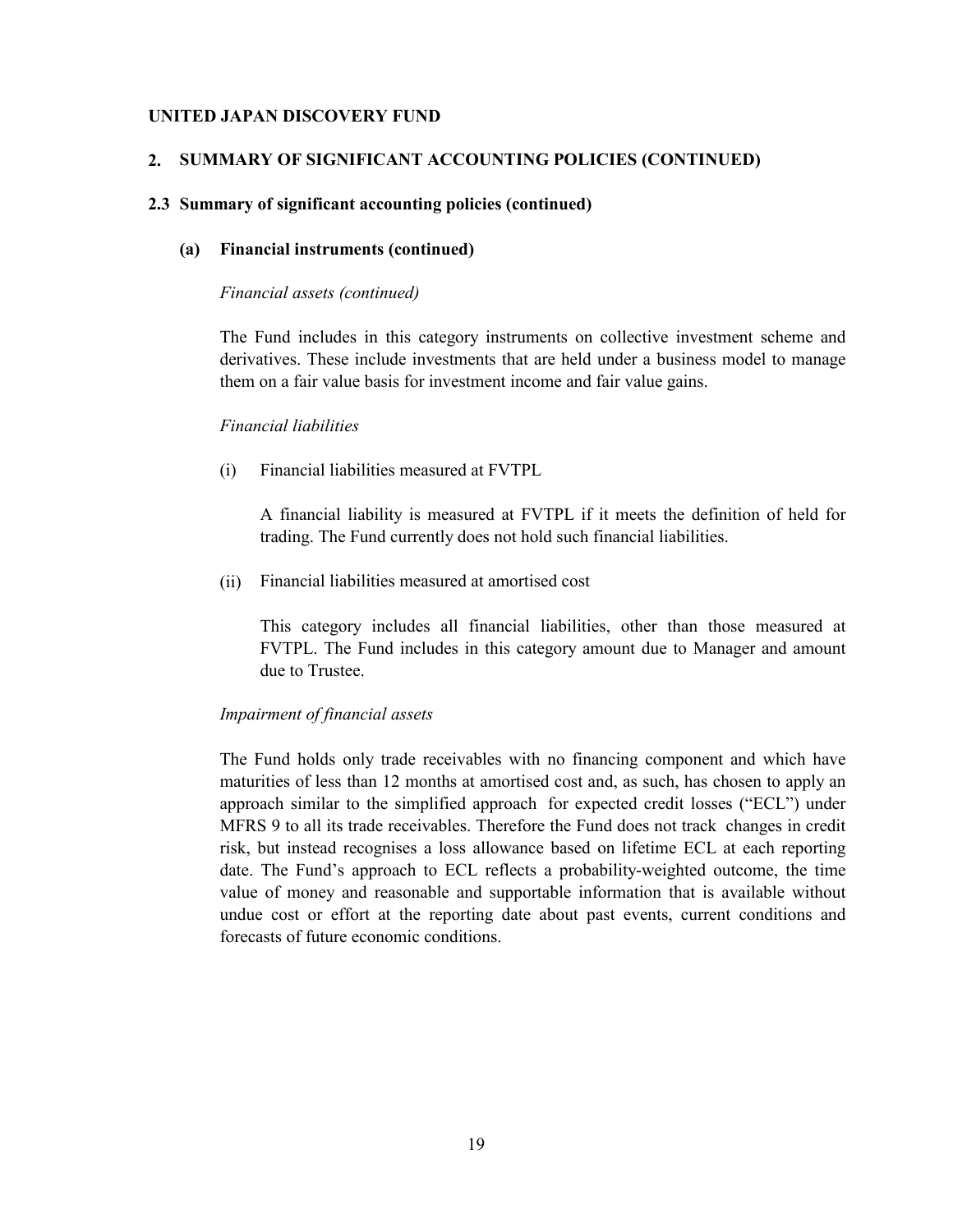#### **2. SUMMARY OF SIGNIFICANT ACCOUNTING POLICIES (CONTINUED)**

#### **2.3 Summary of significant accounting policies (continued)**

### **(a) Financial instruments (continued)**

*Derecognition of financial assets and financial liabilities*

A financial asset is derecognised when:

- (i) The contractual rights to receive cash flows from the financial asset have expired; or
- (ii) The Fund has transferred its contractual rights to receive cash flows from the financial asset or have assumed contractual obligation to pay the received cash flows in full without material delay to one or more third parties under a "pass through" arrangement; and either:
	- (a) the Fund has transferred substantially all the risks and rewards of ownership of the financial asset; or
	- (b) the Fund has neither transferred nor retained substantially all the risks and rewards, but has transferred control of the financial asset.

On derecognition of financial assets at amortised cost, gains and losses are recognised in profit or loss when the asset is derecognised, modified or impaired.

A financial liability is derecognised when the obligation under the financial liability is extinguished. Gains and losses are recognised in profit or loss when the liabilities are derecognised, and through the amortisation process.

#### **(b) Classification of realised and unrealised gains and losses**

Unrealised gains and losses comprise changes in the fair value of financial instruments at FVTPL. Realised gains and losses on disposals of financial instruments at FVTPL are calculated using weighted average method. They represent the difference between an instrument's initial carrying amount and disposal amount.

Return on investments, foreign exchange translation differences of cash at bank balances denominated in foreign currencies and accrued interest on deposits which have not matured as at the reporting date are classified as realised income in the financial statements.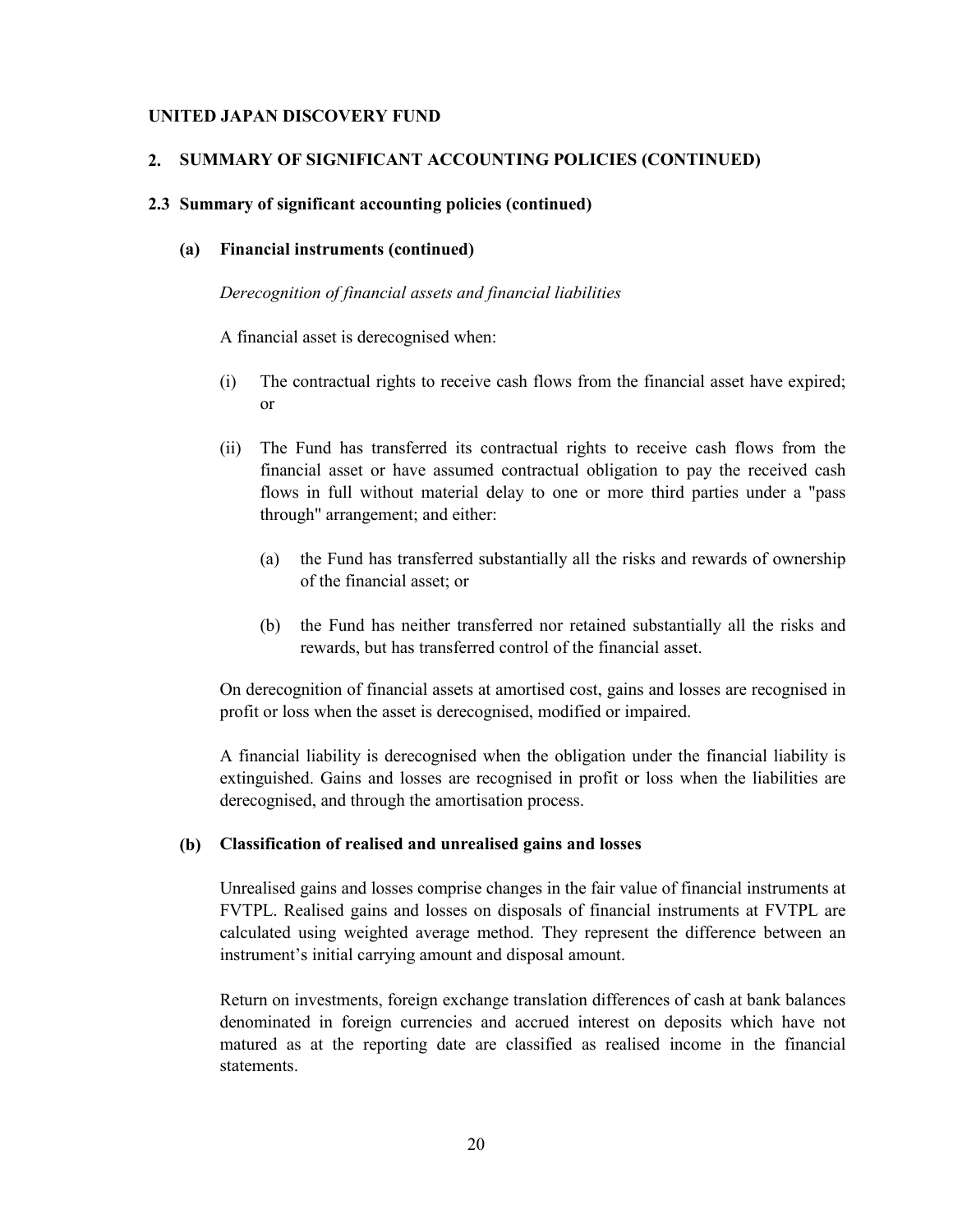#### **2. SUMMARY OF SIGNIFICANT ACCOUNTING POLICIES (CONTINUED)**

#### **2.3 Summary of significant accounting policies (continued)**

### **(c) Derivative financial instruments**

Derivatives are financial assets or liabilities at FVTPL categorised as held for trading unless they are designated hedges.

The Fund's derivative financial instruments comprise forward foreign currency contracts. Derivatives are initially recognised at fair value on the date a derivative contract is entered into and are subsequently re-measured at their fair value.

The method of recognising the resulting gain or loss depends on whether the derivative is designated as a hedging instrument, and the nature of the item being hedged. Derivatives that do not qualify for hedge accounting are classified as held for trading and accounted for in accordance with the accounting policy on FVTPL.

#### **(d) Functional and presentation currency**

The financial statements of the Fund are measured using the currency of the primary economic environment in which the Fund operates ("the functional currency"). The financial statements are presented in RM, which is also the Fund's functional currency.

#### **(e) Foreign currency translation**

Transactions in currencies other than the Fund's functional currency (foreign currencies) are recorded in the functional currency using exchange rates prevailing at the transaction dates. At each reporting date, foreign currency monetary items are translated into RM at exchange rates ruling at the reporting date. All exchange gains or losses are recognised in the profit or loss.

## **(f) Unitholders' capital**

The unitholders' capital to the Fund are classified as liabilities under MFRS 132 *Financial Intsruments: Presentation.*

The outstanding units are carried at the redemption amount that is payable at each financial period if unitholder exercises the right to put the unit back to the Fund.

Units are created and cancelled at prices based on the Fund's NAV per unit at the time of creation or cancellation. The Fund's NAV per unit is calculated by dividing the net assets attributable to unit holders with the total number of outstanding units.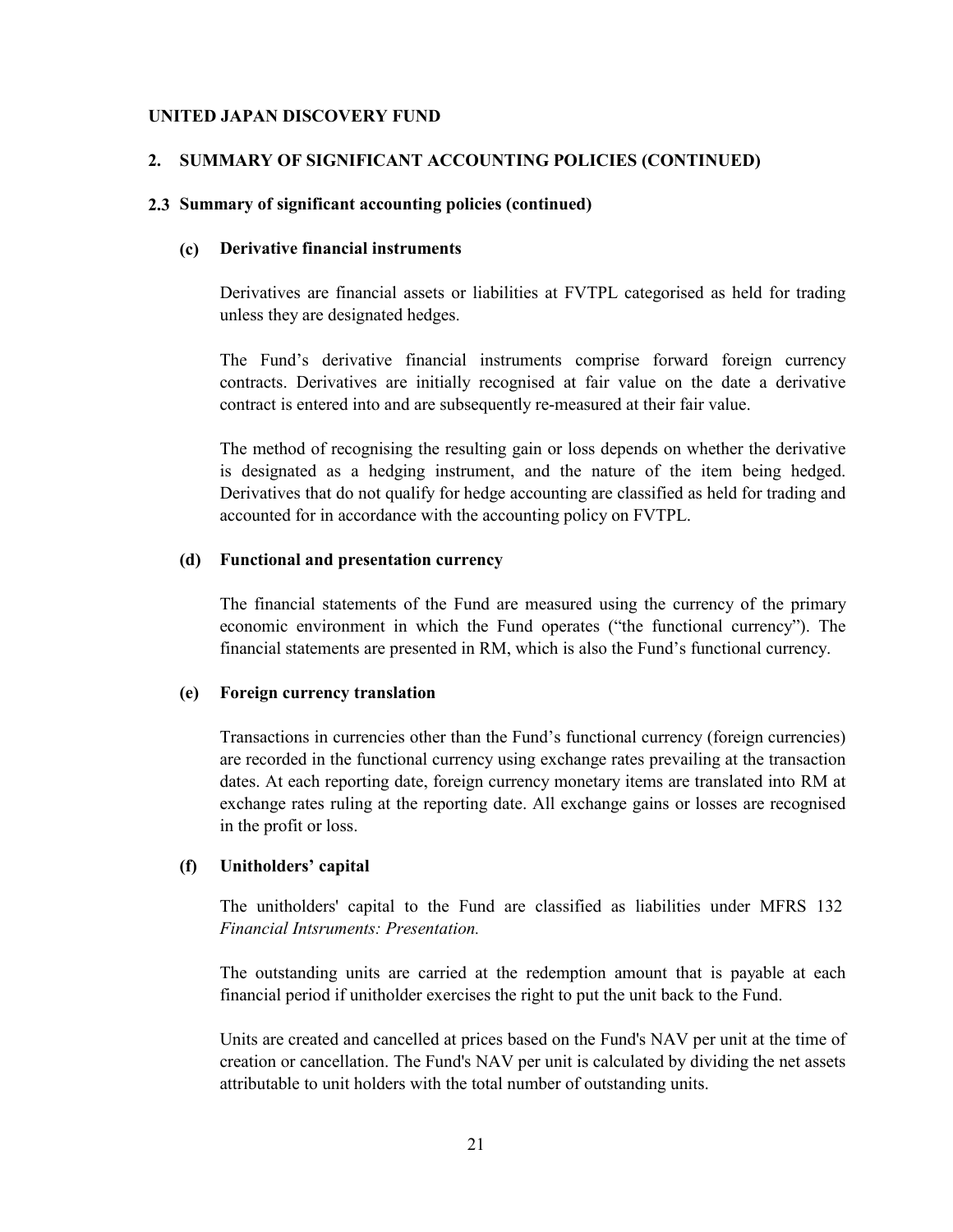#### **2. SUMMARY OF SIGNIFICANT ACCOUNTING POLICIES (CONTINUED)**

### **2.3 Summary of significant accounting policies (continued)**

#### **(f) Unitholders' capital (continued)**

The Fund was constituted as a fund with multiple classes of units. As at the reporting date, only units in one class were created.

#### **(g) Cash and cash equivalents**

Cash and cash equivalents comprise cash at bank which have an insignificant risk of changes in value.

## **(h) Income recognition**

Income is recognised to the extent that it is probable that the economic benefits will flow to the Fund and the income can be reliably measured. Income is measured at the fair value of consideration received or receivable.

Interest income from deposits with licensed financial institution is recognised using the effective interest method.

### **(i) Net asset value attributable to unitholders**

Net asset value attributable to unitholders represents the redemption amount that would be payable if the unitholders exercised the right to redeem units of the Fund at the end of the reporting period.

### **(j) Income tax**

Current tax assets and liabilities are measured at the amount expected to be recovered from or paid to the tax authorities. The tax rates and tax laws used to compute the amount are those that are enacted or substantively enacted by the reporting date.

No deferred tax is recognised as there are no material temporary differences.

#### **(k) Segment reporting**

For internal management reporting purposes, all of the investments of the Fund are managed as one portfolio and reviewed as such by the Manager. The Manager is the decision maker for performance assessment purposes and makes decisions about resource allocation. Accordingly, the Fund does not have any operating segment information to be disclosed in the financial statements.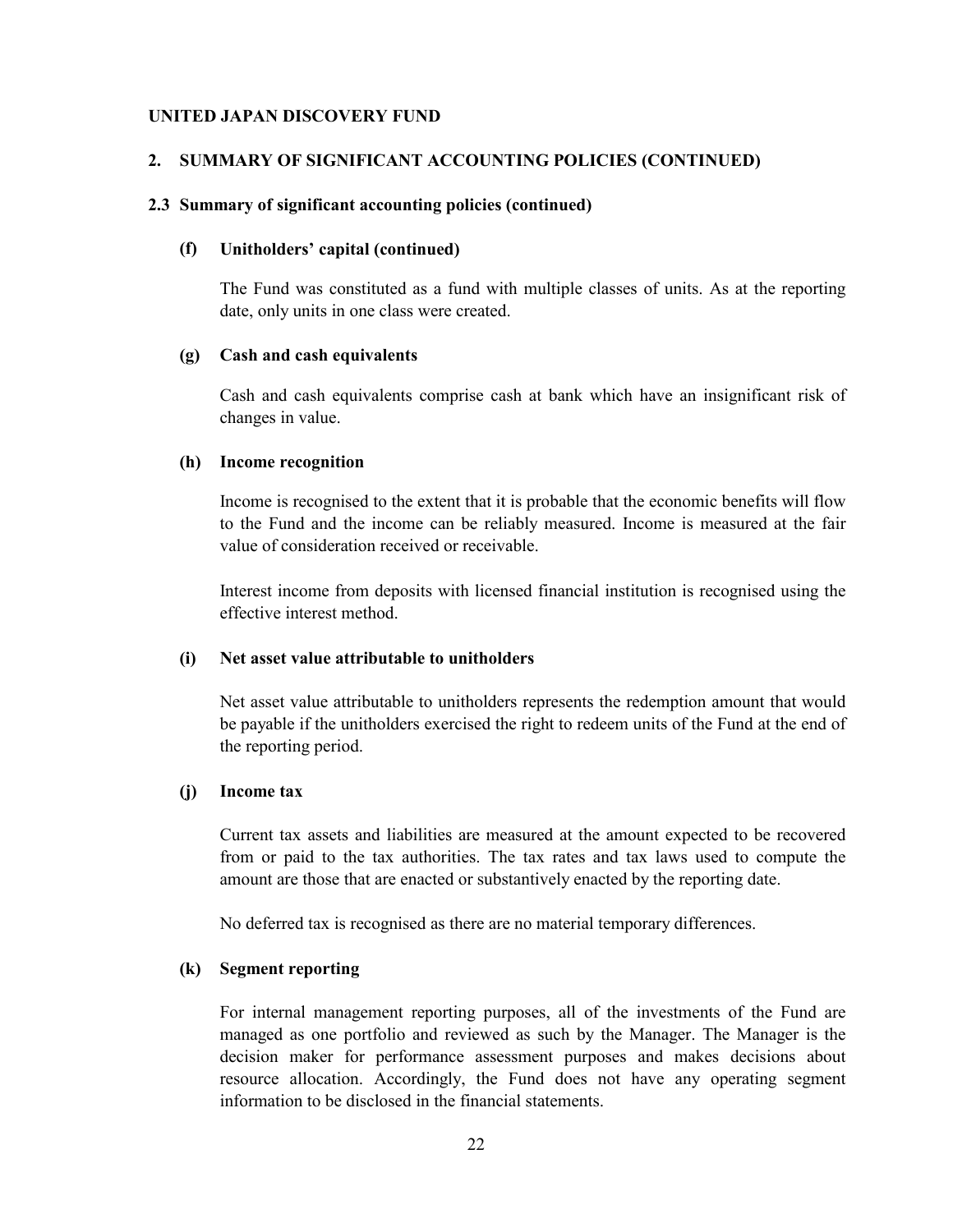### **2. SUMMARY OF SIGNIFICANT ACCOUNTING POLICIES (CONTINUED)**

### **2.3 Summary of significant accounting policies (continued)**

#### **(l) Significant accounting estimates and judgments**

The preparation of the Fund's financial statements requires the Manager to make judgments, estimates and assumptions that affect the reported amounts of revenues, expenses, assets and liabilities, and the disclosure of contingent liabilities at the reporting date. However, uncertainty about these assumptions and estimates could result in outcomes that could require a material adjustment to the carrying amount of the asset or liability in the future.

No major judgements have been made by the Manager in applying the Fund's accounting policies. There are no key assumptions concerning the future and other key sources of estimation uncertainty at the reporting date that have a significant risk of causing a material adjustment to the carrying amounts of assets and liabilities within the next financial period.

## **3. INVESTMENTS**

|                                                                                                    | 31.10.2021<br><b>RM</b> | 30.04.2021<br><b>RM</b>                                |
|----------------------------------------------------------------------------------------------------|-------------------------|--------------------------------------------------------|
| Investments designated as FVTPL:<br>- collective investment scheme - foreign                       | 24,999,853              | 24, 257, 421                                           |
|                                                                                                    | 01.05.2021<br><b>RM</b> | 01.05.2020<br>to 31.10.2021 to 31.10.2020<br><b>RM</b> |
| Net gain on investments at FVTPL comprised:<br>- net realised gain on sale of investments at FVTPL | 733,139                 | 518,255                                                |
| - net unrealised gain on changes in fair value                                                     | 677,897                 | 4,723,740                                              |
|                                                                                                    | 1,411,036               | 5,241,995                                              |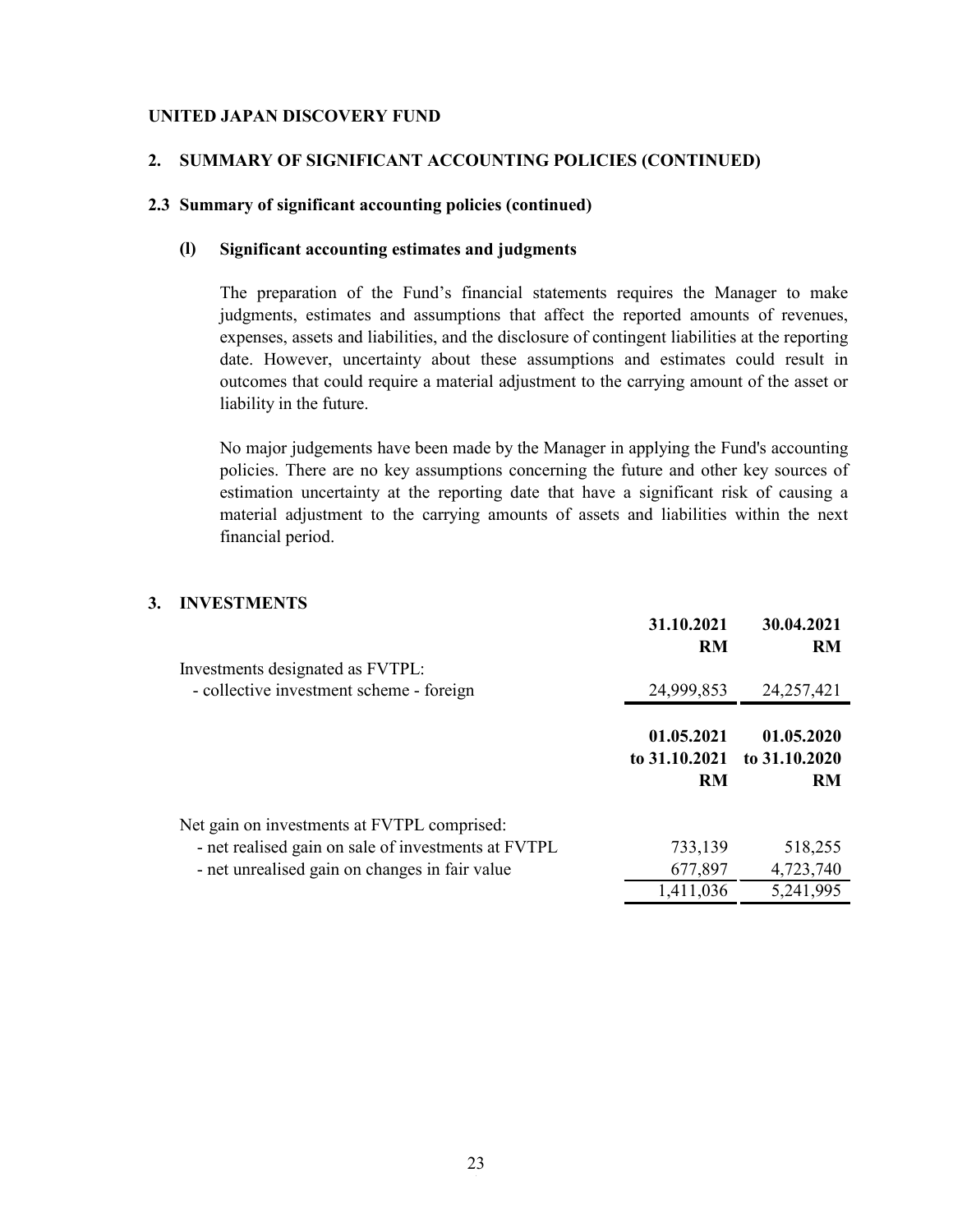### **3. INVESTMENTS (CONTINUED)**

Investments designated as FVTPL as at 31 October 2021 are as follows:

| Name of counter                                          | Quantity | Cost       | <b>Fair value</b> | <b>Fair value</b><br>expressed as a<br>percentage of<br>value of<br>the Fund |
|----------------------------------------------------------|----------|------------|-------------------|------------------------------------------------------------------------------|
|                                                          |          | <b>RM</b>  | <b>RM</b>         | $\frac{6}{9}$                                                                |
| <b>COLLECTIVE INVESTMENT</b><br><b>SCHEME - FOREIGN</b>  |          |            |                   |                                                                              |
| United Japan Small and Mid Cap<br>Fund - Class A JPY Acc |          |            |                   |                                                                              |
| ("Target Fund")*                                         | 283,225  | 21,916,443 | 24,999,853        | 89.69                                                                        |
| <b>EXCESS OF FAIR VALUE OVER COST:</b>                   |          |            |                   |                                                                              |
| - UNREALISED GAIN ON FAIR VALUE                          |          | 3,469,913  |                   |                                                                              |
| - UNREALISED LOSS ON FOREIGN                             |          |            |                   |                                                                              |
| <b>EXCHANGE</b>                                          |          | (386, 503) |                   |                                                                              |
| <b>TOTAL INVESTMENTS AT FVTPL</b>                        |          | 24,999,853 |                   |                                                                              |

\* Collective investment scheme related to the Manager.

## **4. FORWARD FOREIGN CURRENCY CONTRACTS**

As at the reporting date, there are 7 (30.04.2021: 3) forward foreign currency contracts outstanding.

The notional principal amount of the outstanding forward foreign currency contracts amounted to RM29,315,114 (30.04.2021: RM22,636,851).

The forward foreign currency contracts entered into were for hedging against the currency exposure arising from the investments in the collective investment scheme denominated in Japanese Yen ("JPY").

As the Fund has not adopted hedge accounting, the changes in fair value of the forward foreign currency contracts are recognised immediately in the profit or loss.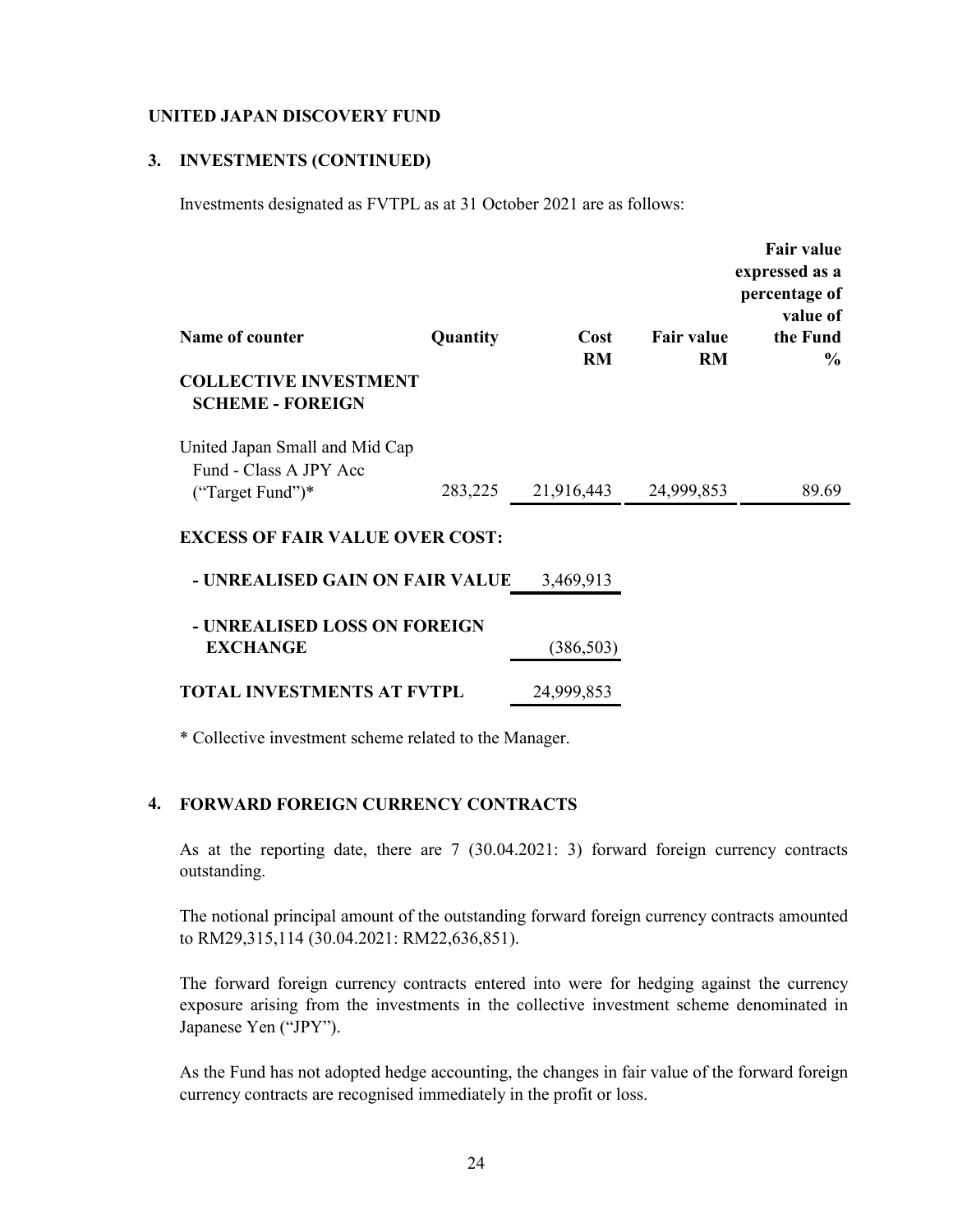## **5. AMOUNT DUE (TO)/FROM MANAGER**

|                       | 31.10.2021<br><b>RM</b> | 30.04.2021<br>RM |
|-----------------------|-------------------------|------------------|
|                       |                         |                  |
| Creation of units     | 265,568                 | 528,854          |
| Cancellation of units | (393, 407)              | (133,786)        |
| Manager's fee payable | (18,089)                | (15,065)         |
|                       | (145, 928)              | 380,003          |

The normal credit period for the Manager's fee payable is one month (30.04.2021: one month).

## **6. AMOUNT DUE TO TRUSTEE**

|                       | 31.10.2021<br>RM | 30.04.2021<br>RM |
|-----------------------|------------------|------------------|
| Trustee's fee payable | 1,433            | 1.413            |

Amount due to Trustee represents Trustee's fee payable.

The normal credit period for the Trustee's fee payable is one month (30.04.2021: one month).

## **7. NET ASSET VALUE ("NAV") ATTRIBUTABLE TO UNITHOLDERS**

Unitholders should note that the NAV of the Fund is determined by deducting the value of all the Fund's liabilities from the value of all the Fund's assets, at a particular valuation point.

The NAV per Unit of a Class of Units is the NAV of the Fund attributable to a Class of Units divided by the number of units in circulation for that particular Class of Units, at the same valuation point. The valuation of the Fund will be carried out in the base currency (MYR). Accordingly, all assets that are not denominated in RM will be translated to RM for valuation purposes. The foreign exchange rate used for this purpose shall be the bid foreign exchange rate quoted by Reuters or other reputable information service providers at 4.00pm. United Kingdom time as at the valuation point of the Fund or such rate or method as may be prescribed under the relevant laws from time to time.

Due to multiple Classes of Units in the Fund, the indirect fees and/or charges for the Fund are apportioned by using the multi-class ratio, which is based on the value of the Class of Units of the Fund (quoted in the base currency) relative to the value of the whole Fund (quoted in the base currency). As at 31 October 2021, the multi-class ratio used in apportionment for MYR Hedged Class is 100.00 (30.04.2021: 100.00).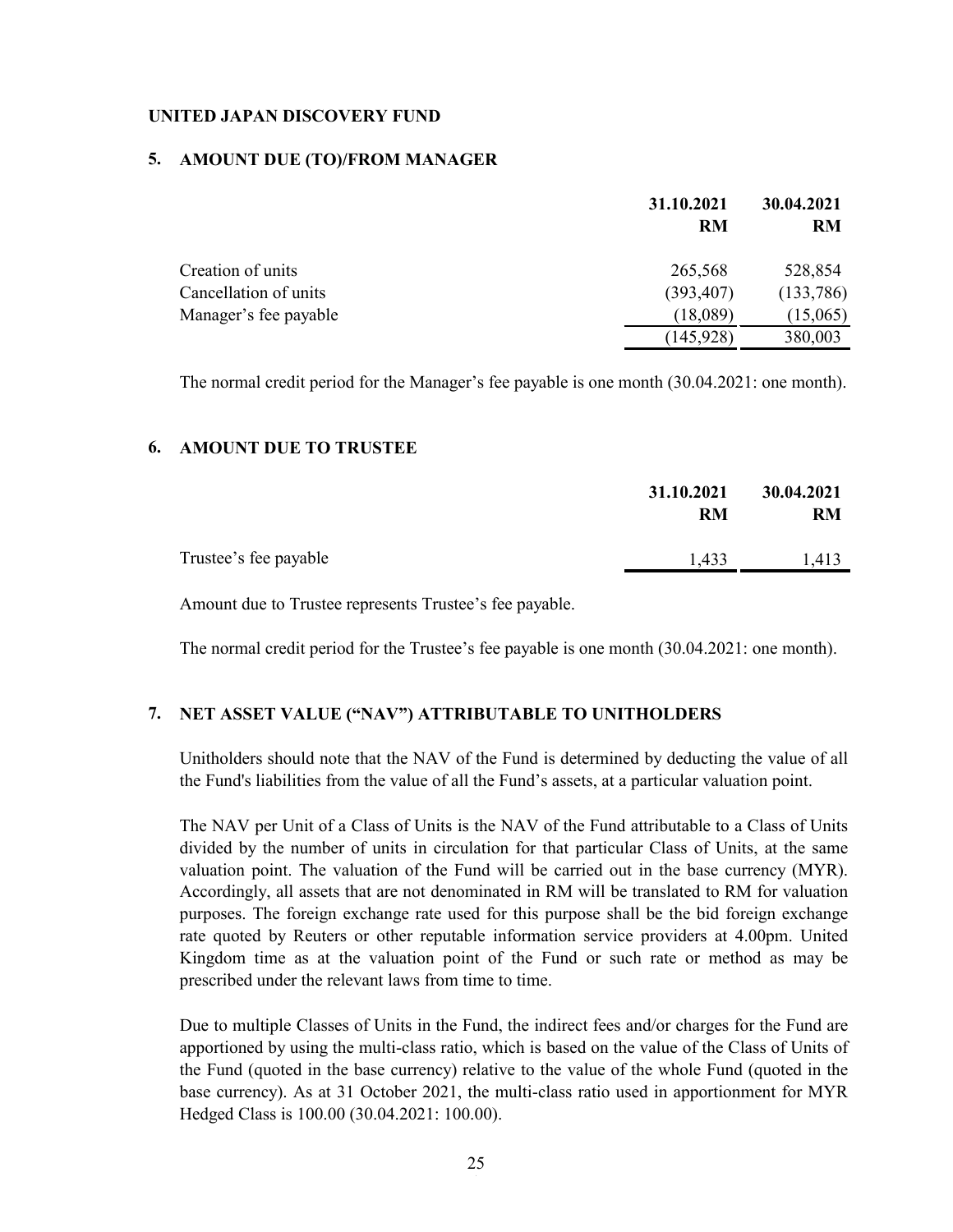## **7. NET ASSET VALUE ("NAV") ATTRIBUTABLE TO UNITHOLDERS (CONTINUED)**

Net asset value attributable to unitholders is represented by:

|                                       | <b>Note</b> | 31.10.2021<br><b>RM</b> | 30.04.2021<br><b>RM</b> |
|---------------------------------------|-------------|-------------------------|-------------------------|
| Unitholders' capital                  |             |                         |                         |
| - MYR HEDGED CLASS                    | (a)         | 17,034,585              | 18,753,162              |
| Retained earnings                     |             |                         |                         |
| - Realised gain                       | (b)         | 6,745,422               | 5,770,312               |
| - Unrealised gain                     | (c)         | 4,093,857               | 2,785,011               |
|                                       |             | 10,839,279              | 8,555,323               |
| Total NAV attributable to unitholders |             | 27,873,864              | 27,308,485              |

## **(a) UNITHOLDERS' CAPITAL/UNITS IN CIRCULATION - MYR HEDGED CLASS**

|                                                          | <b>Units</b>   | 31.10.2021<br><b>RM</b> | <b>Units</b>   | 30.04.2021<br><b>RM</b> |
|----------------------------------------------------------|----------------|-------------------------|----------------|-------------------------|
| At the beginning of the                                  |                |                         |                |                         |
| financial period/year                                    | 51,995,465     | 18,753,162              | 107,407,420    | 51,539,601              |
| Creation of units during                                 |                |                         |                |                         |
| the financial period/year                                | 26,249,919     | 14,672,992              | 38, 365, 513   | 20,392,915              |
| Creation of units via unit split<br>during the financial |                |                         |                |                         |
| period/year                                              |                |                         | 5,049,452      |                         |
| Cancellation of units during                             |                |                         |                |                         |
| the financial period/year                                | (29, 586, 972) | (16,391,569)            | (98, 826, 920) | (53, 179, 354)          |
| At the end of the financial                              |                |                         |                |                         |
| period/year                                              | 48,658,412     | 17,034,585              | 51,995,465     | 18,753,162              |

The units held by the Manager and party related to the Manager as at 31 October 2021 are disclosed in Note 11 (30.04.2021: Nil).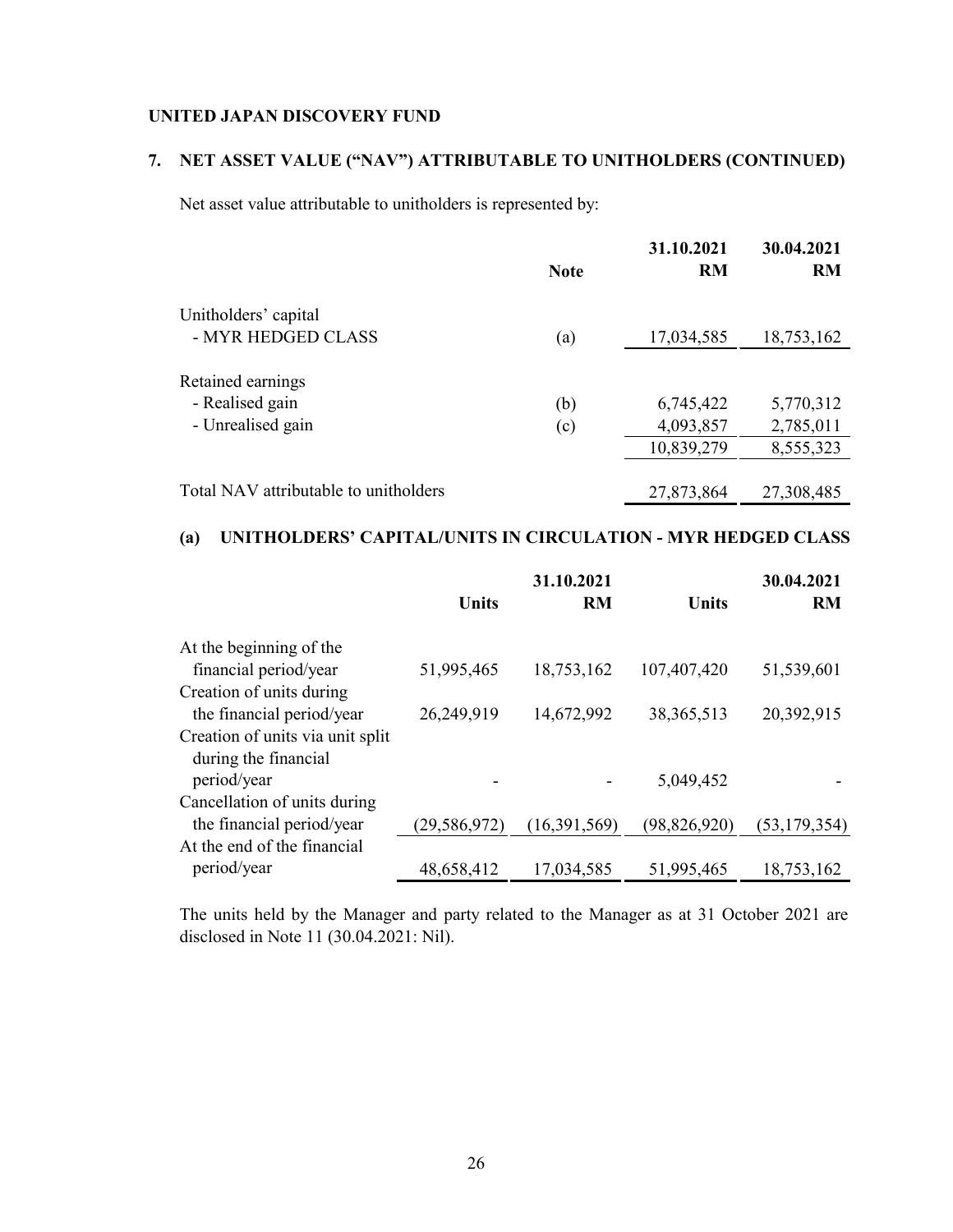#### **7. NET ASSET VALUE ("NAV") ATTRIBUTABLE TO UNITHOLDERS (CONTINUED)**

## **(b) RETAINED EARNING - REALISED**

|     |                                                                                                                                                        | 31.10.2021<br><b>RM</b> | 30.04.2021<br><b>RM</b> |
|-----|--------------------------------------------------------------------------------------------------------------------------------------------------------|-------------------------|-------------------------|
|     | At the beginning of the financial period/year                                                                                                          | 5,770,312               | (604, 569)              |
|     | Total comprehensive income for the financial<br>period/year                                                                                            | 2,283,956               | 11,337,820              |
|     | Net unrealised gain attributable to investments<br>and others held transferred to unrealised reserve                                                   | (1,308,846)             | (4,962,939)             |
|     | Net increase in realised reserve for the<br>financial period/year                                                                                      | 975,110                 | 6,374,881               |
|     | At the end of the financial period/year                                                                                                                | 6,745,422               | 5,770,312               |
| (c) | <b>RETAINED EARNING - UNREALISED</b>                                                                                                                   |                         |                         |
|     |                                                                                                                                                        | 31.10.2021<br><b>RM</b> | 30.04.2021<br><b>RM</b> |
|     | At the beginning of the financial period/year<br>Net unrealised gain attributable to investments<br>and others held transferred to unrealised reserve: | 2,785,011               | (2,177,928)             |
|     | - Investments at FVTPL                                                                                                                                 | 677,897                 | 5,170,455               |
|     | - Forward foreign currency contracts                                                                                                                   | 630,949                 | (207,516)               |
|     |                                                                                                                                                        | 1,308,846               | 4,962,939               |
|     | At the end of the financial period/year                                                                                                                | 4,093,857               | 2,785,011               |
|     |                                                                                                                                                        |                         |                         |

## **8. MANAGER'S FEE**

Schedule 8 of the Deed provides that the Manager shall be entitled to a fee at a rate agreed between the Manager and the Trustee which the rate shall not exceed 2.00% (01.05.2020 - 31.10.2020: 2.00%) per annum of the net asset value of the Fund, calculated on a daily basis.

The management fee provided in the financial statements is 1.80% (01.05.2020 - 31.10.2020: 1.80%) per annum based on the net asset value of the Fund, calculated on a daily basis for the financial period.

As the Fund is investing in the Target Fund, the Target Fund Manager's fee is charged at 1.75% (01.05.2020 - 31.10.2020: 1.75%) per annum of the net asset value of the Target Fund and maximum 2.50% (01.05.2020 - 31.10.2020: 2.50%) per annum of the net asset value of the Target Fund. There will be no double charging of annual management fee.

There will be no further liability to the Manager in respect of Manager's fee other than the amount recognised in the financial statements.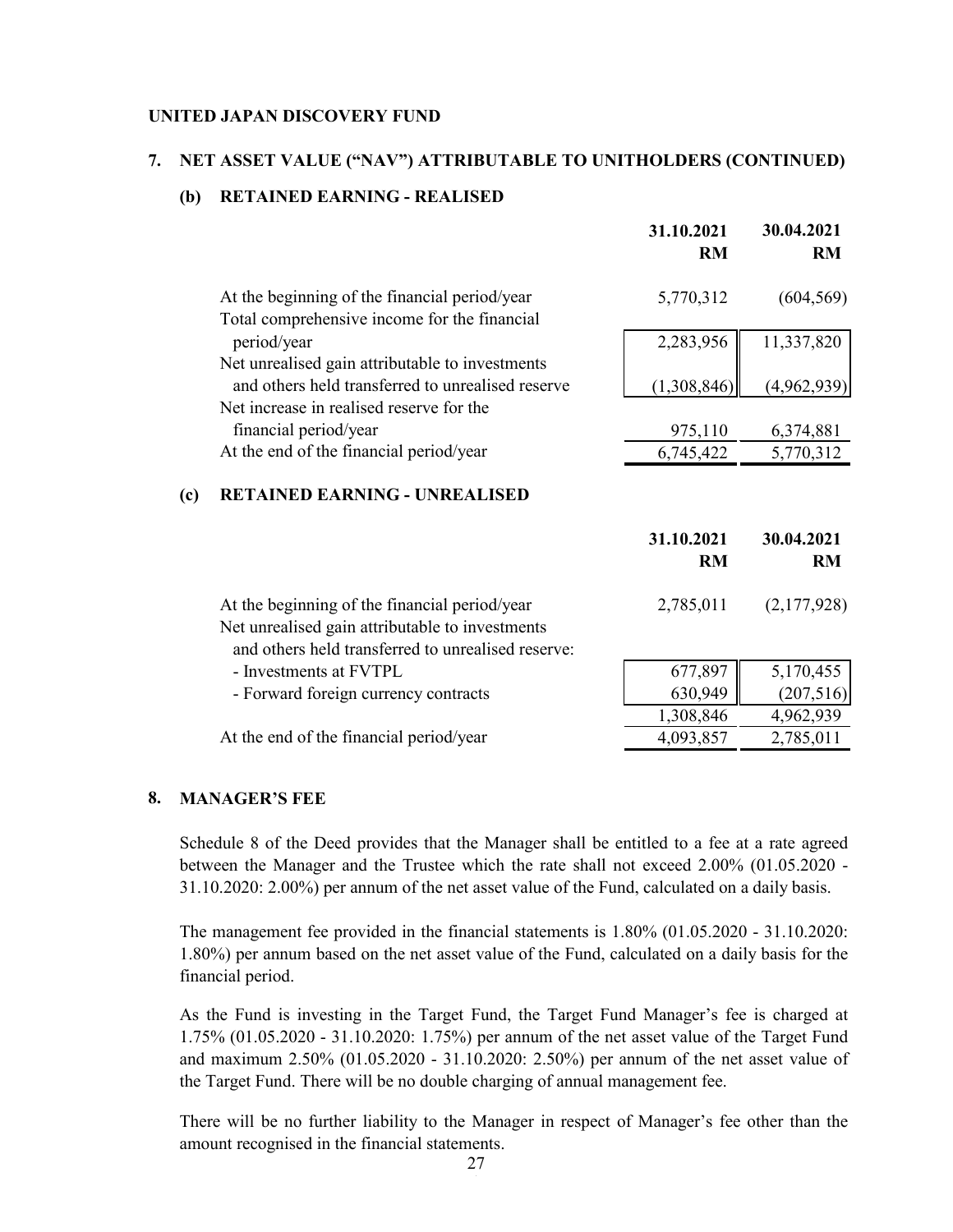#### **9. TRUSTEE'S FEE**

Schedule 9 of the Deed provides that the Trustee shall be entitled to a fee at a rate agreed between the Manager and the Trustee which the rate shall not exceed 0.20% (01.05.2020 - 31.10.2020: 0.20%) per annum of the net asset value of the Fund, calculated on a daily basis; subject to a minimum fee of RM15,000 (01.05.2020 - 31.10.2020: RM15,000) per annum (excluding foreign custodian fee and charges).

The Trustee's fee provided in the financial statements is 0.06% (01.05.2020 - 31.10.2020: 0.06%) per annum based on the net asset value of the Fund; subject to a minimum fee of RM15,000 (01.05.2020 - 31.10.2020: RM15,000) per annum, calculated on a daily basis for the financial period.

There will be no further liability to the Trustee in respect of Trustee's fee other than the amount recognised in the financial statements.

#### **10. INCOME TAX EXPENSE**

Income from deposit placements is exempted from tax in accordance with Schedule 6, Paragraph 35A of the Income Tax Act, 1967 ("ITA"), subject to certain exclusion. Distribution income derived from sources outside Malaysia and received in Malaysia is exempted from tax in accordance with Schedule 6, Paragraph 28 of the ITA. Pursuant to Section  $61(1)(b)$  of the ITA, gains from realisation of investment will not be treated as income of the Fund and hence are not subject to income tax.

A reconciliation of income tax expense applicable to net income before taxation at the statutory income tax rate to income tax expense at the effective income tax rate of the Fund is as follows:

|                                                           | 01.05.2021<br>to 31.10.2021<br><b>RM</b> | 01.05.2020<br>to 31.10.2020<br><b>RM</b> |
|-----------------------------------------------------------|------------------------------------------|------------------------------------------|
| Net income before taxation                                | 2,283,956                                | 6,151,375                                |
| Taxation at Malaysian statutory rate of 24% (01.05.2020 - |                                          |                                          |
| 31.10.2020: 24%)                                          | 548,149                                  | 1,476,330                                |
| Tax effects of:                                           |                                          |                                          |
| Income not subject to tax                                 | (567,375)                                | (2,234,925)                              |
| Loss not deductible for tax purposes                      | 8,898                                    | 744,108                                  |
| Restriction on tax deductible expenses for funds          | 5,824                                    | 10,255                                   |
| Expenses not deductible for tax purposes                  | 4,504                                    | 4,232                                    |
| Tax expense for the financial period                      |                                          |                                          |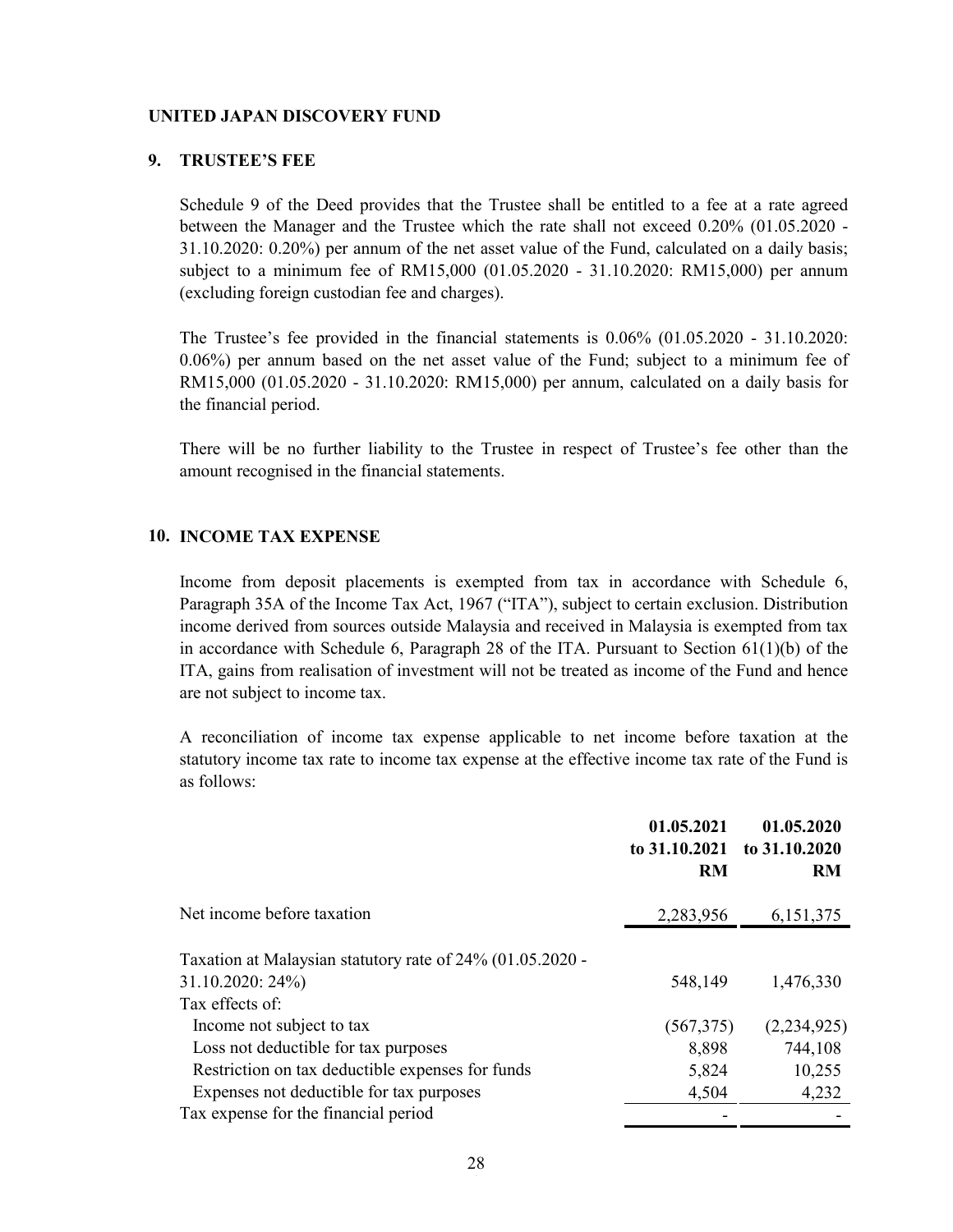#### **11. UNITS HELD BY THE MANAGER AND PARTY RELATED TO THE MANAGER**

The related party of and their relationship with the class of the Fund are as follows:

| <b>Related party</b>                                                             | Relationship            |
|----------------------------------------------------------------------------------|-------------------------|
| Connected Person to the Director of<br>UOB Asset Management (Malaysia) Berhad    | Director of the Manager |
| The units held by the Manager as at the date of the financial period as follows: |                         |
|                                                                                  | 31.10.2021              |

|              | <u>.</u> |
|--------------|----------|
| <b>Units</b> | RM       |
|              |          |
|              |          |
| 21,109       | 12.091   |
|              |          |

The Directors of the Manager are of the opinion that any transactions with the related party have been entered into in the normal course of business and have been established on terms and conditions that are not materially different from that obtainable in transactions with unrelated parties. These dealings with related party have been transacted at arm's length basis.

## **12. TRANSACTIONS WITH INVESTMENT MANAGER OF THE TARGET FUND**

Details of transactions with Investment Manager of the Target Fund for the financial period ended 31 October 2021 are as follows:

| <b>Investment Manager of the Target Fund</b> | Value<br>of trade<br>RM | Percentage<br>of total<br>trade<br>$\frac{0}{0}$ |
|----------------------------------------------|-------------------------|--------------------------------------------------|
| UOB Asset Management Limited, Singapore*     | 9,620,476               | 100.00                                           |
|                                              |                         |                                                  |

\* A company related to the Manager.

The Directors of the Manager are of the opinion that any transactions with the related party have been entered into in the normal course of business and have been established on terms and conditions that are not materially different from that obtainable in transactions with unrelated parties. These dealings with related party have been transacted at arm's length basis.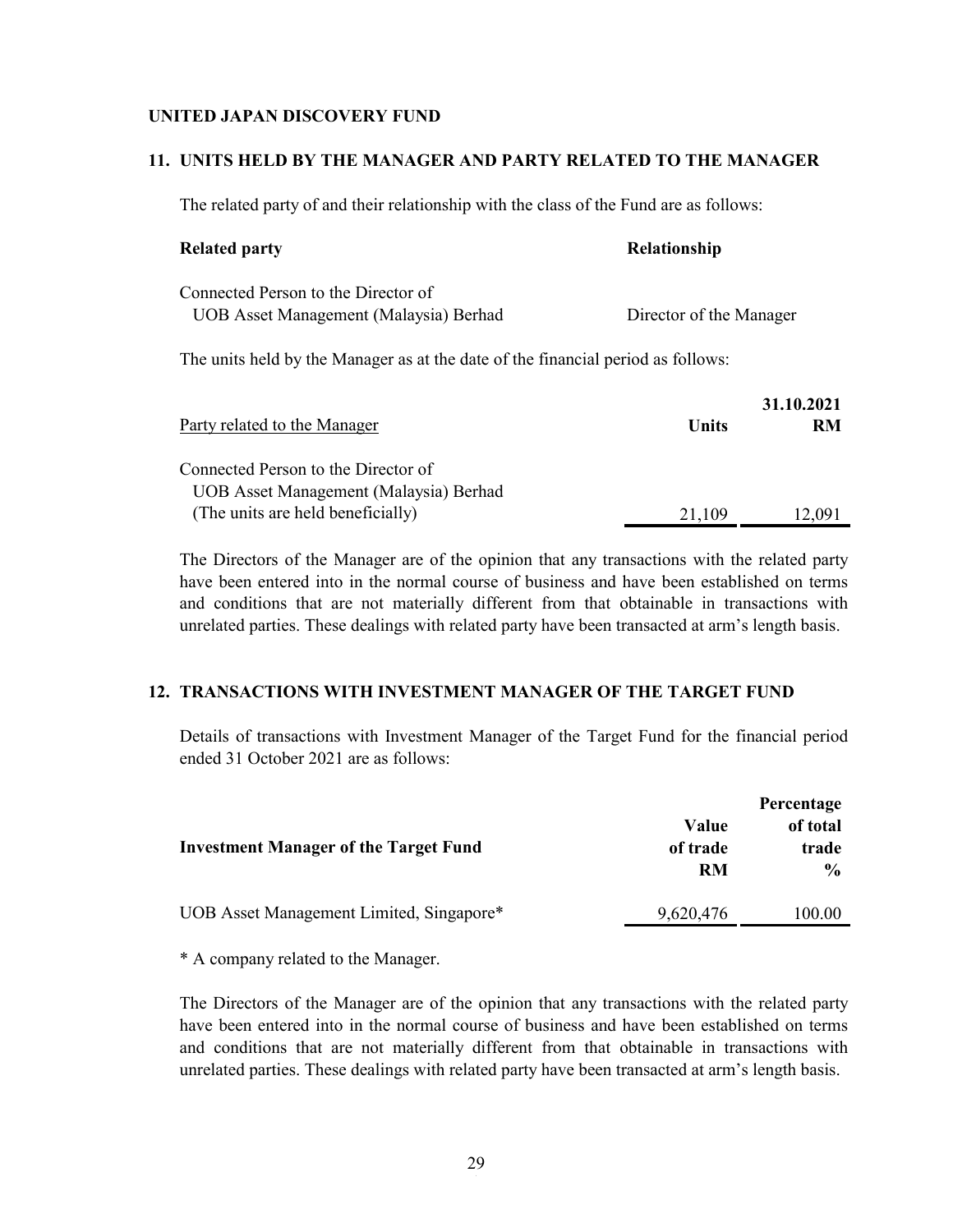#### **13. MANAGEMENT EXPENSE RATIO ("MER")**

|                  | 01.05.2021    | 01.05.2020<br>to 31.10.2021 to 31.10.2020 |
|------------------|---------------|-------------------------------------------|
|                  | $\frac{6}{9}$ | $\frac{6}{9}$                             |
| Manager's fee*   | 0.08          | 0.07                                      |
| Trustee's fee    | 0.03          | 0.03                                      |
| Other expenses   | 0.06          | 0.02                                      |
| <b>Total MER</b> | 0.17          | 0.12                                      |

*\* Manager's fee net of Target Fund's management fee*

The MER of the Fund is the ratio of the sum of fees and expenses incurred by the Fund to the average NAV of the Fund calculated on a daily basis.

### **14. PORTFOLIO TURNOVER RATIO ("PTR")**

|             | 01.05.2021<br>to $31.10.2021$ to $31.10.2020$ | 01.05.2020 |
|-------------|-----------------------------------------------|------------|
| PTR (times) | 0.19                                          | 0.12       |

The PTR of the Fund is the ratio of average acquisitions and disposals of the Fund for the financial period to the average NAV of the Fund calculated on a daily basis.

## **15. FINANCIAL INSTRUMENTS**

## **(a) Classification of financial instruments**

The Fund's financial assets and financial liabilities are measured on an ongoing basis based on their respective classification. The significant accounting policies in Note 2.3 describe how the classes of financial instruments are measured, and how income and expenses are recognised:

- (i) the Fund's investments, comprising collective investment scheme are classified as financial asset at FVTPL which are measured at fair value;
- (ii) the Fund's other financial assets, comprising cash at bank, are classified as financial assets which are measured at amortised cost;
- (iii) the Fund's financial liabilities (excluding NAV attributable to unitholders), comprising amount due to Manager and amount due to Trustee, are classified as other financial liabilities which is measured at amortised cost;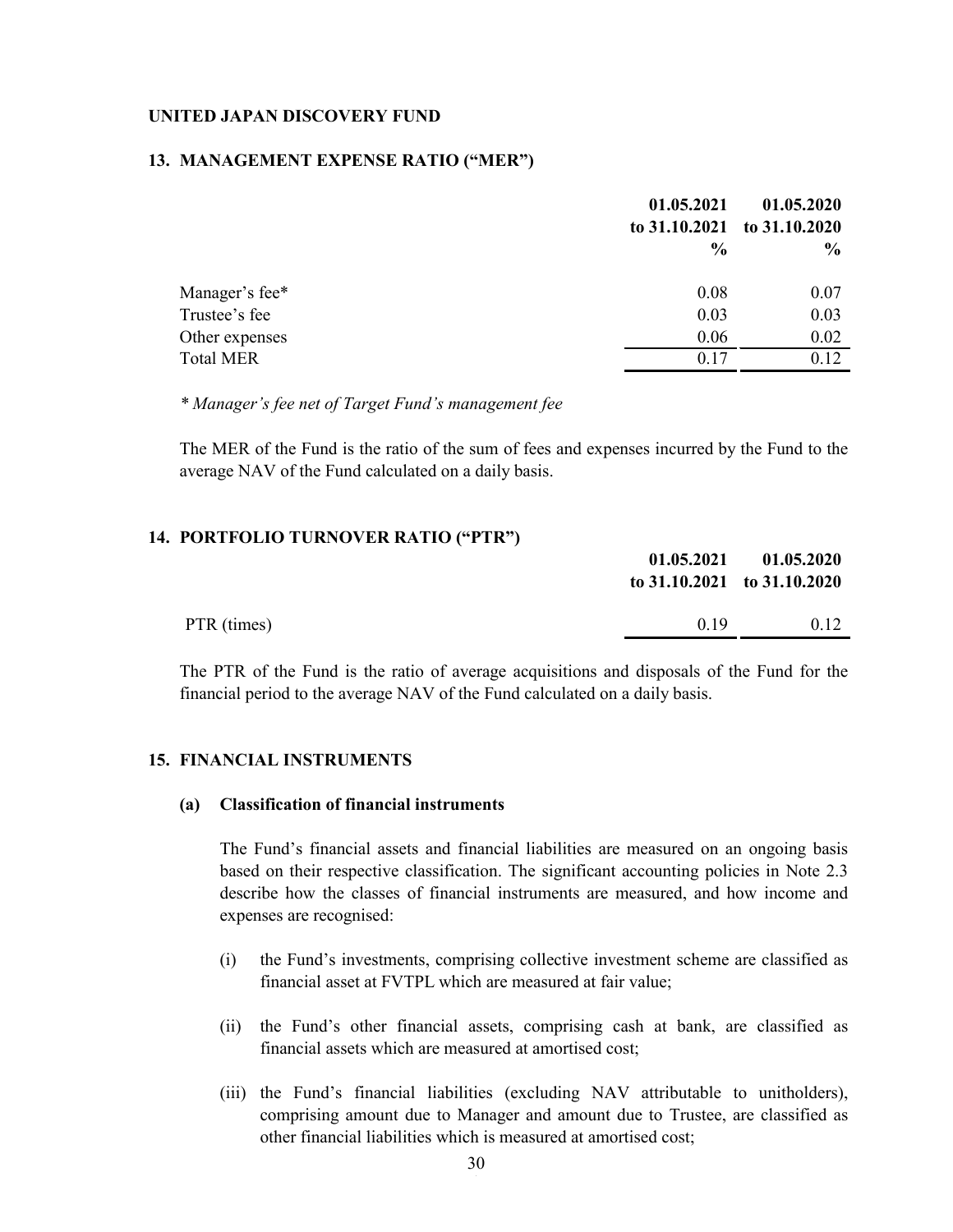## **15. FINANCIAL INSTRUMENTS (CONTINUED)**

### **(a) Classification of financial instruments (continued)**

- (iv) the Fund's forward foreign currency contracts are derivatives which are measured at FVTPL; and
- (v) the Fund's NAV attributable to unitholders are carried in the financial statements based on the residual value of the net assets of the Fund.

|                                                                       | <b>Financial</b><br>assets at<br><b>FVTPL</b><br><b>RM</b> | Financial<br>assets at<br>amortised<br>cost<br><b>RM</b> | <b>Financial</b><br>liabilities at<br>amortised<br>cost<br><b>RM</b> | <b>Derivatives</b><br>at FVTPL<br><b>RM</b> | <b>Total</b><br><b>RM</b> |
|-----------------------------------------------------------------------|------------------------------------------------------------|----------------------------------------------------------|----------------------------------------------------------------------|---------------------------------------------|---------------------------|
| 31.10.2021                                                            |                                                            |                                                          |                                                                      |                                             |                           |
| <b>Financial assets</b><br>Investments<br>Forward foreign<br>currency | 24,999,853                                                 |                                                          |                                                                      |                                             | 24,999,853                |
| contracts<br>Cash at bank                                             |                                                            | 2,024,318                                                |                                                                      | 1,010,446                                   | 1,010,446<br>2,024,318    |
| Total financial<br>assets                                             | 24,999,853                                                 | 2,024,318                                                |                                                                      | 1,010,446                                   | 28,034,617                |
| <b>Financial liabilities</b><br>Amount due to                         |                                                            |                                                          |                                                                      |                                             |                           |
| Manager<br>Amount due to                                              |                                                            |                                                          | 145,928                                                              |                                             | 145,928                   |
| Trustee                                                               |                                                            |                                                          | 1,433                                                                |                                             | 1,433                     |
| Total financial<br>liabilities                                        |                                                            |                                                          | 147,361                                                              |                                             | 147,361                   |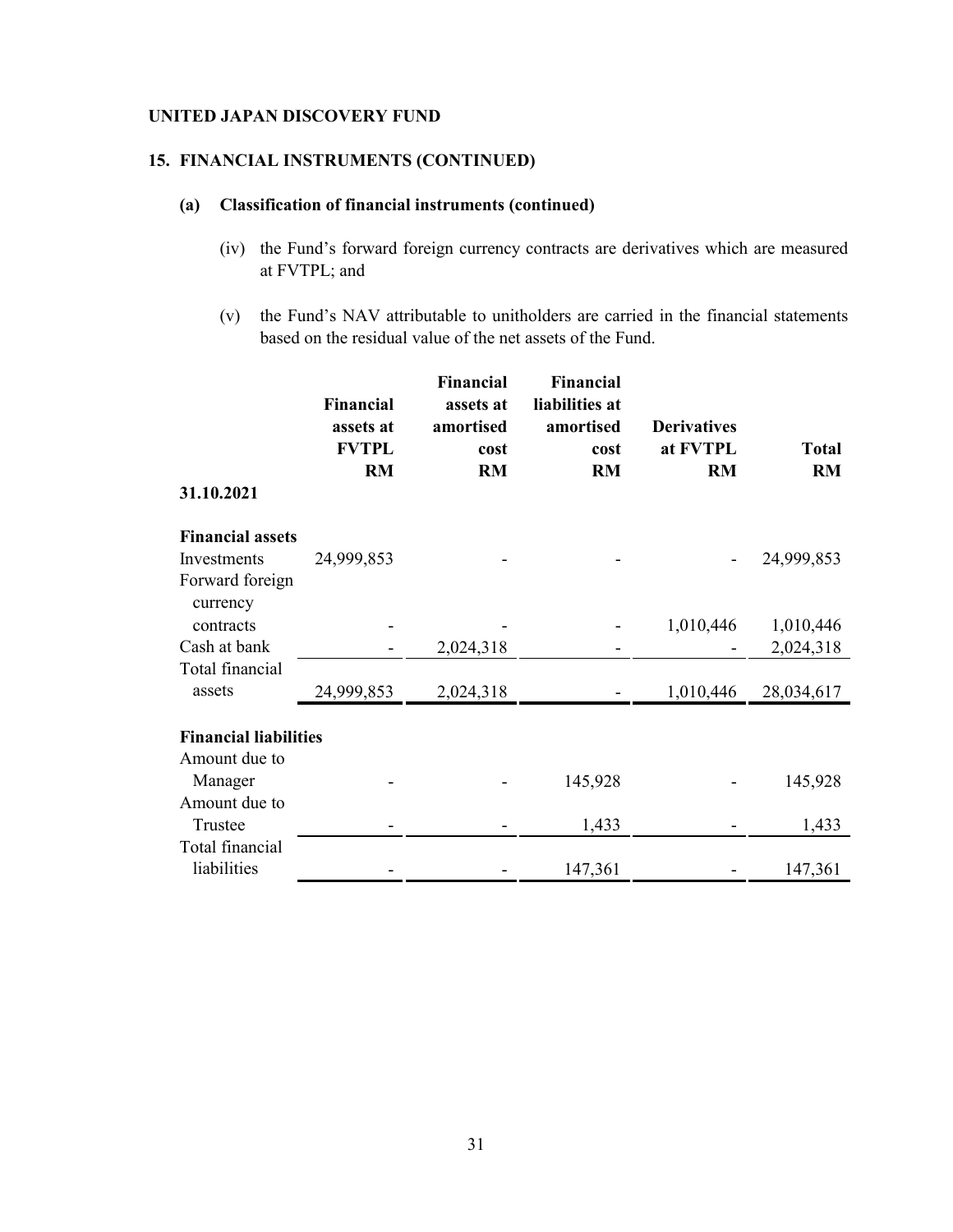#### **15. FINANCIAL INSTRUMENTS (CONTINUED)**

#### **(a) Classification of financial instruments (continued)**

|                                | <b>Financial</b><br>assets at<br><b>FVTPL</b><br><b>RM</b> | <b>Financial</b><br>assets at<br>amortised<br>cost<br><b>RM</b> | <b>Financial</b><br>liabilities at<br>amortised<br>cost<br><b>RM</b> | <b>Derivatives</b><br>at FVTPL<br><b>RM</b> | <b>Total</b><br><b>RM</b> |
|--------------------------------|------------------------------------------------------------|-----------------------------------------------------------------|----------------------------------------------------------------------|---------------------------------------------|---------------------------|
| 30.04.2021                     |                                                            |                                                                 |                                                                      |                                             |                           |
| <b>Financial assets</b>        |                                                            |                                                                 |                                                                      |                                             |                           |
| Investments                    | 24,257,421                                                 |                                                                 |                                                                      |                                             | 24, 257, 421              |
| Forward foreign<br>currency    |                                                            |                                                                 |                                                                      |                                             |                           |
| contracts                      |                                                            |                                                                 |                                                                      | 379,497                                     | 379,497                   |
| Amount due from                |                                                            |                                                                 |                                                                      |                                             |                           |
| Manager                        |                                                            | 380,003                                                         |                                                                      |                                             | 380,003                   |
| Cash at bank                   |                                                            | 2,308,964                                                       |                                                                      |                                             | 2,308,964                 |
| Total financial                |                                                            |                                                                 |                                                                      |                                             |                           |
| assets                         | 24,257,421                                                 | 2,688,967                                                       |                                                                      | 379,497                                     | 27,325,885                |
| <b>Financial liabilities</b>   |                                                            |                                                                 |                                                                      |                                             |                           |
| Amount due to                  |                                                            |                                                                 |                                                                      |                                             |                           |
| Trustee                        |                                                            |                                                                 | 1,413                                                                |                                             | 1,413                     |
| Total financial<br>liabilities |                                                            |                                                                 | 1,413                                                                |                                             | 1,413                     |

## **(b) Financial instruments that are carried at fair value**

The Fund uses the following hierarchy for determining and disclosing the fair value of financial instruments by valuation technique:

- Level 1: Inputs are quoted prices (unadjusted) in active markets for identical asset or liability that the entity can access at the measurement date;
- Level 2: Inputs are inputs, other than quoted prices included within level 1, that are observable for the asset or liability, either directly or indirectly; and
- Level 3: Inputs are unobservable inputs for the asset or liability.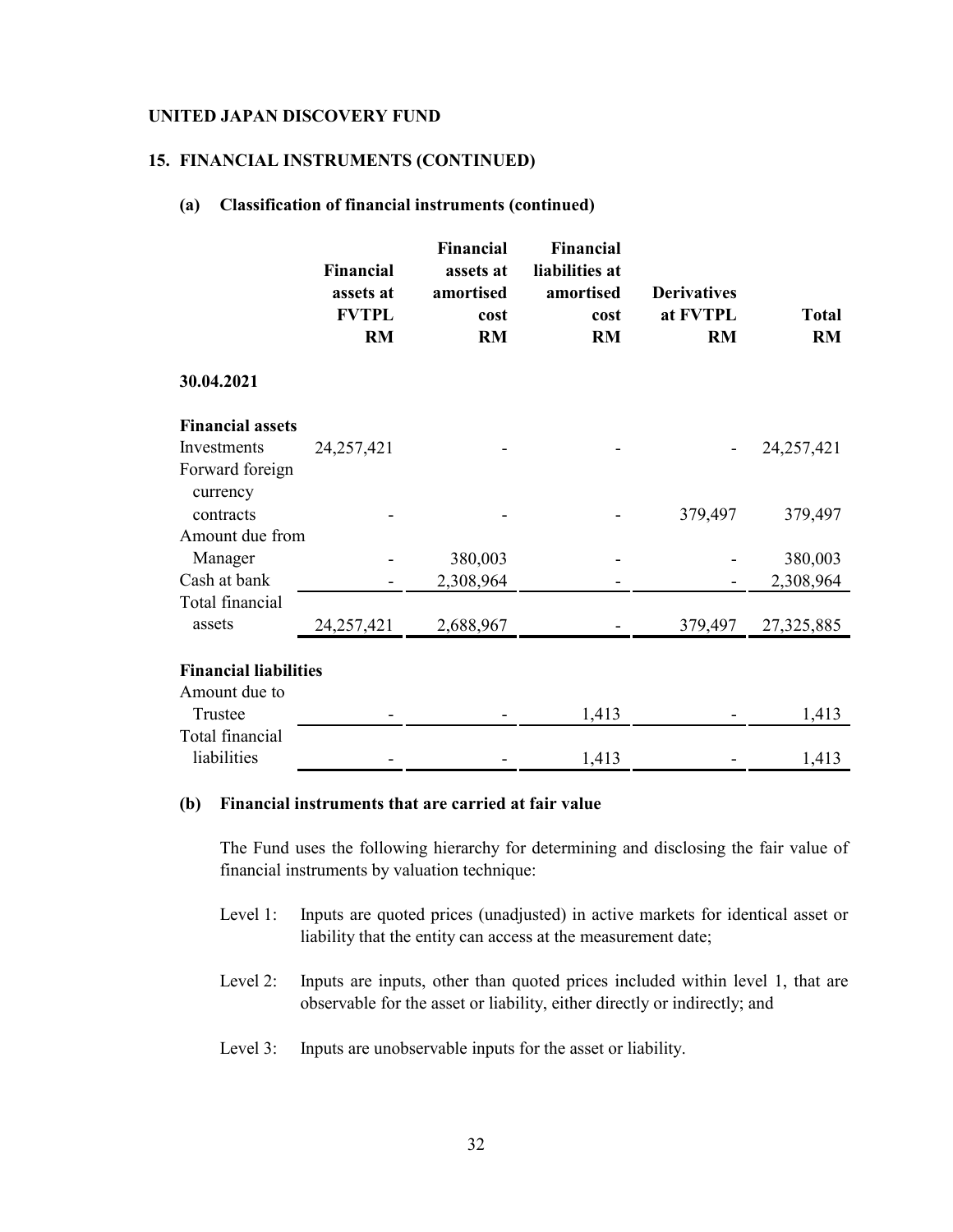#### **15. FINANCIAL INSTRUMENTS (CONTINUED)**

### **(b) Financial instruments that are carried at fair value (continued)**

The following table shows an analysis of financial instruments recorded at fair value by the level of the fair value hierarchy:

|                              | Level 1<br><b>RM</b> | <b>Level 2</b><br><b>RM</b> | <b>Level 3</b><br><b>RM</b> | Total<br><b>RM</b> |
|------------------------------|----------------------|-----------------------------|-----------------------------|--------------------|
| 31.10.2021                   |                      |                             |                             |                    |
| <b>Financial instruments</b> |                      |                             |                             |                    |
| Foreign collective           |                      |                             |                             |                    |
| investment scheme            |                      | 24,999,853                  |                             | 24,999,853         |
| Forward foreign              |                      |                             |                             |                    |
| currency contracts           |                      | 1,010,446                   |                             | 1,010,446          |
| Total financial              |                      |                             |                             |                    |
| instruments                  |                      | 26,010,299                  |                             | 26,010,299         |
| 30.04.2021                   |                      |                             |                             |                    |
| <b>Financial instruments</b> |                      |                             |                             |                    |
| Foreign collective           |                      |                             |                             |                    |
| investment scheme            |                      | 24,257,421                  |                             | 24,257,421         |
| Forward foreign              |                      |                             |                             |                    |
| currency contracts           |                      | 379,497                     |                             | 379,497            |
| Total financial              |                      |                             |                             |                    |
| instruments                  |                      | 24,636,918                  |                             | 24,636,918         |

## **(c) Financial instruments that are not carried at fair value and whose carrying amounts are reasonable approximations of fair value**

The following are classes of financial instruments that are not carried at fair value and whose carrying amounts are reasonable approximation of fair value due to their short period to maturity or short credit period:

- Cash at bank
- Amount due to Manager
- Amount due to Trustee
- NAV attributable to unitholders

There were no financial instruments which are not carried at fair values and whose carrying amounts are not reasonable approximation of their respective fair values.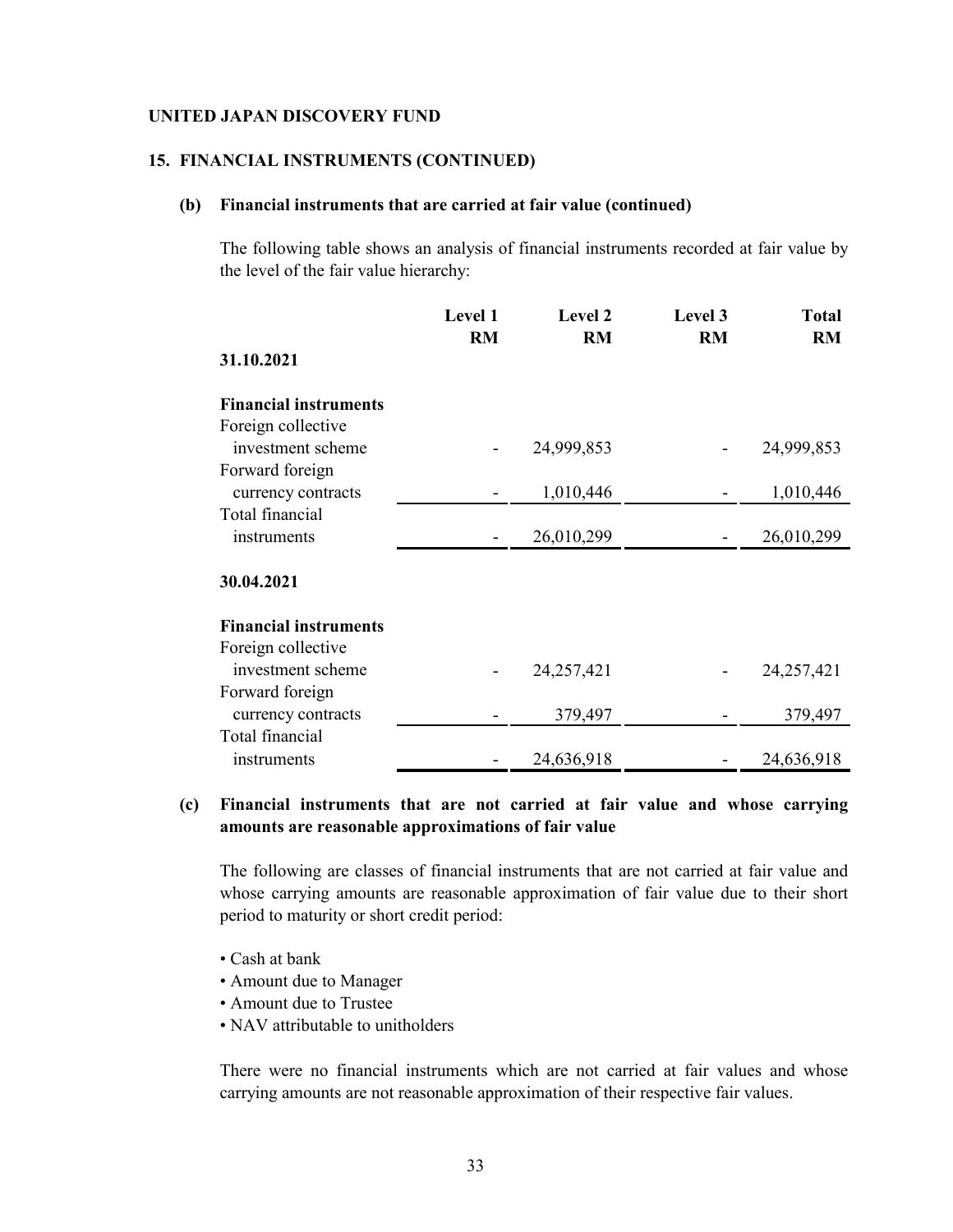#### **16. FINANCIAL RISK MANAGEMENT OBJECTIVES AND POLICIES**

The Fund is exposed to a variety of risks including market risk, non-compliance risk, passive strategy risk, currency risk and liquidity risk. Whilst these are the most important types of financial risks inherent in each type of financial instrument, the Manager and the Trustee would like to highlight that this list does not purport to constitute an exhaustive list of all the risks inherent in an investment in the Fund.

The Fund's overall risk management programme seeks to minimise potential adverse effects on the Fund's financial performance. Specific guidelines on exposures to individual securities and certain industries are in place for the Fund at any time as part of the overall financial risk management to reduce the Fund's risk exposures.

#### **(a) Market risk**

Market risk refers to potential losses that may arise from changes in the market conditions which may affect the market prices of the investments of the Fund and hence the NAV of the Fund. Market conditions are generally affected by, amongst others, social environment, political and economic stability.

The Fund's overall exposure to market risk was as follows:

|                      | 31.10.2021            |    | 30.04.2021 |
|----------------------|-----------------------|----|------------|
|                      | RM                    | RM |            |
| Investments at FVTPL | 24,999,853 24,257,421 |    |            |

The table below summarises the sensitivity of the Fund's net asset value and net income after taxation to movements in prices of investments. The analysis is based on the assumption that the price of the investments fluctuates by 5% with all other variables held constant.

|            | Change in               |                        | Impact on net<br>income after |
|------------|-------------------------|------------------------|-------------------------------|
|            | price of<br>investments | <b>Market</b><br>value | taxation<br>and NAV           |
| 31.10.2021 | $\frac{6}{9}$           | <b>RM</b>              | <b>RM</b>                     |
|            | $-5$                    | 23,749,860             | (1,249,993)                   |
|            | $\boldsymbol{0}$        | 24,999,853             |                               |
|            | 5                       | 26,249,846             | 1,249,993                     |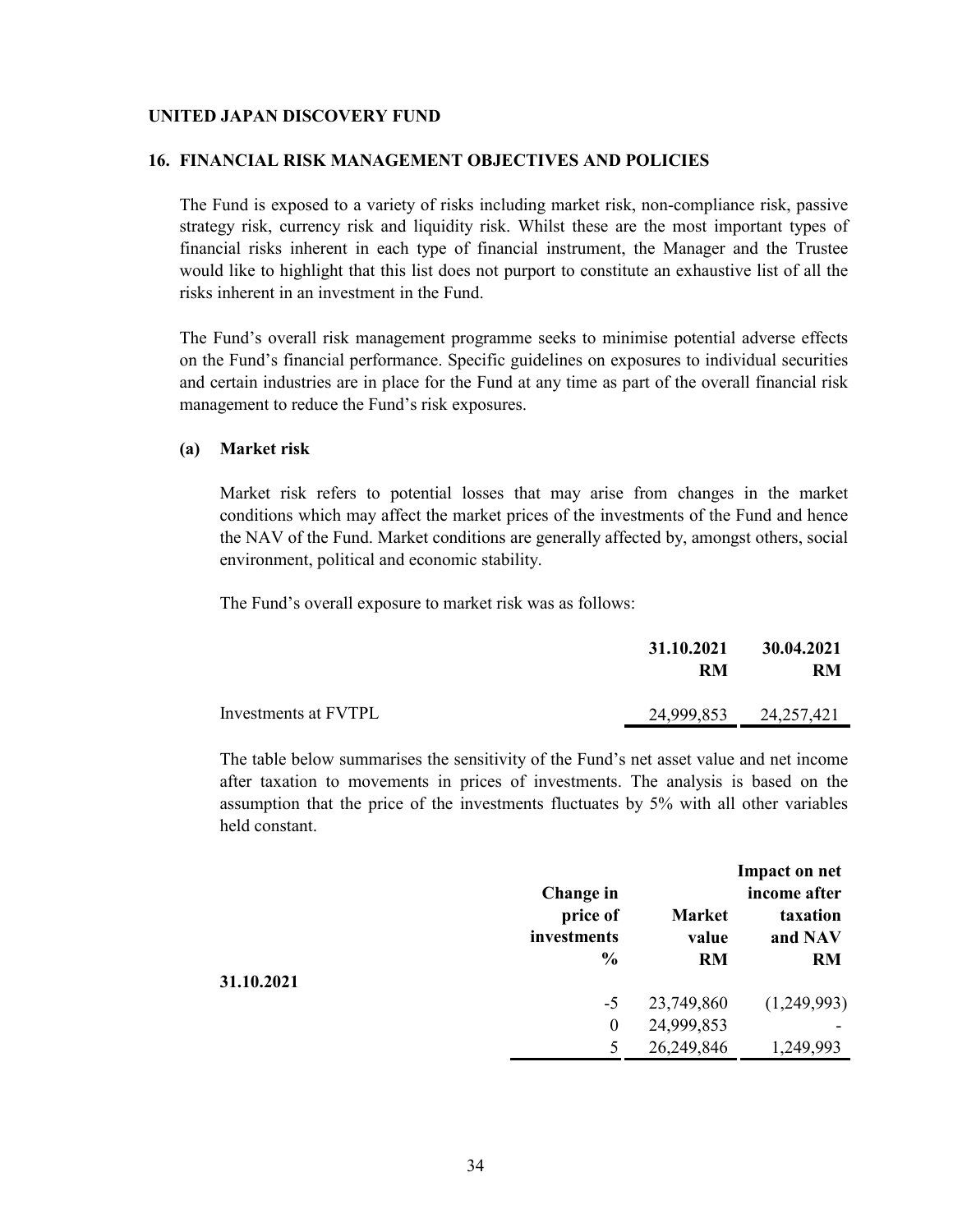### **16. FINANCIAL RISK MANAGEMENT OBJECTIVES AND POLICIES (CONTINUED)**

#### **(a) Market risk (continued)**

|            |               |               | <b>Impact on net</b> |
|------------|---------------|---------------|----------------------|
|            | Change in     |               | profit after         |
|            | price of      | <b>Market</b> | taxation             |
|            | investments   | value         | and NAV              |
|            | $\frac{0}{0}$ | <b>RM</b>     | <b>RM</b>            |
| 30.04.2021 |               |               |                      |
|            | $-5$          | 23,044,550    | (1,212,871)          |
|            | $\theta$      | 24,257,421    |                      |
|            | 5             | 25,470,292    | 1,212,871            |

#### **(b) Non-compliance risk**

Non-adherence with laws, rules, regulations, prescribed practices, internal policies and procedures may adversely affect the Fund's investment when the Manager takes action to rectify the non-compliance. Investment goals may also be affected should the Manager not adhere to the investment mandate (such as the Fund's investment objective and investment policy and strategy). The non-adherence may be the outcome from human error (for instance the oversight of the Manager) or system failure (causing unnecessary downtime). The magnitude of such risk and its impact on the Fund and/or unitholders are dependent on the nature and severity of the non-compliance. In order to mitigate this risk, the Manager has stringent internal controls and ensures that compliance monitoring processes are undertaken.

## **(c) Passive strategy risk**

The Fund adopts a passive strategy of investing a minimum of 90% of its NAV into the Target Fund at all times. This passive strategy would result in the Fund being exposed to the risk of its NAV declining when the Target Fund's net asset value declines. All investment decisions on the Target Fund are left with the Target Fund's Investment Manager.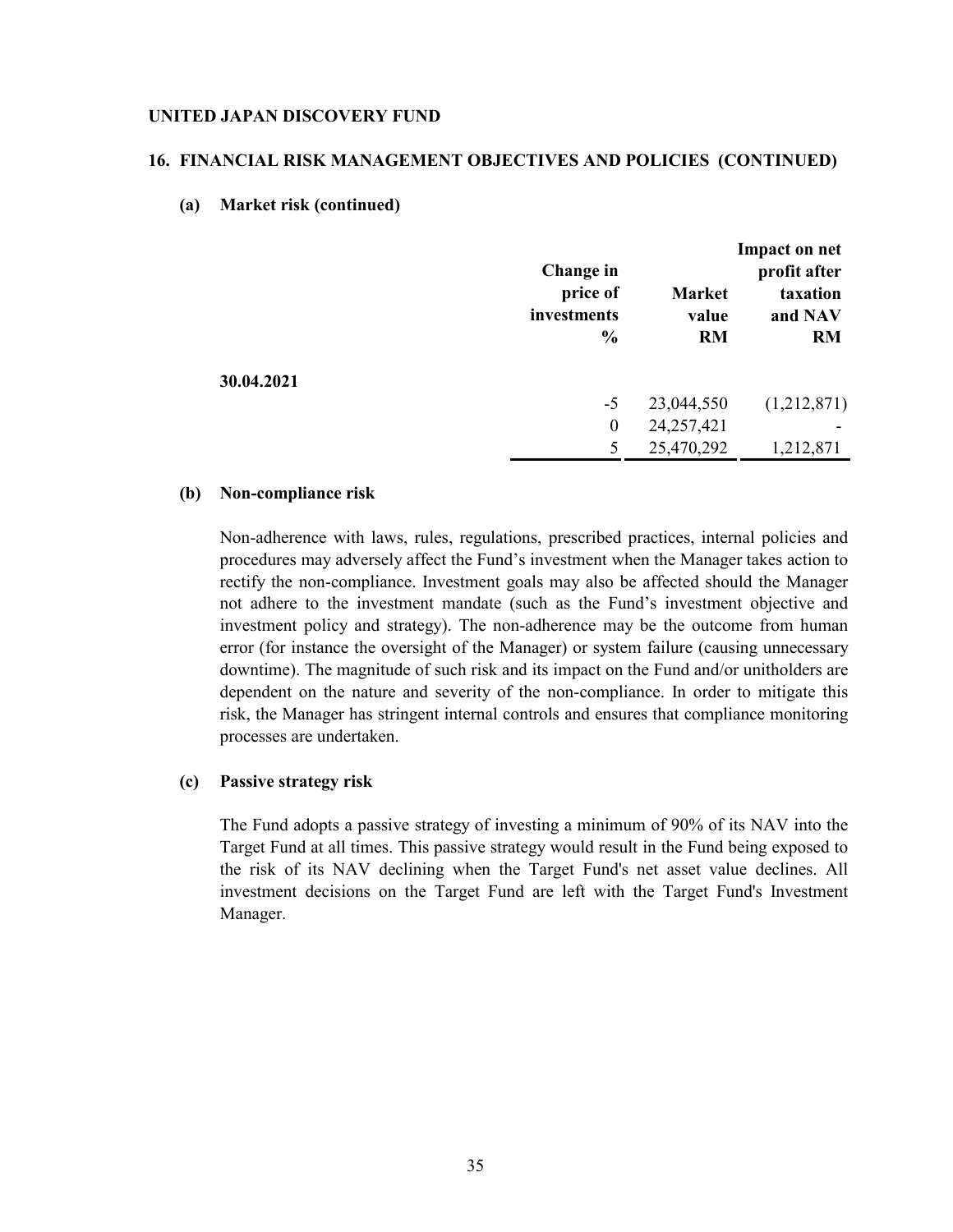#### **16. FINANCIAL RISK MANAGEMENT OBJECTIVES AND POLICIES (CONTINUED)**

### **(d) Currency risk**

This risk is associated with investments denominated in currencies different from the base currency. As the Fund is denominated in RM, investments in other currencies other than RM will cause the Fund to be exposed to currency risks. Fluctuations in the exchange rates of other currencies against the RM may affect the NAV of the Fund and consequently the NAV per unit of the Fund.

#### For the MYR hedged Class

The Fund is investing in the Class JPY distribution of the Target Fund which is denominated in JPY, however, investors in the MYR hedged Class will be subject to a lower currency risk at the Fund level as the Manager will minimise this risk by hedging the foreign currency exposure. Investors should note that by employing this hedging, investors would not be able to enjoy the additional currency gains when JPY moves favourably against the RM. Additional transaction costs of hedging will also be borne by investors in the MYR hedged Class.

The following table sets out the foreign currency risk concentrations of the Fund.

|                                         |            | 31.10.2021<br>Percantage<br>of NAV |              | 30.04.2021<br>Percantage<br>of NAV |
|-----------------------------------------|------------|------------------------------------|--------------|------------------------------------|
| <b>JPY</b>                              | <b>RM</b>  | $\frac{0}{0}$                      | RM           | $\frac{0}{0}$                      |
| Investments at FVTPL<br>Forward foreign | 24,999,853 | 89.69                              | 24, 257, 421 | 88.83                              |
| currency contracts                      | 1,010,446  | 3.63                               | 379,497      | 1.39                               |
| Cash at bank                            | 9,629      | 0.03                               |              |                                    |
|                                         | 26,019,928 | 93.35                              | 24,636,918   | 90.22                              |

The following table summarises the sensitivity of the Fund's net asset value and profit after tax to changes in foreign exchange movements. The analysis is based on the assumption that the foreign exchange rate changes by 5%, with all other variables remaining constant. Any increase/decrease in foreign exchange rate will result in a corresponding decrease/increase in the net assets attributable to unitholders by approximately 5%. Disclosures below are shown in absolute terms, changes and impact could be positive or negative.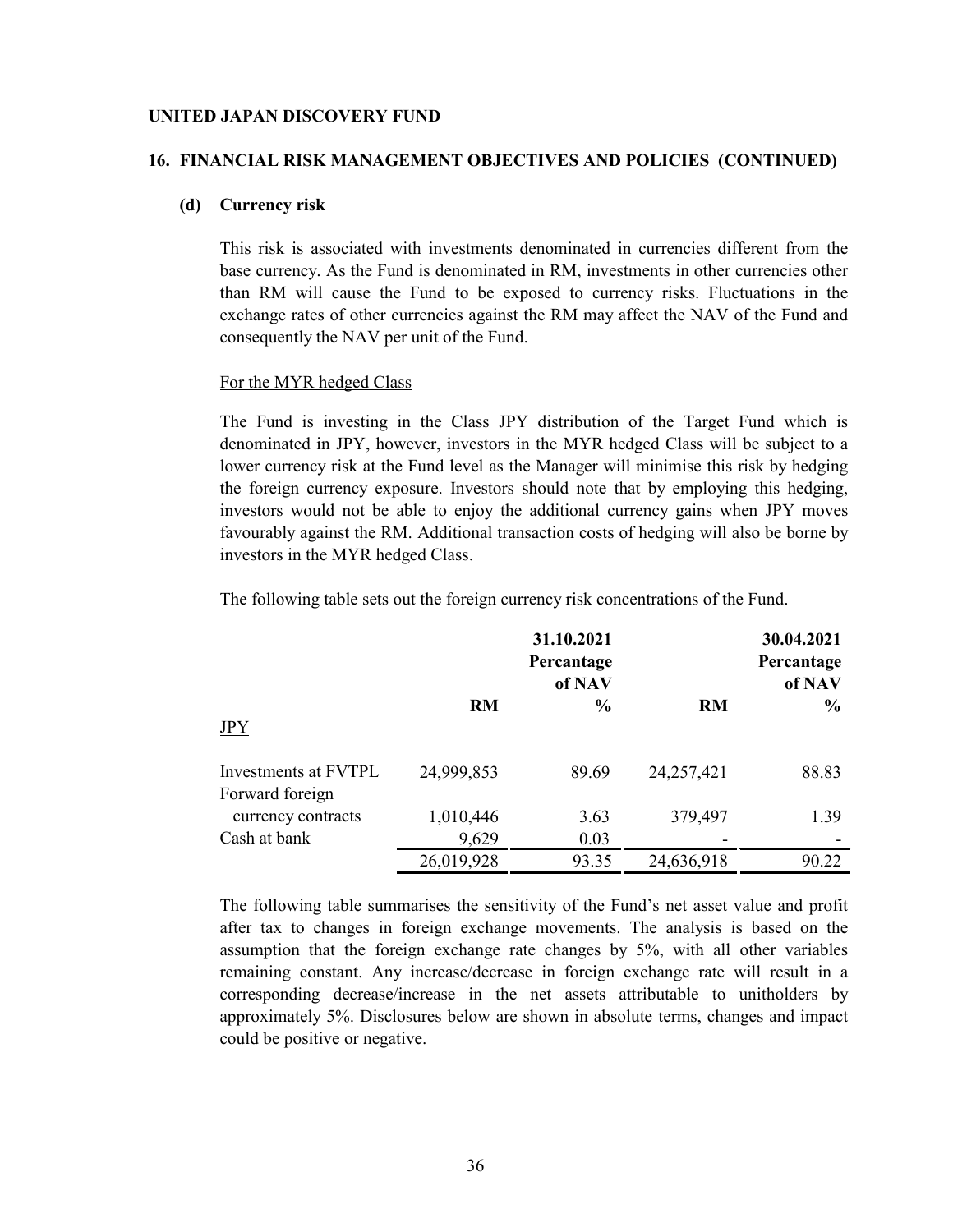#### **16. FINANCIAL RISK MANAGEMENT OBJECTIVES AND POLICIES (CONTINUED)**

**(d) Currency risk (continued)**

|                          | Change<br>in foreign<br>exchange rate | <b>Impact on net</b><br>income after<br>taxation<br>and NAV |
|--------------------------|---------------------------------------|-------------------------------------------------------------|
| 31.10.2021<br><b>JPY</b> | $\frac{0}{0}$<br>$+5$                 | <b>RM</b><br>1,300,996                                      |
| 30.04.2021<br><b>JPY</b> | $-5$<br>$+5$<br>$-5$                  | (1,300,996)<br>1,231,846<br>(1,231,846)                     |
|                          |                                       |                                                             |

## **(e) Liquidity risk**

In the event of unexpectedly large realisations of units, there may be a possibility that the assets of the Target Fund may be forced to be liquidated at below their fair and expected value, especially in illiquid public exchanges or over-the-counter markets. The Investment Manager of the Target Fund will ensure that a sufficient portion of the Target Fund will be in liquid assets such as cash and cash equivalents to meet expected realisations, net of new subscriptions.

Investments by the Target Fund may be listed in some Asian and/or emerging markets and may involve a greater degree of risk due to the nature of such markets which do not have fully developed services such as custodian and settlement services often taken for granted in more developed markets. There may be a greater degree of volatility in such markets because of the speculative element, significant retail participation and lack of liquidity which are inherent characteristics of these markets. As such, the Target Fund will be exposed to liquidity risk when the Target Fund is invested in these markets.

The natures of undiscounted contractual cash flows for financial assets and liabilities of the Fund are not presented as:

- (i) The investments have no maturity period; and
- (ii) Other financial assets and financial liabilities will contractually mature less than one year from the reporting date at amounts not significantly different from that presented on the statement of financial position.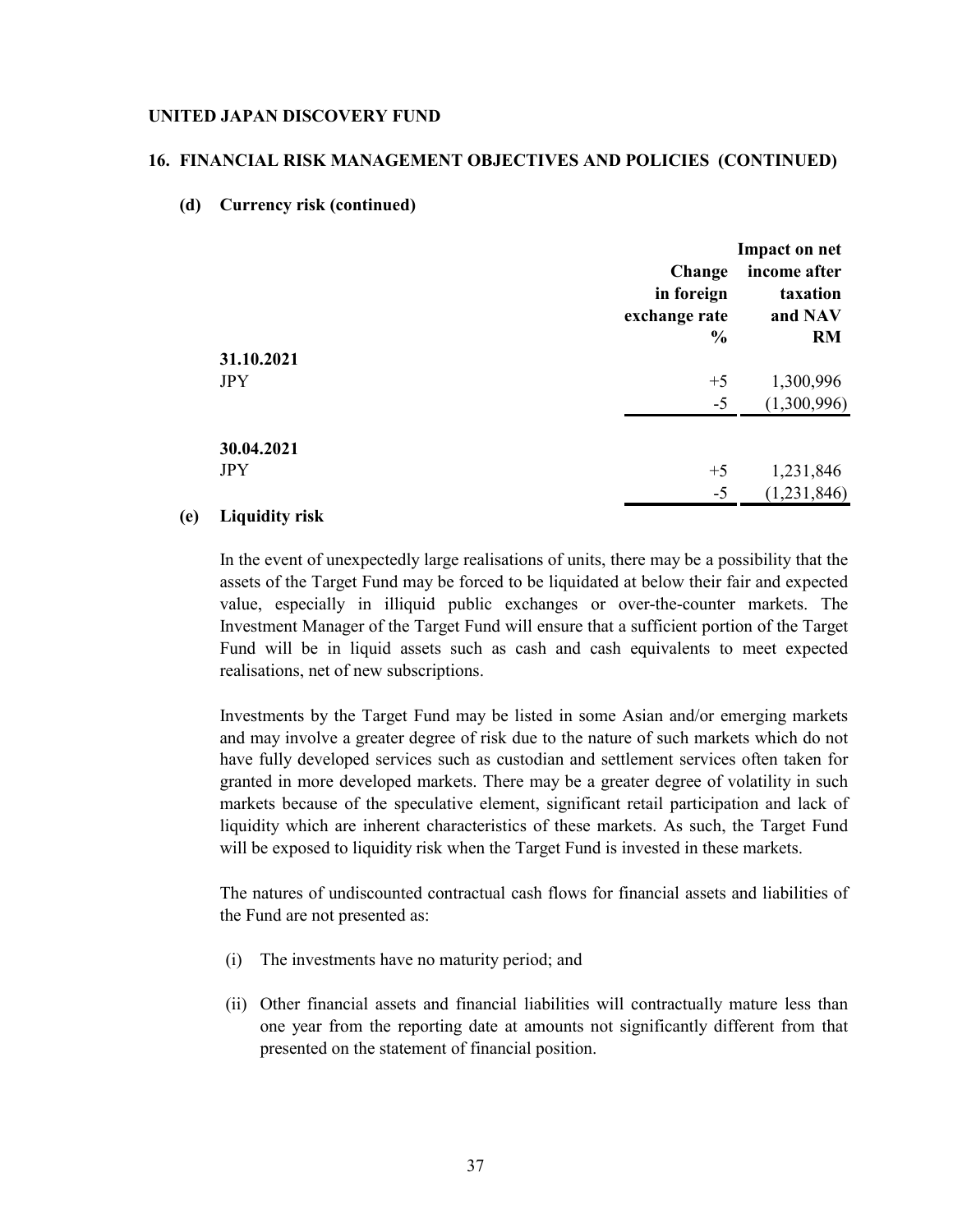## **17. CAPITAL MANAGEMENT**

The capital of the Fund can vary depending on the demand for redemptions and subscriptions to the Fund. The Fund's units in issue at the end of the financial period are disclosed in Note 7(a).

No changes were made to the Fund's objectives, policies or processes during the current and previous financial period.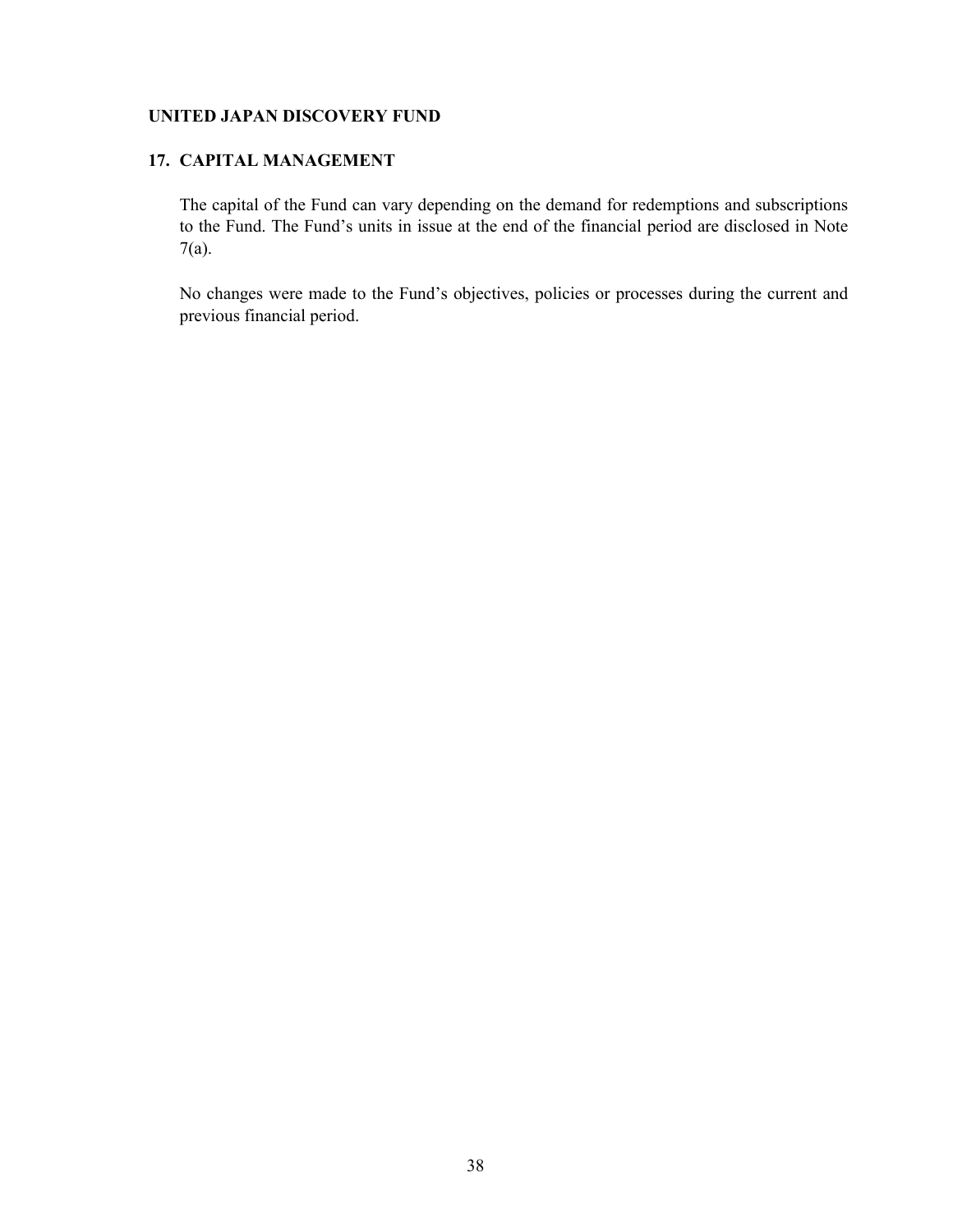# **(E) CORPORATE INFORMATION**

| <b>Manager</b>                                         | UOB Asset Management (Malaysia) Berhad<br>199101009166 (219478-X)                                                                                                                                                                                                                                   |
|--------------------------------------------------------|-----------------------------------------------------------------------------------------------------------------------------------------------------------------------------------------------------------------------------------------------------------------------------------------------------|
|                                                        | Level 22, Vista Tower<br>The Intermark<br>348, Jalan Tun Razak<br>50400 Kuala Lumpur                                                                                                                                                                                                                |
|                                                        | Tel: 03-2732 1181 Fax: 03-2164 8188                                                                                                                                                                                                                                                                 |
|                                                        | Website: www.uobam.com.my                                                                                                                                                                                                                                                                           |
| <b>Board of Directors</b>                              | Mr Wong Kim Choong<br>Mr Thio Boon Kiat<br>(alternate to Mr Wong Kim Choong)<br>Mr Seow Lun Hoo<br>Mr Seow Voon Ping<br>(alternate to Mr Seow Lun Hoo)<br>Mr Wong Yoke Leong<br>Mr Lim Kheng Swee<br>En Syed Naqiz Shahabuddin Bin Syed Abdul Jabbar<br>Ms Lim Suet Ling (Executive Director & CEO) |
| <b>Trustee</b>                                         | Deutsche Trustees Malaysia Berhad<br>200701005591 (763590-H)                                                                                                                                                                                                                                        |
| <b>Auditor of the Fund</b>                             | Ernst & Young                                                                                                                                                                                                                                                                                       |
| <b>Tax Adviser of the Fund</b>                         | Deloitte Tax Services Sdn Bhd                                                                                                                                                                                                                                                                       |
| <b>Investment Manager of the</b><br><b>Target Fund</b> | <b>UOB</b> Asset Management Ltd                                                                                                                                                                                                                                                                     |
| <b>Sub-Manager of the Target Fund</b>                  | Sumitomo Mitsui DS Asset Management Company, Limited                                                                                                                                                                                                                                                |